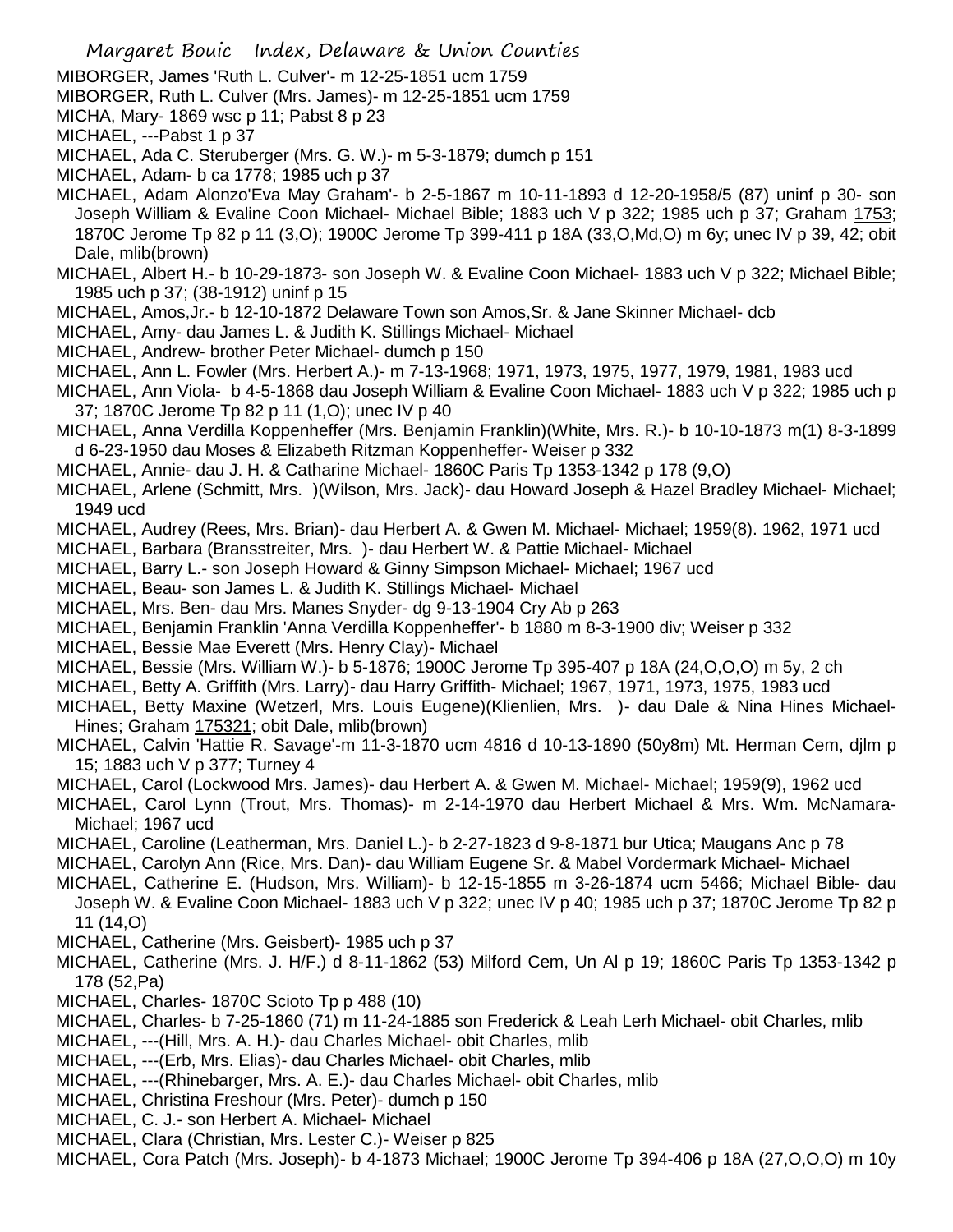5 ch, 3 living

- MICHAEL, Cora Primmer (Mrs. Orville)- b 3-19-1902 m 10-21-1926 dau Ethriam & Minnie Howard Primmer-Graham (144241); obit mlib(brown); obit Orville, mlib(brown); 1949, 1959, 1967, 1971 ucd
- MICHAEL, Corey- b 1978 ch Michael E. & Karen S0. Michael- 1981 ucd
- MICHAEL, Cynthia E. McIntosh (Mrs. John H.)- m 4-14-1853 ucm 1944; unec V p 22, VIII p 10, XV p 39
- MICHAEL, Dale Ellsworth 'Nina Hines'- b 11-18-1898 d 8-25-1973 (74) New Millcreek Cem p 25 son Adam Elonzo & Eva May Graham Michael- obit, mlib(brown); unec IV p 39; Graham 17532; 1900C Jerome Tp 399-411 p 18A (1,O,O,O); 1949, 1959, 1962, 1967, 1971, 1973 ucd
- MICHAEL, Dale Wesley- son Dale & Nina Hines Michael- Graham 175322; Hines
- MICHAEL, Dan 'Jennifer Cox'- b 1967 m 4-1992- son Larry & Betty A. Michael- Michael; 1971, 1973, 1975, 1983 ucd
- MICHAEL, Daniel Dow- b 1939 d 1946 Raymond Cem, lptw p 36
- MICHAEL, Danny- son Howard J. & Hazel Bradley Michael- Michael
- MICHAEL, Delia Belle (Fryman, Mrs. David)- dau Orville & Cora Primmer Michael- Graham 1442411; Tossey 5; obit Cora E, obit Orville, mlib(brown)
- MICHAEL, Dr. Don K.- 1976 dch p 297
- MICHAEL, Donald 'Helene'- d 6-16-1977 (60) bur Springfield- son Roy & Maudeline Michael- Michael
- MICHAEL, Donald H. 'Jan E. Kelly'- m 1-4-1954- son Howard Joseph & Hazel Bradley Michael- Michael; 1971, 1973, 1975, 1977, 1979, 1981, 1983 ucd
- MICHAEL, Dorothea McNamara (Mrs. Lee)- dau Rollin K. & Gladys Finch McNamara- Michael; McNamara; 1976 dch p 382
- MICHAEL, Doug- son James L. & Judith K. Stillings Michael- Michael
- MICHAEL, Ed Donny'Zella Tossey'- b 3-25-1878 Michael Bible, unec IV p 40- son Joseph W. & Evaline Coon Michael; 1883 uch V p 322; 1985 uch p 37; Graham (14424); Tossey 3,4; obit Orville, mlib(brown); 1949 ucd; 1900C Jerome Tp 393-405 p 17B (22,O,O,O)
- MICHAEL, Edith (Stillings, Mrs. Glen)- dau Charles Michael- obit Charles, mlib; 1915 uch p 717
- MICHAEL, Elaine (Diehl, Mrs. Charles)- dau Howard Joseph & Hazel Bradley Michael- Michael; 1949 ucd
- MICHAEL, Elisabeth- 1850C Union Tp 1303-1321 p 195 (10.O) might be Mitchell
- MICHAEL, Elizabeth (Mrs. John)- 1860C Paris Tp 1350-1339 p 178 (28,NY)
- MICHAEL, Elizabeth (Mrs. William)- 1870C Dover Tp 81-83 p 10 (29,O)
- MICHAEL, Ethel M.- b 12-1889 dau John J. & Rosa Michael- 1900C Jerome Tp 26-28 p 1B (10,O,O,O)
- MICHAEL, Eugene "Gene"- son Roy & Maudeline Michael- Michael
- MICHAEL, Eva May Graham (Mrs. Adam Elonzo)- b 12-21-1869 m 10-11-1893 d 6-21-1941 Michael Bible, unec IV p 39- dau Christian & Lavina Miller Graham- Graham 1753; obit Dale, mlib(brown); 1900C Jerome Tp 399-411 p 10A (30,O,O,O) m 6y, 2 ch; 1959, 1962 ucd
- MICHAEL, Evaline Coon (Mrs. Joseph W.)- b 4-30/31-1835 m 4-6-1854 ucm 2109- dau James & Elizabeth Coon - 1883 uch V p 322; 1985 uch p 37; unec IV p 10; 1870C Jerome Tp 82 p 11 (30,O); 1880C Jerome Tp 213-229 p 24 (45,O,-,-); 1900C Jerome Tp 393-405 p 17B (65,O,O,O) m 46y, 12,ch, 10 living; 1910C Jerome Tp 10 p 1A (73,O,O,O)m 56y, 12ch. 8 living
- MICHAEL, Evaline- b 12-20-1875 d 8-14-1876 Michael Bible; unec IV p 40; 1985 uch p 37; 1883 uch V p 322
- MICHAEL, Eveline- Pabst 8 p 64, 69
- MICHAEL, Everett W.- b 4-1899 son Joseph & Cora Michael- 1900C Jerome Tp 394-406 p 18A (1,O,O,O)
- MICHAEL, Frederick 'Leah Lehr'- obit Charles, mlib
- MICHAEL, Geisbert 'Catherine'- brother Joseph Michael- 1985 uch p 37
- MICHAEL, George- grantee- delge III p 11
- MICHAEL, George Edward- son G. W. & Ada C. Steruberger Michael- dumch p 151; delge II p 13
- MICHAEL, George 'Margret'- 1870C Paris Tp 206-207 p 28 (69,O)
- MICHAEL, George- son William Michael- dg 5-31-1910 Cry Ab p 127
- MICHAEL, Gerald- son Roy & Maudeline Michael- s
- MICHAEL, Virginia M. "Ginny" Simpson (Mrs. Joseph Howard)- Michael; 1967, 1971, 1973 ucd
- MICHAEL, Glenn 'Margaret'- son Howard Joseph & Hazel Bradley Michael- Michael; 1949 ucd
- MICHAEL, Grace F.- b 9-1899 dau William & Bessie Michael- 1900C Jerome Tp 395-407 p 18A (5/12,O,O,O)
- MICHAEL, Grace Pauline (Dershem, Mrs. Simon Peter,Sr.)- b 7-15-1908 m 9-24-1926 dau Benjamin Franklin
- & Anna Verdilla Koppenheffer Michael- Weiser p 332
- MICHAEL, Gwen M. (Mrs. Herbert A.)- 1959, 1962 ucd

Margaret Bouic Index, Delaware & Union Counties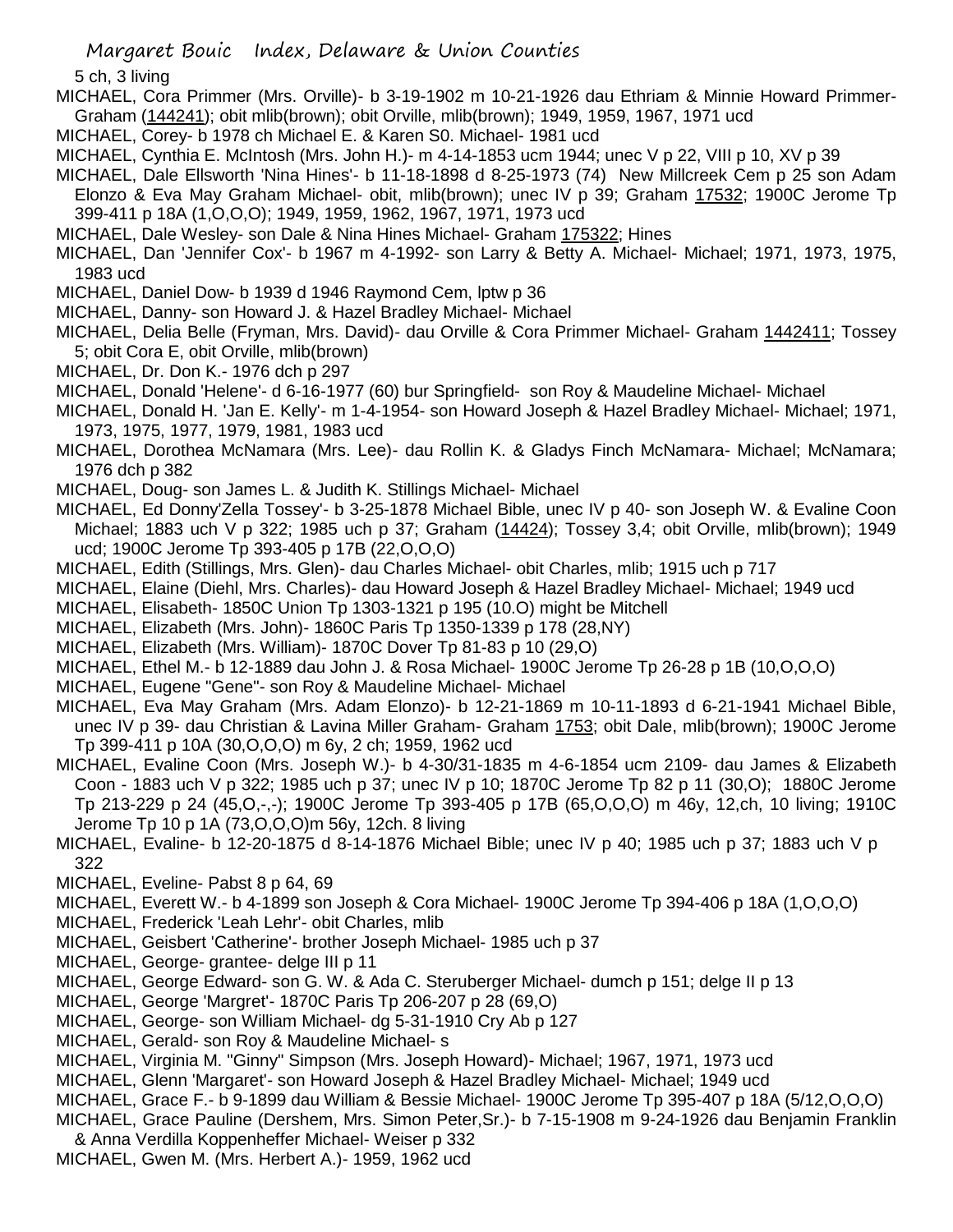- Margaret Bouic Index, Delaware & Union Counties
- MICHAEL, Guy 'Mary G.'- b 12-1879; 1900C Dover Tp 197-199 p 9A (25,O,Va,O) m 3y
- MICHAEL, G. W.'Ada C. Steruberger'- b 3-14-1845 m 5-3-1879 son Peter & Christina Freshour Michaeldumch p 150; 1908 dch 400; wsc Grah p 55; delge XII p 35
- MICHAEL, Hannah (Mrs. Ross)- 1850C Union Tp 1292-1310 p 193 (20,Vt)
- MICHAEL, Hattie Louisa (Bower, Mrs. Charles)(Lebe, Mrs. Carson Edward)- b 2-23-1901 m(2) 6-24-1924 dau Benjamin Franklin & Anna Verdilla Koppenheffer Michael- Weiser p 332
- MICHAEL, Hattie R. Savage (Mrs. Calvin)- m 11-3-1870 ucm 4816 dau Morgan & Margaret Robinson Savage-1883 uch V p 377; Turney 4
- MICHAEL, Hazel D. Bradley (Mrs. Howard Joseph)- b 7-18-1897 d 4-17-1985 (87) Raymond Cem- dau Henry & Eldora Baxter Bradley- Michael; 1949, 1959 ucd
- MICHAEL, Hazel Juanite- dau Donald H. Michael- Michael
- MICHAEL, Hazel (Sedlock, Mrs. )- dau Henry Clay & Bessie Mae Everett Michael- Michael
- MICHAEL, Helen (Imes, Mrs. )- dau Roy Michael- Michael
- MICHAEL, Helen (Lusch, Mrs. Dick)- dau Howard Joseph & Hazel Bradley Michael- Michael
- MICHAEL, Henry Clay 'Bessie Mae Everett'- Michael
- MICHAEL, Herbert A. 'Gwen M.'- 1959, 1962 ucd
- MICHAEL, Herbert A.'Ann L. Fowler'- b 9-1-1928 m 7-13-1968 d 9-2-1996 (68) Raymond Cem- son Howard Joseph & Hazel Bradley Michael- Michael; 1967, 1971, 1973, 1975, 1977, 1979, 1981, 1983 ucd
- MICHAEL, Herbert S.- b 1-22-1881 son G. W. & Ada C. Steruberger/Steinbergan Michael- dumch p 151; dcb
- MICHAEL, Herbert W. 'Patti'- d 8-27/29-1972 (45) son Roy & Maudeline Michael- Michael
- MICHAEL, Howard Joseph 'Hazel Bradley'- b 10-25-1892 d 5-28-1986 (93) Raymond Cem- son Joseph & Cora Patch Michael- Michael; 1949, 1959 ucd; 1900C Jerome Tp 394-406 p 18A (7,O,O,O)
- MICHAEL, James J.- b11-2-1948 son James & Mary Manette McCloud Michael- Weiser p 235
- MICHAEL, James L. 'Judith K. Stillings'- son Joseph & Marjorie Linville Michael- Michael
- MICHAEL, James 'Mary Manette McCloud'- b 7-9-1927 m 8-30-1947- Weiser p 235
- MICHAEL, Jan E. Kelly (Mrs. Donald H.)- m 1-4-1954- Michael; 1971, 1973, 1975, 1977, 1979 ucd
- MICHAEL, Jane (Bennett, Mrs. Jackson)- m 9-1-1858 ucm 2762; unec XII p 29
- MICHAEL, Jane Sprague (Mrs. J.)- m 11-3-1864 ucm 3634
- MICHAEL, Jennifer Cox (Mrs. Dan)- m 4-1992 dau Scott & Debbie Cox- Michael
- MICHAEL, Jerry- son Roy & Maudeline Michael- Michael
- MICHAEL, J. F. 'Catharine- 1860C Paris Tp 1353-1342 p 178 (60,NY); Un Al p 19
- MICHAEL, J. H.- father of Howard Michael- 1949 ucd
- MICHAEL, J. 'Jane Sprague'- m 11-3-1864 ucm 3634
- MICHAEL, Jodie- dau Marjorie Linville Michael- Michael
- MICHAEL, Joe 'Betty'- son Roy & Maudelin West Michael- Michael
- MICHAEL, John- 1870C Dover Tp 81-83 p 10 (2,O)
- MICHAEL, John G.- son Joseph W. & Evaline Coon Michael- 1883 uch V p 322; 1870C Jerome Tp 82 p 11 (8,O)
- MICHAEL, John H.- 1883 uch IV p 519
- MICHAEL, John H.'Cynthia Mcintosh'- m 4-14-1853 ucm 1944; unec V p 22, VIII p 10, XV p 39
- MICHAEL, John J. 'Marjorie'- Michael
- MICHAEL, John J.- son Roy & Marjorie Linville Michael- Michael
- MICHAEL, John J.'Rosa M.'- b 11-26-1862 Michael Bible, unec IV p 39; 1900C Jerome Tp 26-28 p 1B (37,O,Md,O) m 14y
- MICHAEL, Jonathan E.- b 3-19-1954 son James & Mary Manetta McCloud Michael- Weiser p 235
- MICHAEL, Joseph- b 10-10-1802 son Adam Michael- 1985 uch p 37
- MICHAEL, Joseph- b 10-6-1864 Michael Bible, unec IV p 39; 1900C Jerome Tp 394-406 p 18A (35,O,Md,Md)
- MICHAEL, Joseph H.'Cora Patch'- m 1889 -Michael; unec IV p 65
- MICHAEL, Joseph H.- son Joseph W. & Evaline Conn Michael- 1883 uch V p 322' 1985 uch p 37; 1870C
- Jerome Tp 82 p 11 (5,O); 1880C Jerome Tp 213-229 p 24 (15,O,Md,O)
- MICHAEL, Joe H. 'Virginia'- 1967, 1971, 1973 ucd
- MICHAEL, Joseph- d 5-12-1860 (22y); mt 5-16-1860
- MICHAEL, Joseph Howard 'Ginny Simpson'- b 6-6-1920 d 2-20-1992 (71) son Howard Joseph & Hazel Bradley Michael- Michael
- MICHAEL, Joseph- son Roy & Maudeline Michael- Michael
- MICHAEL, Joseph 'Elizabeth- 1860C Paris Tp 1350-1339 p 178 (33,Pa)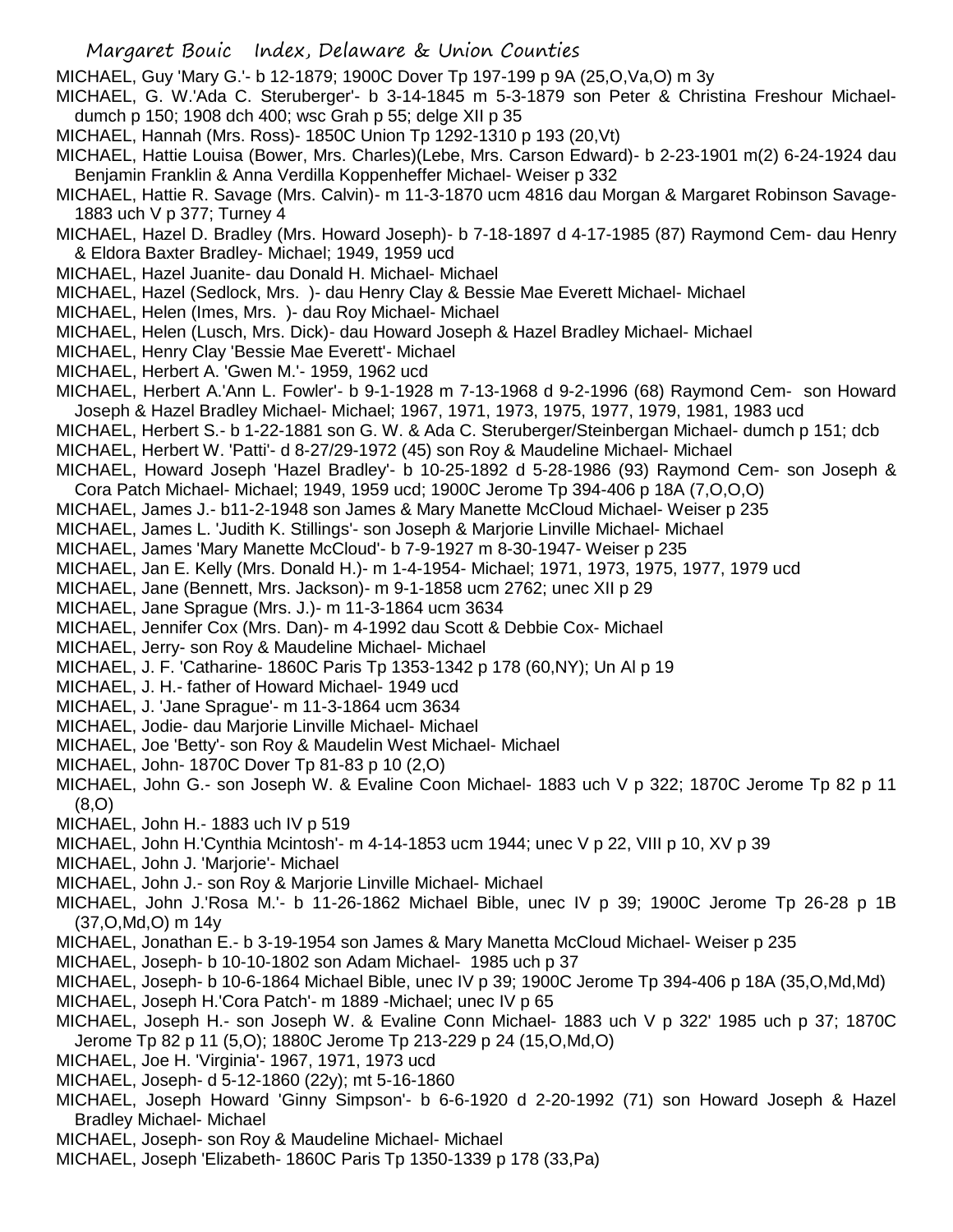MICHAEL, Joseph 'Sarah Hatton''Mary'- b 1778 d 3-1-1882 (78) son Adam Michael- 1985 uch p 37; 1883 uch V p 322

- MICHAEL, Joseph William 'Evaline Coon'- b 6-30-1830 or 3-6-1830 Md, lic 3-29-1854 ucm 2109- son Joseph Michael; 1883 uch V p 322; 1985 uch p 37; 1870C Jerome Tp 82 p 11 (34,Md); 1900C Jerome Tp 393-405 p 170 (70,Md,Md,Md)- m 46y; 1910C Jerome Tp 10 p 1A (80, Md,Md,Md) m 56y
- MICHAEL, Joseph W. 'Mary A.'- b 3-6-1830 Michael Bible; unec IV p 40; 1870C Jerome Tp 50 p 7 (60,Md)
- MICHAEL, Juanita (Huffman, Mrs. Rusty)- b 1954 dau Donald H. & Jan Kelly Michael- Michael; 1971, 1973 ucd
- MICHAEL, Judith K. Stillings'- Michael
- MICHAEL, Judy (White, Mrs. )- dau William E.Sr.& Mabel Vordermark Michael- Michael
- MICHAEL, Dr. Julie A. (Mrs. Dr. Rollin K.)- Michael
- MICHAEL, Karen Fay (Cox, Mrs. James Adam)- b 4-7-1961 m 6-28-1986 d 4-8-1990 dau Larry B. & Bette Griffith Michael- Michael; 1962, 1971, 1973, 1975, 1983 ucd
- MICHAEL, Karen S. (Mrs. Michael E.)- 1981 ucd
- MICHAEL, Katherine I. (Coleman, Mrs. Paul)- b 8-31-1914 d 1-26-1992 (77) dau Henry Clay & Bessie Mae Everett Michael- Michael
- MICHAEL, Katherine Lynn (Travis, Mrs. Scott)- m 11-2-1990 dau Larry & Bette Griffith Michael- Michael
- MICHAEL, Kathy- b 1962 dau Larry B. & Bettie A. Michael- 1971, 1973, 1975 ucd
- MICHAEL, Kevin D.- b 10-19-1956 son James & Mary Manetta McCloud Michael- Weiser p 235
- MICHAEL, Kimberly (DiPersio, Mrs. Ron)- dau Herbert A. Michael- Michael; engaged to Terry Rausch
- MICHAEL, Kip E. D.- b 1966 son Joseph Howard & Virginia "Ginny" M. Simpson Michael- Michael; 1967, 1971, 1973 ucd
- MICHAEL, L. A.- son Charles Michael- obit Charles, mlib
- MICHAEL, Larry B. 'Bette A.'- son Howard Joseph & Hazel Bradley Michael- Michael; 1949, 1962, 1971, 1973, 1975, 1977, 1983 ucd
- MICHAEL, Leah Lehr (Mrs. Frederick)- obit Charles, mlib
- MICHAEL, Lennie- b 8-1891 son Joseph & Cora Michael- 1900C Jerome Tp 394-406 p 18A (8,O,O,O)
- MICHAEL, LeRoy- son Herbert A. & Gwen M. Michael- Michael; 1959(7), 1962 ucd
- MICHAEL, Lester 'Dorothea McNamara'- m 6-1-1947 son Roy & Maudeline West Michael- Michael; 1976 dch p 382
- MICHAEL, Mae (Stillings, Mrs. H. A.- dau Charles Michael- obit Charles, mlib; 1915 uch p 717
- MICHAEL, Malissia Ellen- b 2-4-1858 Michael Bible; unec IV p 40
- MICHAEL, Margaret (Mrs. Glen)- Michael
- MICHAEL, Margaret- d 4-19-1888; uninf p 1
- MICHAEL, Margret (Mrs. George)- 1870C Paris Tp 206-207 p 28 (66, Mass)
- MICHAEL, Marjorie Linville (Mrs. John)- b 9-14-1917 d 3-2-1991 (83) Maple Grove Cem- dau Ben & Leona Neer Linville- Michael
- MICHAEL, Martha- 1870C Milford 33 p 3 (27,O)
- MICHAEL, Martha- 1870C Allen Tp 25 p 2 (22,O)
- MICHAEL, Mary A. (Mrs. Joseph)- 1985 uch p 37; 1870C Jerome Tp 50 p 7 (54,Md)
- MICHAEL, Mary A.-dau William & Elizabeth Michael- 1870C Dover Tp 81-83 p 10 (10,O)
- MICHAEL, Mary Elizabeth Schanck (Mrs. John Joseph)- m 2-25-1967 dau H. Arthur Schanck- Michael
- MICHAEL, Mary G. (Mrs. Guy)- 1900C Dover Tp 197-199 p 9A (25,O,O,O) m 3y, 1 ch
- MICHAEL, Mary Manetta McCloud (Mrs. James)- b 9-24-1927 m 8-30-1947 dau William L. & Agnes Factor McCloud- Weiser p 235
- MICHAEL, Mathew- b 1967 son Michael E. & Karen S. Michael- 1981 ucd
- MICHAEL, Matt- dau J. H. & Catharine Michael- 1860C Paris Tp 1353-1242 p 178 (15,O)
- MICHAEL, Maudeline (Mrs. Roy)- d 2-21-1990 (100) bur Springfield- mother of Les Michael- Michael
- MICHAEL, Maurice- b 10-1897 dau Michael & Mary G. Michael- 1900C Dover Tp 197-199 p 9A (2,O,O,O)
- MICHAEL, Maurice 'Mildred Carmean'- obit Mildred, mlib
- MICHAEL, Melissa (Currier, Mrs. David Ellsworth)- b 2-4-1858 dau Joseph William & Evaline Coon Michael-1985 uch p 37; 1883 uch V p 322; 1970C Jerome Tp 82 p 11 (12,O)
- MICHAEL, Michael Ann (McKitrick, Mrs. John Wilton)- b 10-28-1933 m 6-15-1958- McKitrick p 282
- MICHAEL, Michael E. 'Karen S.'- 1981 ucd
- MICHAEL, Mildred Carmean (Mrs. Maurice)- d 6-25-1939 (39) dau B. F. Carmean- obit, mlib
- MICHAEL, Morgan- 1880C Paris Tp 46-59 p 44 (78,Tn,Tn,Tn)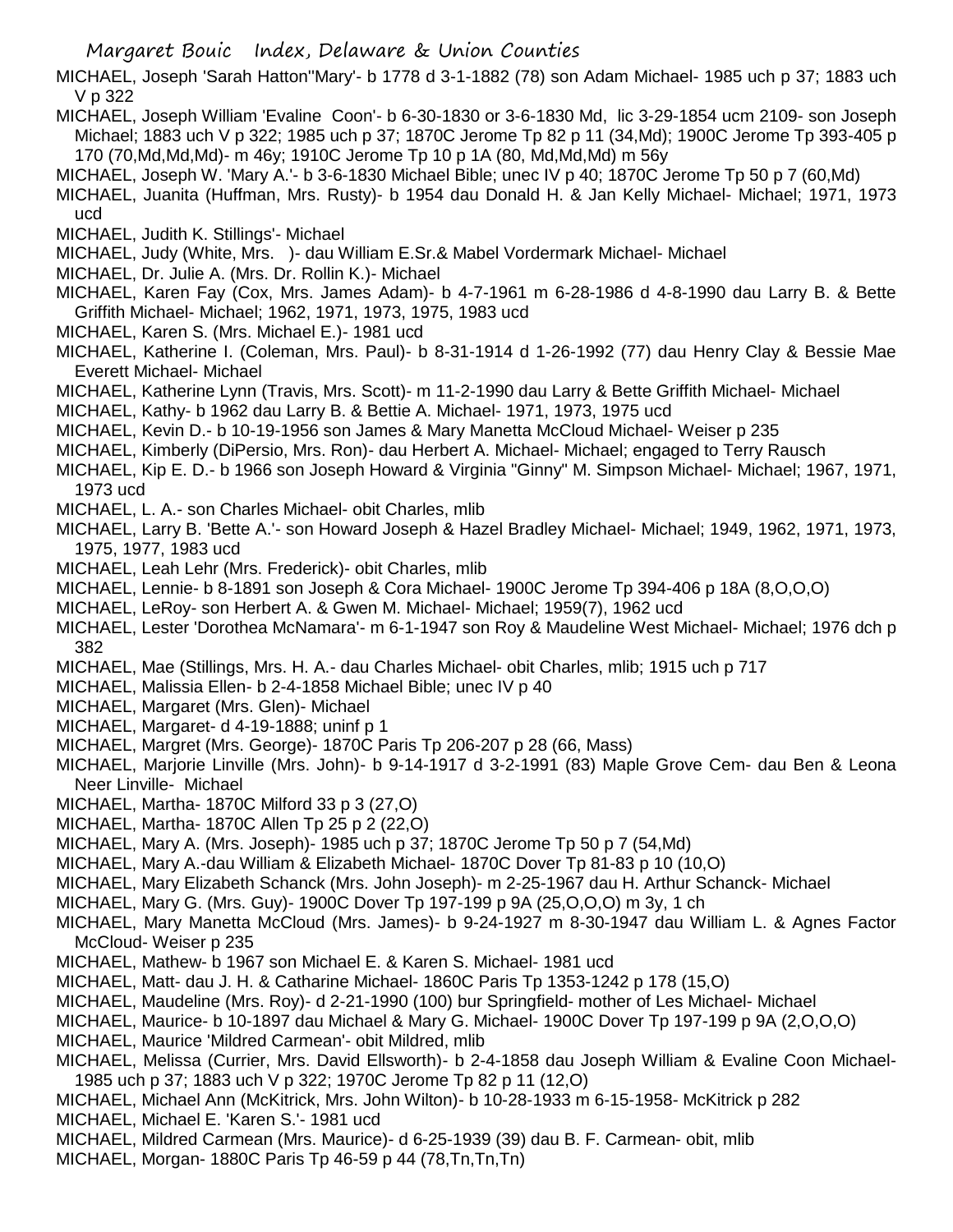- Margaret Bouic Index, Delaware & Union Counties
- MICHAEL, J. Morgan- son Calvin & Hattie R.- d 9-30-1890 (18-7-21) Mt. Herman Cem, djlm p 15
- MICHAEL, Morris S.- son G. W. & Ada C. Steruberger Michael- dumch p 151
- MICHAEL, Munson 'Nancy Webster'- m 11-17-1841 ucm 751; unec V p 59
- MICHAEL, Nancy E. (McKittrick, Mrs. James J.)- b 10-13-1927 m 11-8-1947- McKitrick p 408
- MICHAEL, Nancy Webster (Mrs. Munson)- m 11-17-1841 ucm 751
- MICHAEL, Nina Hines (Mrs. Dale)- d 4-24-1966 New Millcreek Cem p 25- dau Wesley & Addie Orahood Hines- Graham (17532); obit Dale, mlib(brown); 1949, 1959, 1962 ucd
- MICHAEL, Onie M.- b 9-1896 dau William W. & Bessie Michael- 1900C Jerome Tp 395-407 p 18A (3,O,O,O)
- MICHAEL, Opal Viola (Stewart, Mrs. Israel)- b 8-3-1894 dau Adam Elonzo & Eva May Graham Michael- 1985 uch p 134; Graham 17531; unec IV p 39, VIII p 28; 1900C Jerome Tp 399-411 p 18A (5,O,O,O); obit Dale, mlib
- MICHAEL, Orville 'Cora Primmer'- b 9-6-1903 m 1926 d 1-28-1973 son Ed & Zella Tossey Michael- Graham 144241; Tossey 4; 1949, 1959, 1962, 1967, 1971 ucd; obit Cora E.,obit mlib(brown)
- MICHAEL, Patricia (Woodruff, Mrs. Ray)- dau Marjorie Linville Michael- Michael
- MICHAEL, Patrick W.- b 6-10-1950 son James & Mary Manetta McClouc Michael- Weiser p 235
- MICHAEL, Prof.- 1883 uch V p 373
- MICHAEL, Peter 'Chirstina Freshour'- d 3- 1893 (82) dumch p 150
- MICHAEL, Ralph- son Henry Clay & Bessie Mae Everett Michael- Michael
- MICHAEL, Rev. Richard- son Marjorie Linville Michael- Michael
- MICHAEL, Robert- son William & Elizabeth Michael- 1870C Dover Tp 81-83 p 10 (12,O)
- MICHAEL, Dr. Rollin K. McNamara'Barbara Lindaman Dahl''Dr. Julie A.'- (12-1962) m(1) 3-12-1977- son Les & Dorothea McNamara Michael- Michael; 1976 dch p 382
- MICHAEL, Rosa M. (Mrs. John J.)- b 8-1872 1900C Jerome Tp 2628 p 1B (27,O,O,O) m 14y, 1 ch
- MICHAEL, Ross 'Hannah'- 1850C Union Tp 1292-1310 p 193 (27,O)
- MICHAEL, Roy 'Maudeline'- Michael
- MICHAEL, Russell- 1962, 1973 ucd, Allen Tp
- MICHAEL, Samantha- b 1965/4 dau Donald H. & Jan E. Kelly Michael- Michael; 1971, 1973, 1977, 1979 ucd
- MICHAEL, Sarah A. b 1-27-1855 Michael Bible- dau Joseph W. & Evaline Coon Michael- 1883 uch V p 322; 1985 uch p 37; unec IV p 40
- MICHAEL, Sarah Hatten (Mrs. Joseph)- d 1835- 1883 uch V p 322; 1985 uch p 37
- MICHAEL, Selwin- ch Ross & Hannah Michael- 1850C Union Tp 1292-1310 p 193 (7/12,O)
- MICHAEL, Sonny'Tina'- son Herbert A. & Gwem M. Michael- Michael; 1959(1), 1962 1983 ucd
- MICHAEL, Sue (Montgomery, Mrs. Jim)- dau William E.,Sr. & Mabel Vordermark Michael- Michael
- MICHAEL, Susan (Cahill, Mrs. S. b.)- m 4-14-1859 ucm 2873
- MICHAEL, Susan (Child, Mrs. S. B.)- m 1859; unec IV p 54
- MICHAEL, Susanna- dau Joseph W. & Evaline Coon Michael- 1883 uch V p 322; 1985 uch p 37; 1870C Jerome Tp 8 p 11 (9,O); 1880C Jerome Tp 213-229 p 124 (20,O,Md,O)
- MICHAEL, Susie- b 7-6-1860 Michael Bible; unec IV p 40
- MICHAEL, Stacey- b 1968 dau Michael E. & Karen S. Michael- 1981 ucd
- MICHAEL, Tawnie (Price, Mrs. )- b 1965 dau Joseph Howard & Virginia Simpson Michael- Michael; 1967, 1971, 1973 ucd
- MICHAEL, Thomas F.- b 1-4-1959 son James & Mary Manetta McCloud Michael- Weiser p 235
- MICHAEL, Tina- dau Herbert A. Michael- Michael
- MICHAEL, Tina (Mrs. Sonny)- 1983 ucd
- MICHAEL, Todd J.- b 1965 son Joseph Howard & Virginia Simpson Michael- Michael; 1967, 1971, 1973 ucd
- MICHAEL, Victor Lucas "Luke"- b 7-28-1975 d 3-1-1983 Oakdale Cem son James L. & Judith K. Stillings Michael- Michael
- MICHAEL, Vivki (Comer, Mrs. )- dau Herbert W. & Pattie Michael- Michael
- MICHAEL, W. C. F.- son William Michael- dg 5-31-1910 Cry Ab p 127
- MICHAEL, Wendy (Erwin, Mrs. )- dau Joseph Howard Michael- Michael
- MICHAEL, W. H.- unclaimed letter 1842; unec XII p 40
- MICHAEL, William- d Friday, Waldo- dg 5-31-1910 Cry Ab p 127
- MICHAEL, ---(Glaze, Mrs. Thomas)- dau William Michael- dg 5-31-1910 Cry Ab p 127
- MICHAEL, ---(Anthony, Mrs. Roy)- dau William Michael- dg 5-31-1910 Cry Ab p 127
- MICHAEL, William E. 'Irene L.'- 1969, 1971 dcd
- MICHAEL, William- 1980 dcd, Orange Tp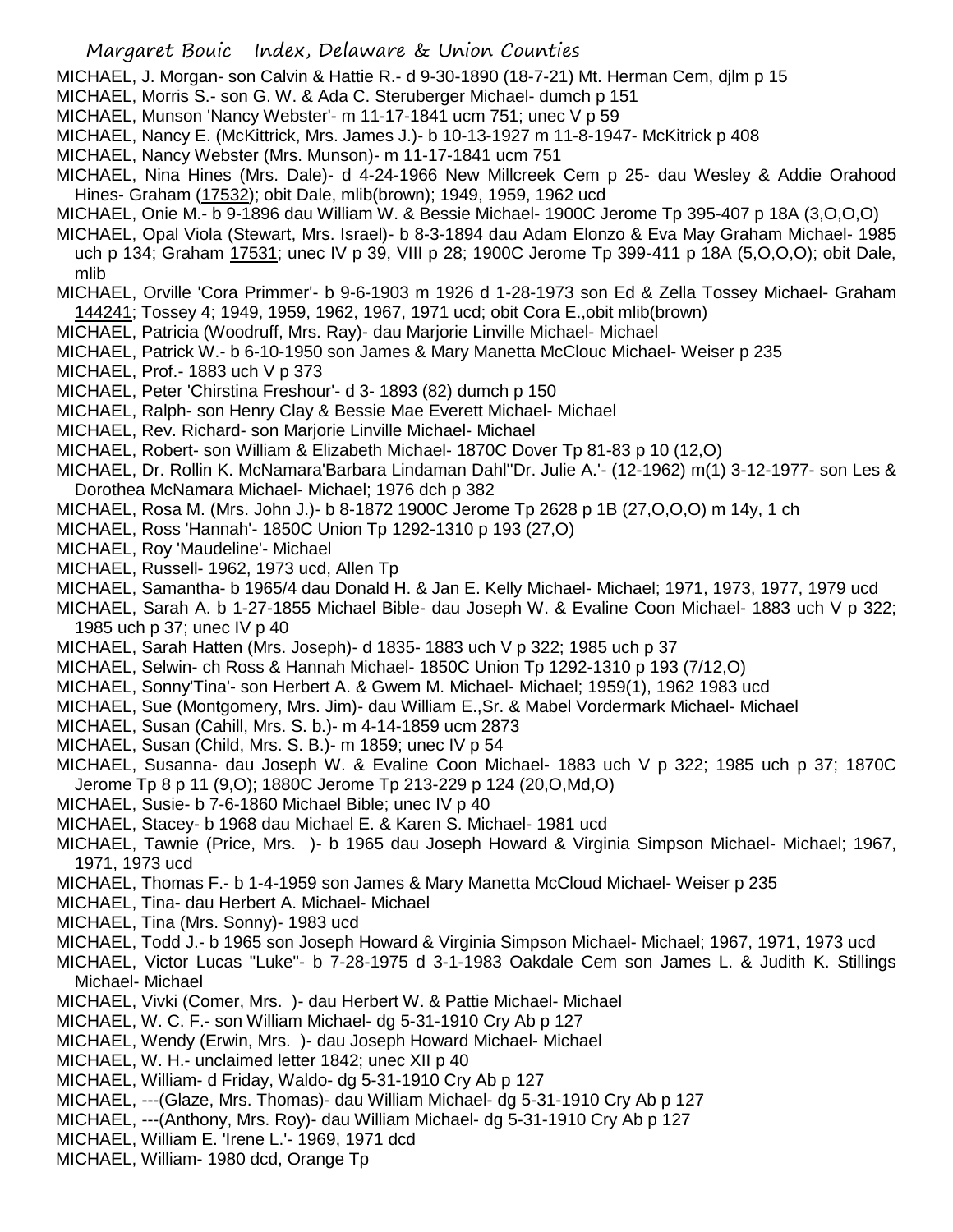MICHAEL, William E.,Jr.- son William E.,Sr. & Mabel Vordermark Michael- Michael

MICHAEL, William 'Elizabeth'- 1870C Dover Tp 81-83 p 10 (32,O)

- MICHAEL, William Eugene, Sr.'Mabel Vordermark'- b 8-20-1912 m 11-3-1933 d 11-30-1996 (83) Maple Grove Cem, Mechanicsburg- son Roy & Maudelin West Michael- Michael
- MICHAEL, William- son J. H. & Catharine Michael- 1860C Paris Tp 1353-1342 p 178 (18,O)
- MICHAEL, William W.'Bessie'- b 7-22-1871 Michael Bible; unec IV p 40; 1900C Jerome Tp 395-407 p 18A (28,O,Md, Md) m 5y
- MICHAEL, William- son William & Elizabeth Michael- Michael- 1870C Dover Tp 81-83 p 10 (8,Ind)
- MICHAEL, William W.- son Joseph W. & Evaline Coon Michael- 1883 uch V p 322; 1985 uch p 37; 1880C Jerome Tp 213-229 p 24 (50,Md,Md,Md)
- MICHAEL, Yvonne (Goertz, Mrs. Harvey)- m 12-16-1972 dau Herbert A. & Gwen M. Michael- Michael; 1959(3), 1962 ucd
- MICHAEL, Zella Tossey (Mrs. Ed)- dau Ziba & Delia Brown Tossey- Graham 14424; Tossey 3; obit Orville, mlib(brown); 1949 ucd
- MICHAELBAUGH, Henry- Pabst 2 p 89
- MICHAELIS, August W/M.'Susan Gebhart'- Michaelis; Cowgill p 49; obit Charles A., mlib(brown)
- MICHAELIS, Barbara (Hoffman, Mrs. )- dau Charles H. & Frances Easterday Michaelis- obit Charles H.,mlib
- MICHAELIS, Bertha (Abbott, Mrs. )- dau Charles & Catherine Doellinger Michaelis- obit Wm. Peter, mlib(brown)
- MICHAELIS, Catherine (Burke, Mrs. )- dau Charles & Catherine Doellinger Michaelis- Michaelis; obit Wm. Peter, mlib(brown)
- MICHAELIS, Catherine Doellinger(Mrs. Charles)- b 1867 d 1931 Trinity Cem, DJ p 82; obit William Peter, mlib(brown)
- MICHAELIS, Catherine P.- dau William Peter & Mary Jane Maberry Michaelis- Michaelis; obit Charles H. mlib; obit Wm. Peter, mlib (brown); 1967, 1973, 1975, 1977, 1979, 1981, 1983 ucd
- MICHAELIS, Charles A.- b 10-8-1898 d 3-12-1976 bur Fostoria -son August W. & Susan Gebhart Michaelis-Michaelis; obit mlib(brown)
- MICHAELIS, Charles 'Catherine Doellinger'- b 1865 d 1938 Trinity Cem, DJ p 82; obit William Peter, mlib(brown)
- MICHAELIS, Charles H. 'Frances Easterday'- b 7-29-1921 m 5-6-1970 d 9-27-1981 (60) bur Marion- son William Peter & Mary Jane Mayberry Michaelis, obit, mlib; obit Wm. P. mlib(brown)
- MICHAELIS, Charles L.,Jr.- son Charles H. & Frances Easterday Michaelis- obit Charles H.,mlib
- MICHAELIS, Christine (Nicol, Mrs. Wilbur Otto)- b 1-1-1912 m 12-12-1938 dau Charles & Catherine Doellinger Michaelis- Michaelis; St. Paul p 58; Rausch (11414), (13414) III p 261; obit Wm. Peter, mlib(brown)
- MICHAELIS, Dorothea (Gerecke, Mrs. Andress Marthien)- b 1813 d 1886 ped Twila Hendrickson Smidt #127 29; unec VIII p 45
- MICHAELIS, Elizabeth (Hudson, Mrs. )- dau Charles & Catherine Doellinger Michaelis- Michaelis; obit Wm. Peter, mlib(brown)
- MICHAELIS, Eva J.- d 8-24-1930 (5m) Oakdale Cem 4273 (G130)
- MICHAELIS, Evamae- dau William Peter & Mary Jane Maberry Michaelis- Michaelis; 1967, 1973, 1975, 1977, 1979, 1981, 1983 ucd; obit Charlotte, mlib; obit Wm. Peter, mlib(brown)
- MICHAELIS, Frances Easterday (Mrs. Charles H.)- m 5-6-1970, obit Charles H., mlib- 1983 ucd
- MICHAELIS, Helen(e)- dau August W. & Susan Gebhart Michaelis- Michaelis; obit Charles A., mlib(brown)
- MICHAELIS, Irene- dau William Peter & Mary Jane Mabry Michaelis- Michaelis; obit Charles H.,mlib; Wm. Peter,mlib(brown); 1967, 1973, 1975, 1977, 1979, 1981, 1983 ucd
- MICHAELIS, John- son Charles & Catherine Doellinger Michaelis- Michaelis
- MICHAELIS, Mary A.- 1981, 1983 ucd
- MICHAELIS, Mary A.- granddau Wm. P. Michaelis- 1967 ucd
- MICHAELIS, Mary (Elliott, Mrs. )- dau Charles & Catherine Doellinger Michaelis- Michaelis; obit Wm. Peter, mlib(brown)
- MICHAELIS, Mary Jane Mabry (Mrs. William Peter)- b 4-27-1904 d 2-8-1967 dau Charles & Pearl Simpson Mabry- bur Marion- Michaelis; obit Wm. Peter, mlib(brown)
- MICHAELIS, May A.- student- 1975 ucd
- MICHAELIS, Otto- son Charles & Catherine Doellinger Michaelis- Michaelis; obit Wm. Peter, mlib(brown)
- MICHAELIS, R. J.- 1981, 1983 ucd
- MICHAELIS, Rosella- dau William Peter & Mary Jane Mabry Michaelis- Michaelis; obit Charles H.,mlib; obit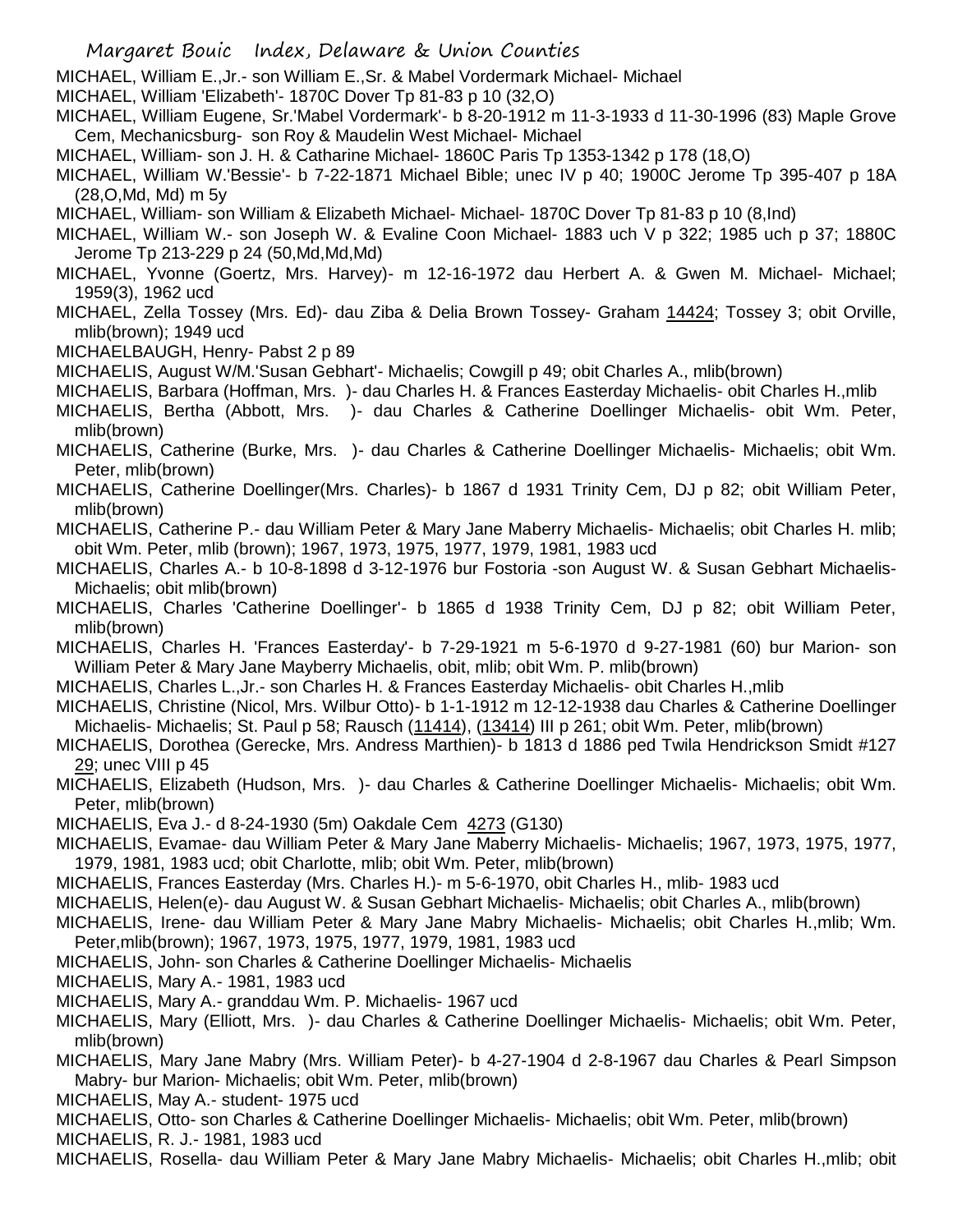Wm. Peter, mlib(brown); 1967, 1973, 1975, 1977, 1979 ucd

MICHAELIS, Russell- son William Peter & Mary Jane Maberry Michaelis- Michaelis; obit Charles, mlib; obit W. P. mlib(brown)

- MICHAELIS, Ruth (Monroe, Mrs. )- dau August W. & Susan Gebhart Michaelis- Michaelis; obit Charles A., mlib(brown)
- MICHAELIS, Susan Gebhart (Mrs. August M.)- Michaelis; Cowgill p 49; obit Charles A., mlib(brown)
- MICHAELIS, Theresia Aletha (Lowe, Mrs. Virgil Benton)- b 8-27-1896 m 12-23-1944 d 8-20-1974 Claibourne Cem p 76- dau August M. & Susan Gebhart Michaelis- Cowgill p 49
- MICHAELIS, William Peter 'Mary Jane Mabry'- b 12-18-1893 d 2-14-1971 bur Marion- son Charles & Catherine Doellinger Michaelis- Michaelis; obit mlib; 1967, 1971 ucd
- MICHAELS, Abert- son William & Evaline Michaels- 1880C Jerome Tp 213-229 p 24 (6,O,Md,O)
- MICHAELS, Adam- son William & Evaline Michaels- 1880C Jerome Tp 213-229 p 24 (13,O,Md,O)
- MICHAELS, Alice (Mrs. John)- Oakdale Cem I p 117
- MICHAELS, Burton- Michaels
- MICHAELS, Cameron- b 1900 d 1939 Oakdale Cem II p 12 (B-R7-14)
- MICHAELS, Catherine (Burke, Mrs. )- sister John C. Michaels- Michaels; obit John C., mlib(brown)
- MICHAELS, Christine (Nicol, Mrs. )- sister John C. Michaels- Michaels; obit John C., mlib(brown)
- MICHAELS, Eddy- son William & Evaline Michaels- 1880C Jerome Tp 213-229 p 24 (2,O,Md,O)
- MICHAELS, Eileen (Durban, Mrs. Clarence)- dau John C. & Esta L. Roush Michaels- Michaels; obit John, mlib(brown); obit Esta, mlib(brown)
- MICHAELS, Elizabeth (Hudson, Mrs. )- sister John C. Michaels- Michaels; obit John C.,mlib(brown)
- MICHAELS, Erda N. (Mrs. Verdon L.)- Michaels
- MICHAELS, Esta L. Roush/Rausch (Mrs. John C.)- b 4-8-1899 d 5-12-1977 (76) Forest Grove Cem- dau John A. & Emma Thomas Roush- Michaels; obit mlib(brown), obit John C. mlib(brown)
- MICHAELS, Eva J.- b Marion Co d 8-24-1930 (5m) Oakdale Cem II p 48 (G-R8-12)
- MICHAELS, Eva Mae- dau William & Mary Michaels- 1949 ucd
- MICHAELS, Gene- son William P. & Mary Michaels- 1962 ucd (3)
- MICHAELS, ---Hull (Mrs. William)- sister Elizabeth A. Hull Griffith- dg 2-12-1904 Cry Ab p 224
- MICHAELS, Irene- dau William & Mary Michaels- 1949, 1959, 1962 ucd
- MICHAELS, Irene (Mrs. William E.)- 1964, 1969, 1971 dcd
- MICHAELS, Jack D.- son Verdon L. & Erda M.)- Michaels
- MICHAELS, John 'Alice'- Oakdale Cem I p 117
- MICHAELS, John C.'Esta L.'- d 6-17-1980 (84) Forest Grove Cem- brother Otto Michaels- Michaels; obit milb(brown), obit Esta L., mlib(brown)
- MICHAELS, John R.- d 1-8-1928 (10d) Oakdale Cem 2986 (F70) I p 117 (F-R5-2)infant son of John & Alice
- MICHAELS, John- son William & Evaline Michaels- 1880C Jerome Tp 213-229 p 24 (17,O,Md,O)
- MICHAELS, Joseph- 1880 dch p 201
- MICHAELS, J. W. Michaels
- MICHAELS, Katherine- dau William & Mary Michaels- 1949, 1959, 1962 ucd
- MICHAELS, Mary- 1971 dcd, Genoa Tp
- MICHAELS, Mary (Elliott, Mrs. )- sister John C. Michaels- Michaels; obit John c., mlib (brown)
- MICHAELS, Mary E. (Tate, Mrs. )- sister Verdon L. Michaels- Michaels
- MICHAELS, Mary (Mrs. William)- 1949, 1959, 1962 ucd
- MICHAELS, Mary- dau William P. & Mary Michaels- 1962 ucd (2)
- MICHAELS, May Etta Neill (Mrs. Otto)- b 6-18-1907 m 6-29-1935 d 6-27-1986 (79) Oakdale Cem II p 121 (K-R6-391) -dau W. Park & Leota Hensel Neill- Michaels; Neill 3
- MICHAELS, Melissa- dau William & Evaline Michaels- 1880C Jerome Tp 213-229 p 24 (22,O,Md,O)
- MICHAELS, Minnie (Monska)- b Ger d 12-23-1908 (72) Millcreek Tp, unec VIII p 58
- MICHAELS, Otto G. 'May Etta Neill'- b 7-9-1906 m 6-29-1935- Oakdale Cem II p 121 (K-R6-391)- obit John C.,mlib(brown); brother John C. Michaels- Michaels
- MICHAELS, P. d yesterday, train accident, dg 10-28-1887, Cry Ab p 166
- MICHAELS, Robert E.- son Verdon L. & Erda M. Michaels- Michaels
- MICHAELS, Rosezella- dau William & Mary Michaels- 1949 ucd
- MICHAELS, Sabrina (Ingram, Mrs. Uriah)- m 6-17-1870 ucm 4736
- MICHAELS, Theresia (Lowe, Mrs. Virgil Benton)- d 1974- Michaels
- MICHAELS, Theresa May (Snyder, Mrs. Robert Bruce)- b 3-6-1929 m 3-18-1951- Weiser p 113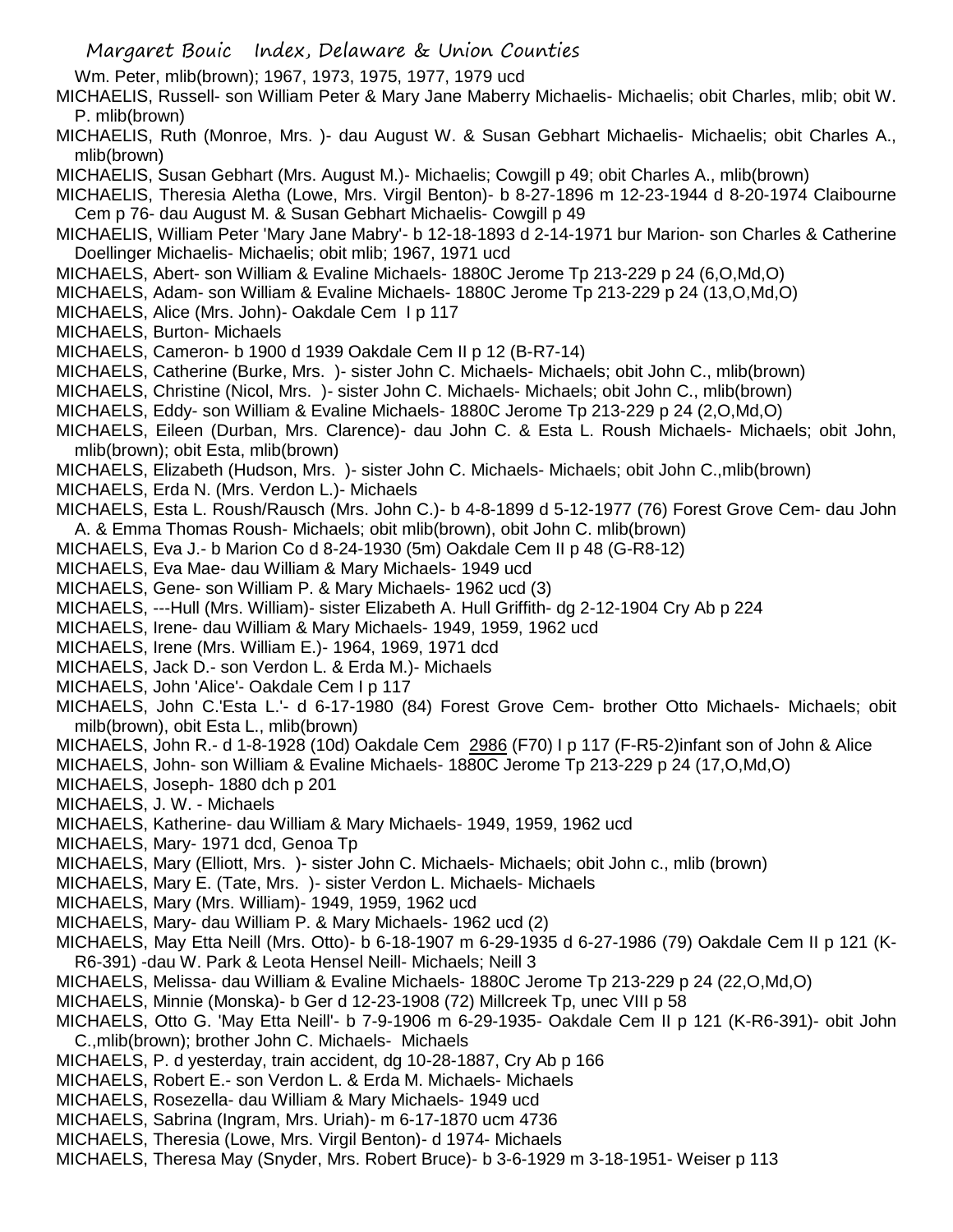- Margaret Bouic Index, Delaware & Union Counties MICHAELS, Verdon L. 'Erda M.'- d 3-28-1962 (68) Michaels MICHAELS, William E.- 1961 dcd, Genoa Tp MICHAELS, William E. 'Irene'- 1964 dcd MICHAELS, William- son J. W. Michaels- Michaels MICHAELS, William 'Mary'- 1949, 1959, 1962 ucd MICHAL, Barbara (Metz, Mrs. Leonard)- ped William Thomas Schertz #74 27; unec VI p 28 MICHALIK, Oma Haddock (McKitrick, Mrs. Warren Ellis)- b 12-2-1943 m 7-4-1969- McKitrick p 114 MICHALL, Harriet (Standly, Mrs. Isaac)- m 10-17-1844 Madison Co, unec X p 8 MICHALOPOULOS, Dr. Constantine N. 'Milicent Lounsbury Cranor'- Michaelopoulos MICHALOPOULOS, Lisa Antigone- dau Dr. Constantine N. & Milicent Lounsbury Cranor Michalopoulos-**Michalopoulos** MICHALOPOULOS, Milicent Lounsbury Cranor (Mrs. Dr. Constantine N.)- Michalopoulos MICHALSON, Dr. Carl- d 11-8-195- Michalson MICHALSON, Karen- dau Dr. Carl Michalso- Michalson MICHAUD, Kathleen (Downin, Mrs. Edwin Crisswell)- b 2-16-1915 m 10-4-1941- Maugans Anc p 60 MICHEAL, Bette A. (Mrs. Larry B.)- 1967 ucd MICHEAL, Daniel - b 1967 son Larry B. & Bette A. Micheal- 1967 ucd MICHEAL, Karen- b 1961 dau Larry B. & Bette A. Micheal- 1967 ucd MICHEAL, Kathy- b 1962 dau Larry B. & Bette A. Micheal- 1967 ucd MICHEAL, Larry B. 'Bette A.'- 1967 ucd MICHEL, Aaron- b 1957 son James C. & Gladys Silverthorn Michel- Michel; 1959, 1962, 1967, 1971, 1973 ucd MICHEL, Angela- b 1963 dau James C. & Carolyn Michel- 1981 ucd MICHEL, Beth- dau Charles & Bonnie Nash Michel- Nash p 251 MICHEL, Bonnie Nash (Mrs. Charles)- dau William G. & Rebecca Galloway Nash- Nash p 251 MICHEL, Carl A. 'Peggy N/A.'- son Carl E. Michel- Michel; 1980 dcd MICHEL, Carl E.- Michel MICHEL, Carolyn (Mrs. James C.)- 1979, 1981, 1983 ucd MICHEL, Catharine Gorden (Mrs. Jonathan)- m 8-28-1844 Madison Co, unec X p 8 MICHEL, Charles 'Bonnie Nash'- Nash p 251 MICHEL, Charles 'Elizabeth Glass'- b 7-1860 d 1932, obit Elizabeth, mlib; Michel; 1900C Milford 58-62 p 3A (39,O,Ger,Pa)- m 14y MICHEL, Christie L. 'Ethel' d 6-11-1968 (71) bur Tarentum, Pa- Michel MICHEL, Christopher Lee' Tina Rae Schumacher'- m 11-9-1985 son Erwin,Jr. & Cindy Michel- Michel MICHEL, Cindy (Mrs. Erwin,Jr.)- Michel MICHEL, Diana- dau William L. & Karen Michel- 1961 dcd (3) MICHEL, Dr. Don K. 'Mary'- d 9-26-1979 (51) Marlborough Cem- son Robert K. & Helen "Fern" Michel- Michel MICHEL, Dr. Donald K. 'Norma A.'- 1969, 1971 dcd MICHEL, Edith (Stillings, Mrs. )- dau Charles & Elizabeth Glass Michel- Michel MICHEL, Elizabeth- 1959 ucd; 1900C Milford 58-62 p 3A (5,O,O,O); obit Elizabeth, mlib MICHEL, Elizabeth Glass (Mrs. Charles)- b 11-9-1866- dau Louis & Barbara Durbin Glass; Michel; 1900C Milford 58-62 p 3A (33,O,Ger,Ger) m 14y, 5 ch MICHEL, Erwin L. 'Evelyn O.'- 1961, 1964, 1969, 1971, 1980 dcd MICHEL, Erwin,Jr. 'Cindy'- Michel; 1980 dcd MICHEL, Ethel (Mrs. Christie L.)- Michel MICHEL, ---(Nowici, Mrs. Cylvester)- dau Christie L. & Ethel Michel- Michel MICHEL, Evelyn O. (Mrs. Erwin L.)- 1961, 1964, 1969, 1971, 1980 dcd MICHEL, Florence B.(Rhinebarger, Mrs. )- b 9-1886 dau Charles & Elizabeth Glass Michel- obit Elizabeth, mlib; 1900C Milford 58-62 p 3A (13,O,O,O) MICHEL, Gladdius Zimmerman (Mrs.Samuel)- Michel MICHEL, Gladys (Hill, Mrs. Augustus H.)- b 3-3-1897 m 1920 d 9-3-1990 (93) Milford Cem- dau Charles &
- Elizabeth Glass Michel- Michel; 1900C Milford 58-62 p 3A (3,O,O,O)
- MICHEL, Helen (Erb, Mrs. Elias Hathaway)- b 1902 d 1964 Milford Cem p 33, R8
- MICHEL, Helen "Fern" (Mrs. Robert K.)- d 11-8-1984 (81) Waldo Cem- Michel
- MICHEL, Homer 'Lorena Katon'- son Charles & Bonnie Nash Michel- Nash p 251
- MICHEL, Horace 'Mary Thompson'- son Charles & Bonnie Nash Michel- Nash p 251
- MICHEL, Howard S. 'Virginia Rinesmith'- b 7-23-1918 d 2-1-1994 (75) son Samuel & Gladdius Zimmerman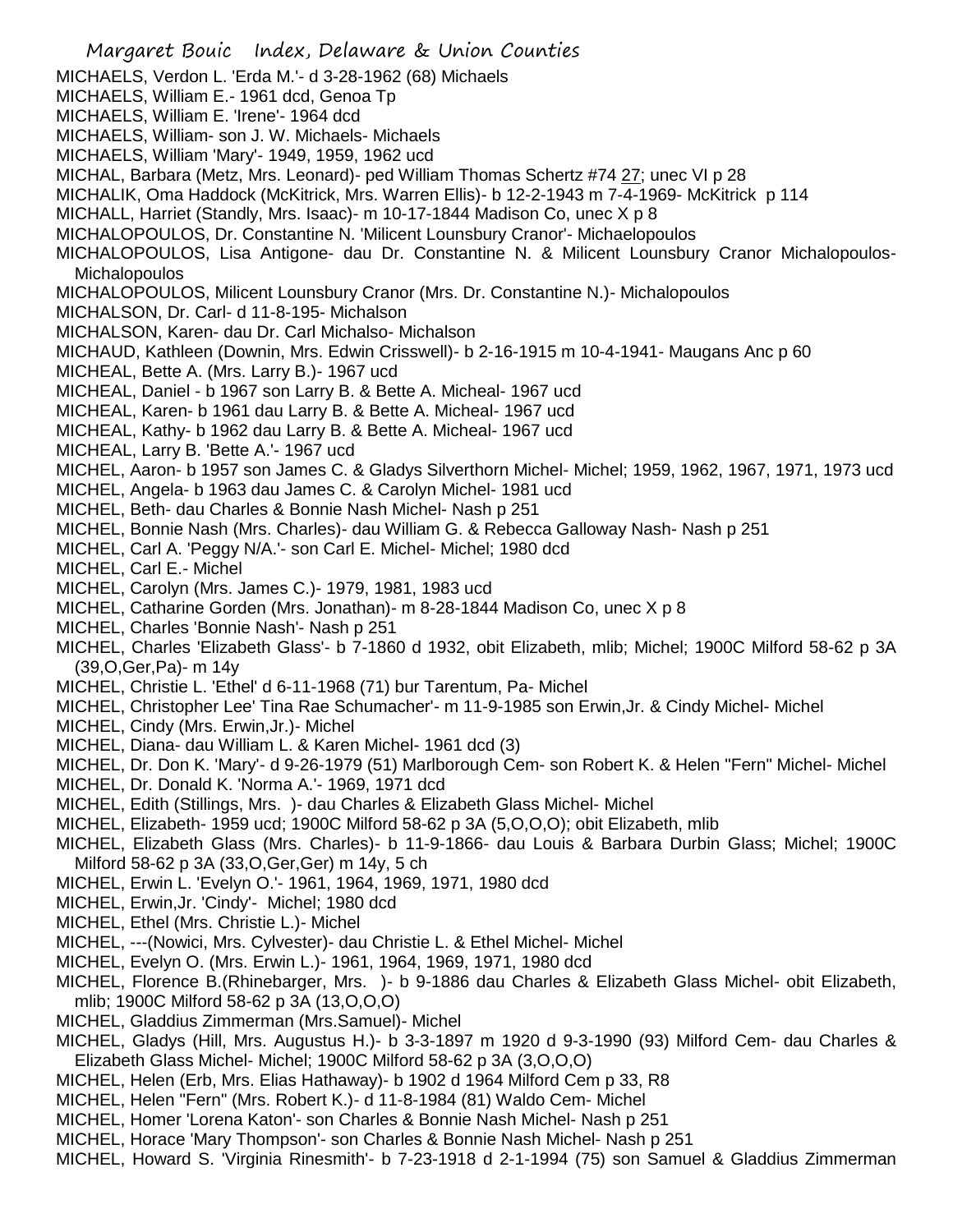Michel- Michel; 1964, 1969, 1971 dcd

- MICHEL, James Charles 'Janice Silverthorn''Carolyn Coates- b 7-16-1936 m(2) 1977 d 1983 son Louis A. & Phyllis Staley Michel- Michel; 1959, 1962, 1967, 1971, 1973, 1977, 1979, 1981 ucd
- MICHEL, James T. 'Wanda'- Michel
- MICHEL, Janice Silverthorn (Mrs. James Charles)(Guisinger, Mrs. John)- dau John Silverthorn- Michel; 1959, 1962, 1967, 1971, 1973 ucd
- MICHEL, Jennifer Carlisle (Mrs. Matthew)- m 8-10-1966 dau Joseph Carlisle- Michel
- MICHEL, Joe H. 'Virginia'- 1975, 1977, 1979, 1981 ucd
- MICHEL, John L.'Kathleen George'- b 1958- son James C. & Janice Silverthorn Michel- Michel; 1962, 1967, 1973, 1983 ucd
- MICHEL, Jonathan 'Catharine Gorden'- m 8-28-1844 Madison Co, unec X p 8
- MICHEL, June Ann Downing (Mrs. Timothy J.)- m 1-31-1997 dau Henry Jr. & Laura M. Downing- Michel
- MICHEL, Karen (Mrs. William L.)- 1961 dcd
- MICHEL, Kathleen George (Mrs. John L.)- dau Dale & Frieda George- Michel
- MICHEL, Kim- dau Dr. Donald K. & Norma A. Poff Michel- Michel; 1969, 1971 dcd
- MICHEL, Kip- b 1966 son Joe H. & Virginia Michel- 1975, 1977, 1979, 1981 ucd
- MICHEL, Lee Ann (Belt, Mrs. James)- dau Howard S. & Virginia Rinesmith Michel- Michel; 1964 dcd (17)
- MICHEL, Lorena Katon (Mrs. Homer)- Nash p 251
- MICHEL, Louis A.'Phyllis Staley' b 7-22-1892 d 1-20-1967 Milford Cem- son Charles & Elizabeth Glass Michel- obit Elizabeth, mlib; Michel; 1971, 1973, 1975, 1977, 1979 ucd
- MICHEL, Mae- dau Charles & Elizabeth Michel- obit Elizabeth, mlib
- MICHEL, Mamie- b 2-1888 dau Charles & Elizabeth Michel- 1900C Milford 58-62 p 3A (11,O,O,O)
- MICHEL, Margaret Jean (Crocco, Mrs. Bruce)(Elliott, Mrs. G. Ralph)(Smith, Mrs. Matthew Lloyd)- b 1959 m(2) 8-18-1985 m(3) 7-29- dau James C. & Janice Silverthorn Michel- Michel; 1959. 1962, 1967, 1971, 1973 ucd
- MICHEL, Mary E.- 1980 dcd
- MICHELS, Mary Thompson (Mrs. Horace)- Nash p 251
- MICHEL, Matthew 'Jennifer Carlisle'- b 1969/8 m 8-10-1966 son James C. & Janice Silverthorn Michel- 1971, 1973 ucd
- MICHEL, Meriele Kathryn- b 2-15-1988 dau John L. & Kathleen George Michel- Michel
- MICHELS,Miriam (Russell,Mrs. Robert)-dau Charles & Bonnie Nash Michel- Nash p 251
- MICHEL, Norma A. Poff (Mrs.Donald K.)- Michel; 1969, 1971 dcd
- MICHEL, Mrs. Paul D.- Freshwater p 199
- MICHEL, Peggy N/A. (Mrs. Carl A.)- Michel; 1980 dcd
- MICHEL, Phyllis Staley (Mrs. Louis)- b 7-29-1905 m 2-5-1927 d 10-23-1994 (89)- Milford Cem- dau W. M. & Della M. Turner Staley- Michel; 1981, 1983 ucd
- MICHEL, Rebecca- 1964 dcd
- MICHEL, Richard Edward- b 1965 d 2-4-1981 (15) bur Greensburg, Pa- son Carl A. & Peggy N. Michel-Michel; 1980 dcd
- MICHEL, Robert K. 'Helen'- Michel
- MICHEL, Rosemary (LeVan, Mrs. Herb)- b 9-13-1938 dau Louis A. & Phyllis Staley Michel- Michel
- MICHEL, Samuel 'Gladdius Zimmerman'- Michel
- MICHEL, Sharon (Bacon, Mrs. Matthew)- dau Howard S. & Virginia Rinsmith Michel- Michel; 1964 dcd (14)
- MICHEL, Stephanie (Magsig, Mrs. Frederick)- b 1963 m 11-22-dau James C. & Janice Silverthorn Michel-1967, 1971, 1973 ucd
- MICHEL, Susan (James, Mrs. Gary)- m 6-18-1988 dau Erwin & CIndy Michel- Michel
- MICHEL, Suzanne- b 1961/2 dau James C. & Janice Silverthorn Michel- 1962, 1967, 1971, 1973 ucd
- MICHEL, Tawni- b 1965 ch Joe H. & Virginia Michel- 1975, 1977, 1979, 1981 ucd
- MICHEL, Timothy J. 'June Ann Downing'- m 1-31-1997 son James T. & Wanda Michel- Michel
- MICHEL, Tina Rae Schumacher (Mrs. Christopher Lee)- m 11-9-1985- dau Ned & Doris Schumacher- Michel
- MICHEL, Tina (Sedgwick, Mrs. )- dau Dr. Donald K. & Norma A. Poff Michel- Michel; 1969, 1971 dcd
- MICHEL, Todd- b 1965 son Joe H. & Virginia Michel- 1975, 1977, 1979, 1981 ucd
- MICHEL, Virginia (Mrs. Joe H.)- 1975, 1977, 1979, 1981 ucd
- MICHEL, Virginia L. Rinesmith (Mrs. Howard S.)- Michel; 1964, 1969, 1971 dcd
- MICHEL, Wanda (Mrs. James T.)(Heffner, Mrs. )- Michel
- MICHEL, Wm.- b 5-18-1877 Troy Tp son Peter Michel- dcb
- MICHEL, William L. 'Karen'- 1961, 1980 dcd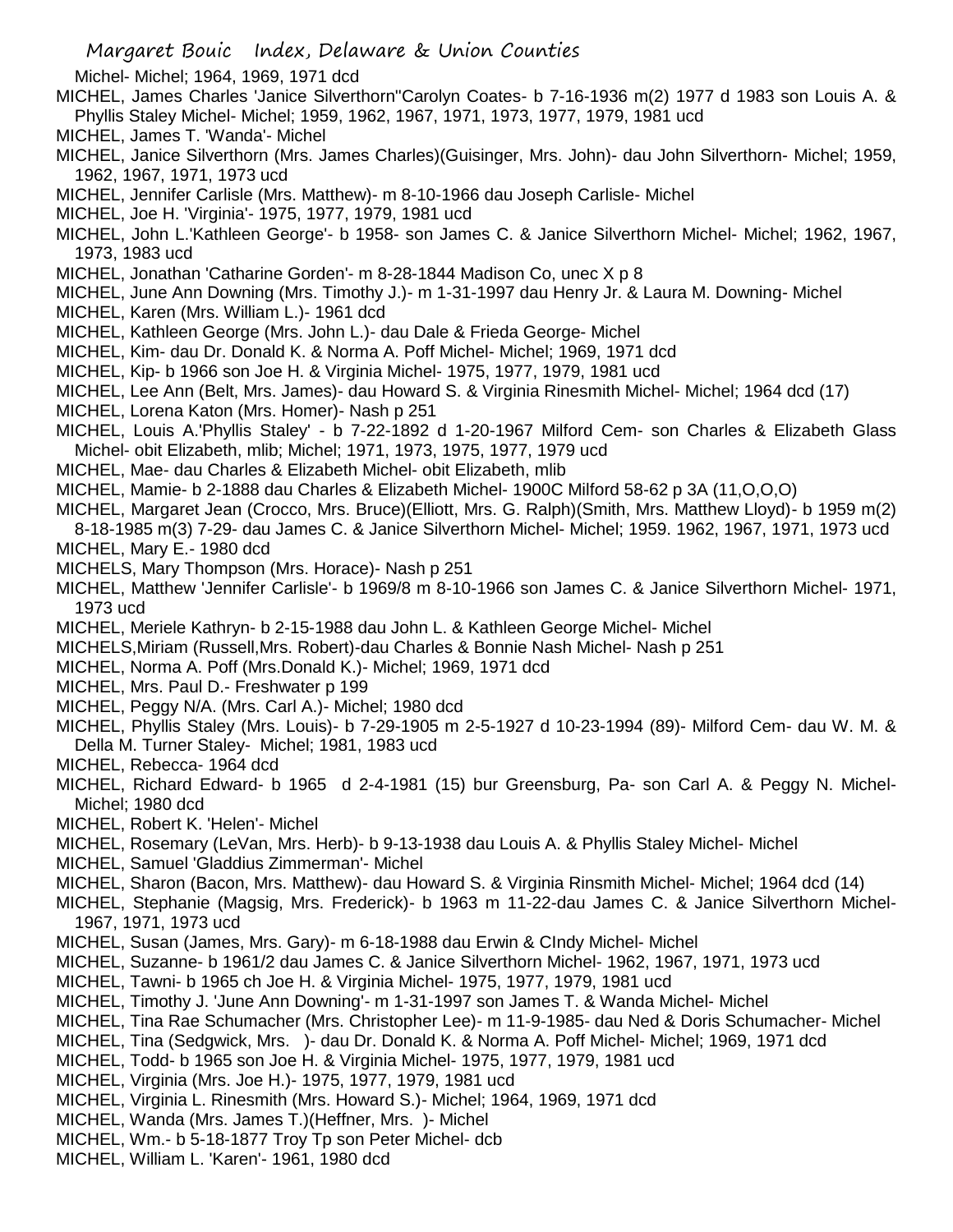- Margaret Bouic Index, Delaware & Union Counties
- MICHEL, William- son William L. & Karen Michel- 1961 dcd (1)
- MICHELBACH, Catherine Dickhaut (Mrs. Peter)- dau Heinrich Johann & Katherine Elizabeth Francke Dickhaut- dcq Marguerite Hoffman Buston
- MICHELBACH, Henry- 1908 dch 400
- MICHELBACH, Martha (Klee, Mrs. Jacob)- m 3-22-1857 dcm- dau Peter & Catherine Dickhaut Michelbachdcq Marguerite Hoffman Buxton 7; Pabst 2 p 85
- MICHELBACH, Peter 'Catherine Dickhaut'- dcq Marguerite Hoffman Buxton 14
- MICHELBACH, Violet- b 3-4-1897 Delaware Town- dau N. Michelbach- dcb
- MICHELBAUGH/MICHELBACH, Elizabeth (Engeroff, Mrs. )- m 4-14-1864 dcm d Monday, dg 4-11-1902, Cry Ab p 133
- MICHELBAUGH, Henry- brother Elizabeth Engeroff- dg 4-11-1902, Cry Ab p 133
- MICHELBAUGH, John- brother Elizabeth Engeroff- dg 4-11-1902, Cry Ab p 133
- MICHELBOCK, Henry- Naturalized, Germany 8-28-1871; delge IX p 71
- MICHELL, Charlotte M. (Mrs. Ravenscroft)- dg 2-20-1874 Cry Ab p 113; dcw Bk 4 p 318(34) exec
- MICHELL, Elizabeth (Gabriel, Mrs. Josiah)- unec VIII p 35
- MICHELL, Elizabeth (Ufford, Mrs. Rev. John)- dg 6-23-1881 Cry Ab p 57
- MICHELL, Ellis- d 2-11-1874 (18y6m) son Harper & Louisa Michell, adopted son Ravenscroft & Charlotte Michell- dg 2-20-1874 Cry Ab p 113
- MICHELL, Guy W.- d 6-24-1899 (21-6-0) son Allen & Sarah Bradley Michell- dcdeaths
- MICHELL, Harper 'Louisa'- dg 2-20-1874 Cry Ab p 113
- MICHELL, Henry- dcw Bk 4 p 318(34)
- MICHELL, Rev. James- delge XII p 29
- MICHELL, Louisa (Mrs. Harper)- dg 2-20-1874 Cry Ab p 113
- MICHELL, Lydia- b 12-16-1826 Eng. d 5-5-1907, dg 5-7-1907, Cry Ab p 41
- MICHELL, Lydia D.- dcw Bk 4 p 318(34) exec
- MICHELL, Dr. T. H.- d Tuesday- dg 2-8-1867 Cry Ab p 60
- MICHELL, Ravenscroft 'Charlotte'- son Tobias N. Michell- dg 2-20-1874 Cry Ab p 113; dcw Bk 4 p 318(34)
- MICHELL, Tobias N.- will dcw Bk 4 p 318(34); 1867
- MICHELS, Adeline- sister Robert William Michels- Michels
- MICHELS, Barbara Jean (Rush, Mrs.James Franklin)- b 11-2-1927 m 4-3-1949 dau Victor & Louise Thompson Michels- Gabriel
- MICHELS, Charles- 1870C Brown Tp p 248 (12)
- MICHELS, Debra/Deborah Lee (McCoy, Mrs. )- dau Robert W. & Lissie Skaggs Michels- Michels; 1961(9), 1964, 1971 dcd
- MICHELS, Dorothy (Alva, Mrs. )- sister Robert William Michels- Michels
- MICHELS, Harold- brother Robert Michels- Michels
- MICHELS, Helen- sister Robert Michels- Michels
- MICHELS, James Hoke 'Joan Davis''Jean De Lorn'- b 2-18-1931 m 3-14-1953 m(2) 5-4-1957- son Victor & Louise Thompson Michels- Gabriel
- MICHELS, Jean De Lorn (Mrs. James Hoke)- m 5-4-1957- Gabriel
- MICHELS, Joan Davis (Mrs. James Hoke)- b 3-10-1932 m 3-14-1953 div- Gabriel
- MICHELS, Joseph A. 'Martha'- 1961, 1964, 1969, 1971 dcd
- MICHELS, Joseph- brother Robert Michels- Michels
- MICHELS, Lissie Skaggs (Mrs. Robert W.)- b 4-7-1919 d 11-6-1997 (78) bur Chillicothe- dau Stanton & Cora Alice Gibson Skaggs- Michels; 1961, 1964, 1969, 1971, 1980 dcd
- MICHELS, Louise Thompson (Mrs. Victor)- b 5-20-1905 m 1-16-1916 dau Harry & Ida Marie Gabriel Thompson- Gabriel
- MICHELS, Edna Marlene (Lampinen, Mrs. Richard)- m 5-7-1966 dau Robert W. & Lissie Skaggs Michels-Michels; 1961 dcd (18)
- MICHELS, Martha (Mrs. Joseph A.)- 1961, 1964, 1969, 1971 dcd
- MICHELS, Randal- b 1956 son Joseph A. & Martha Michels- 1961, 1964, 1969, 1971 dcd
- MICHELS, Richard Allen- b 11-30-1953 son James Hoke & Joan Davis Michels- Gabriel
- MICHELS, Robert William 'Lissie Skaggs'- d 8-6-1992 (71) bur Chillicothe- Michels; 1961, 1964, 1969, 1971, 1980 dcd
- MICHELS, Ronald-b 1954 son Joseph A. & Martha Michels- 1961, 1964, 1969, 1971 dcd
- MICHELS, Shirley (Ajax, Mrs. )- sister Robert Williams Michels- Michels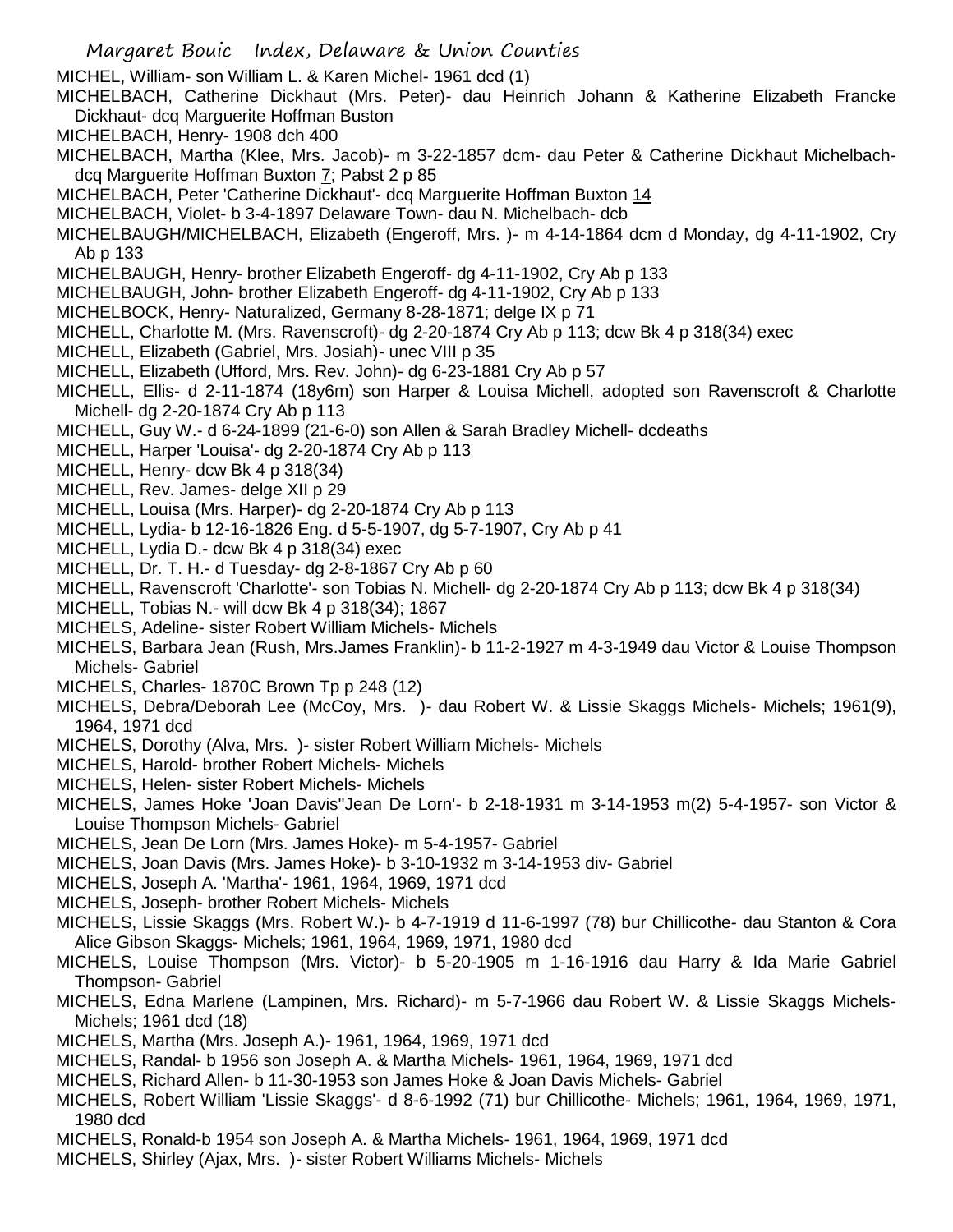Margaret Bouic Index, Delaware & Union Counties MICHELS, Victor 'Louise Thompson'- m 1-16-1926- Gabriel MICHELS, Willie- 1910C Darby Tp 133 p 7A (16,O,O,O) MICHELSON, Chita (Mrs. )- d 8-18-1959 (58) dau Mrs. Ima Keltner- Michelson MICHEM, Mary R.- 1870C Liberty Tp Un Co 66 p 8 (2,O) MICHEM, Sarah Adel- 1880C Liberty Tp Un Cp 271-281 p 28 (11,O,O,O) MICHENER, Augusta V. (Mrs. )- mother of Waylnad Dunn Michener- obit Waylnad, Del Mus Lib MICHENER, ---(Benedict, Mrs. Rollin)- sister Waylnad Dunn Michener- obit Wayland, Del Mus Lib MICHENER, Count John T.- 1908 dch 361; Fowler p 89 MICHENER, Ethna Mellott (Ms. Wayland Dunn)- obit Wayland, Del Mus Lib MICHENER, Dr. F. E.- 1908 dch 361; Fowler p 89; 1976 dch p 295 MICHENER, Dr. John M.- son Wayland Dunn & Ethna Mellott Michener- obit Wayland, Del Mus Lib; pallbearer for Mrs. Dr. W. H. Hague- dg 10-11-1910 Cry Ab p 162 MICHENER, Martha (Keese, Mrs. Titus)- m 1826- Pabst 8 p 89 MICHENER, Mordecai- Pabst 8 p 82, 85, 87; Powers p 278; delge VIII p 56 MICHENER, Samuel M.- 1961, 1964, 1969, 1971, 1980 dcd MICHENER, Wayland Dan 'Ethna Mellott'- b 2-5-1884 d 11-19-1947 son Augusta V. Michener-obit Wayland, Del Mus Lib; 1908 dch 295; 1976 dcd p 329; dg 11-19-1947 MICHNER, Edwin- son Isaac & Martha P. Michner- 1860C Liberty Tp Un Co 926-936 p 127 (9,O) MICHNER, Isaac 'Martha P.'- 1860C Liberty Tp Un Co 926-936 p 127 (40,O) MICHNER, Martha P. (Mrs. Isaac)- 1860C Liberty Tp Un Co 926-936 p 127 (39,O) MICHNER, Mary A.- dau Isaac & Martha P. Michner- 1860C Liberty Tp Un Co 926-936 p 127 (13,O) MICHNER, Richard- son Isaac & Martha P. Michner- 1860C Liberty Tp Un Co 926-936 p 127 (2,O) MICHNER, Samuel H.- son Isaac & Martha P. Michner- 1860C Liberty Tp 926-936 p 127 (5,O) MICHNER, Sarah (Martin, Mrs. John)- dumch p 40 MICHNEWITSCH, Sarah Factor (Mrs. )- sister Martin Factor- dg 1-22-1904 Cry Ab p 221 MICHNEWWORTSCH, Jos. M. - Poland to US 1857 Nat 10-13-1879, delge IX p 77 MICHOLS, twin infants b 7-3-1867 Oxford Tp dau Henry Michols- dcb MICK, Betty (Mrs. Charles)- Mick MICK, Bottow 'Catharine'- 1900C Jerome Tp 159-168 p 7B (69,Ger,Ger,Ger)- m 47y MICK, Cathrine (Mrs. Bottow)- 1900C Jerome Tp 159-168 p 7B (76,Ger,Ger,Ger)- m 47y, 3 ch living MICK, Charles 'Betty'- Mick MICK, Dora Newhouse (Mrs. Howard E.)- dau William George & Rachel Ellen Montgomery Newhouse-Newhouse p 99 MICK, Fred G. 'Judi'- 1967 ucd MICK, Mrs. Henry- dau David G. & Eleanor Brooks Trembly- dg 1-1-1904, Cry Ab p 215 MICK, Howard E. 'Cora Newhouse'- Newhouse p 99 MICK, John 'Mary Coberly'- m 7-26-1839 Madison Co, unec IX p 17 MICK, Judi (Mrs. Fred)- 1967 ucd MICK, Kimberly Irene dau Charles B. Mick- engaged to Daniel Woodward Dover MICK, Mary Coberly (Mrs. John)- m 7-26-1839 Madison Co, unec IX p 17 MICK, Pati Elaine- dau Charles & Betty Mick- Mick- engaged to Timothy Lash MICKAY----Nash p 177 MICKEL, H.- b 8-27-1876 Delaware Town ch John & Anna Jenkins Mickel- dcb MICKEL, Warren G.- Grad Delaware HS 1882; delge VII p 6 MICKEL, William- d 10-25-1881 (24y) dcdeths MICKELAUKSHANK, Augusta (McBride, Mrs. Merle)- Rittenhouse MICKELL, Jeannet (Dodge, Mrs. George W.)- m 6-2-1847 paper 6-11-1827; Wight II p 24 see Mickle MICKEY, Alexander- Naturalized 4-4-1853 Scotland- delge IX p 77 MICKEY, Barbara- lived with Nora Compton- 1961 dcd (3) MICKEY, C. A.- delge VIII p 15, 66 MICKEY, Connie Colegrove (Mrs. David)- dau Doris Peters- m 1985 Mickey MICKEY, David- lived with Nora Compton- 1961 dcd (2) MICKEY, David 'Connie Colegrove'- m 1985 son John & Dorothy Mosley Mickey- Mickey MICKEY, Delores Marie- b 11-15-1947 dau Marvin Earl,Jr. & Winifred Marie Lineburg Mickey- Weiser p 504 MICKEY, Douglass Edward- b 10-16-1946 son Mervin Earl,Jr. & Winifred Marie Lineburg Mickey- Weiser p 504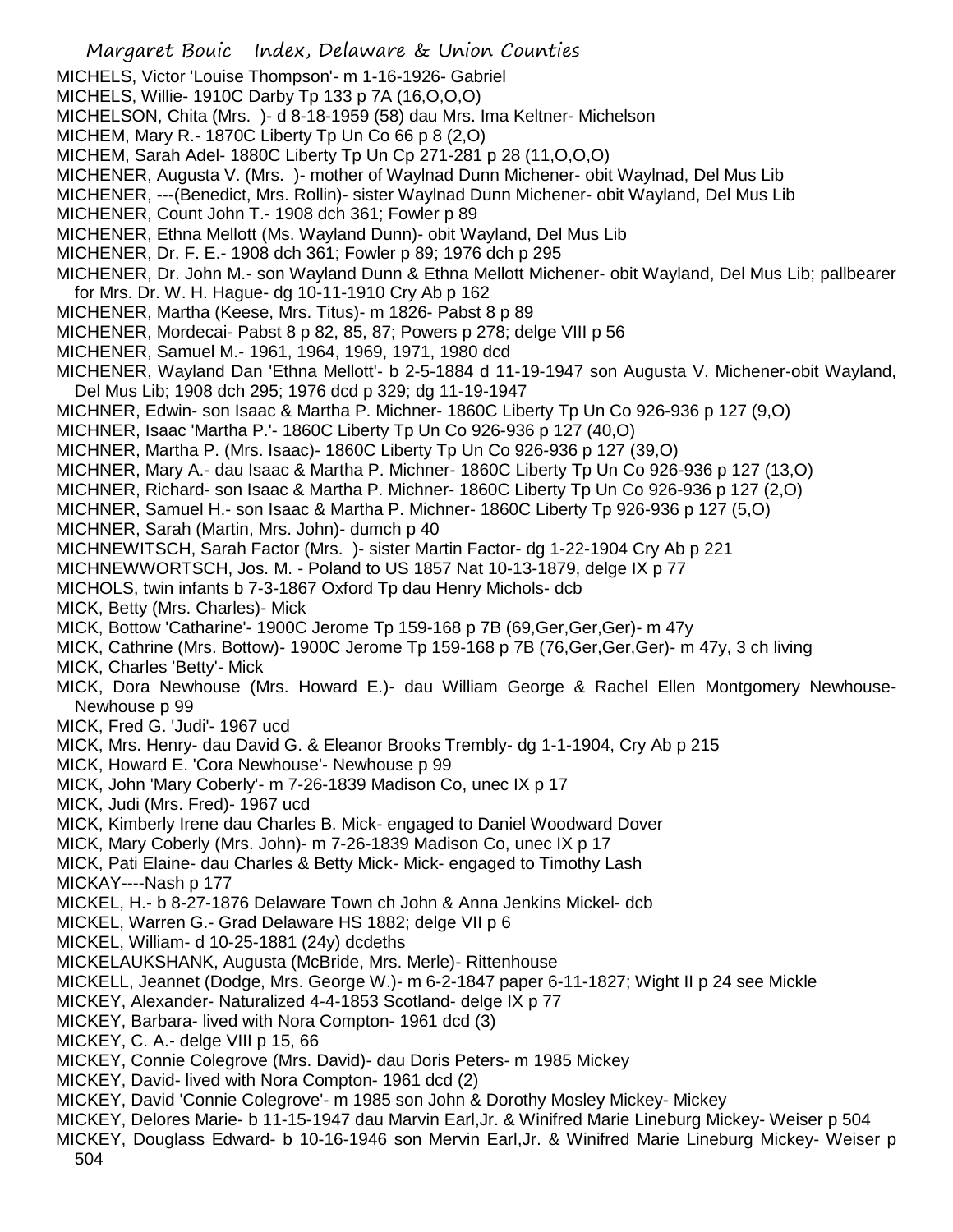MICKEY, Elizabeth (Mrs. )- descendant of Walter McKinnie- Powers p 223

- MICKEY, Elizabeth Mary Johnson (Mrs. Walter I.)- b 4-17-1877 m 2-16-1898 dau Thomas Edward & Eliza Jane McKinnie Johnson- Powers p 234
- MICKEY, Ezeziah (Moody, Mrs. Joseph)- d age 45 dau Robert Mickey- dumch p 272
- MICKEY, Joseph Earl- b 1-22-1949 son Mervin Earl,Jr. & Winifred Marie Lineburg Mickey- Weiser p 504
- MICKEY, Larry- lived with Nora Compton- 1961 dcd (5)
- MICKEY, Mae Elizabeth- b 10-18-1900 d 1-13-1901 dau Walter I. & Elizabeth Mary Johnson Mickey- Powers p 234
- MICKEY, Mary Ellen (Brickner, Mrs. Kenneth)- b 9-17-1914 m 1-1-1938 dau Walter I. & Mary Johnson Mickey-Powers p 234
- MICKEY, Mervin Earl,Jr.'Winifred Marie Lineburg'- b 1-1-1922 m 1-1-1942 Weiser p 504
- MICKEY, Polly (Thomas, Mrs. John)- m 7-26-1809 onwq I
- MICKEY, Robert- dumch p 272
- MICKEY, Robert Lee- b 11-30-1950 son Mervin Earl,Jr. & Winifred Marie Lineburg Mickey- Weiser p 504
- MICKEY, Thomas- hmp p 109
- MICKEY, Walter I. 'Elizabeth Mary Johnson'- m 2-16-1898- Powers p 234
- MICKEY, Winifred Marie Lineburg (Mrs. Mervin Earl,Jr.)- b 9-30-1924 m 1-1-1942 dau Charles William & Bessie Mabel Shepler Lineburg- Weiser p 504
- MICHINER, Sarah (Daniels, Mrs. Ebenezer C.)- m 1828- Pabst 8 p 91
- MICKLE, Albert- son Hannah Mickle- 1850C Scioto Tp 2443 p 148 (10,O)
- MICKLE, Alexander 'Elizabeth'- 1850C Delaware Town 1044 p 82 (24,Scotland); 1870C Delaware Town p 342 (43\*)
- MICKLE, Alexander 'Mary Fram'- dcq George Thurston 14; 1908 dch 400, 860; dpc p 28, 32; hmp p 71
- MICKLE, Mrs. Bell C.- d Sunday in Comstock NE (78) aunt of Mrs. J. W. Turner- dg 5-10-1910 Cry Ab p 122
- MICKLE, Charles- son Alexander & Elizabeth Mickle- 1870C Delaware Town p 342 (12)
- MICKLE, Charles E.- cousin of W. F. Dodge- dg 7-19-1910 Cry Ab p 139
- MICKLE, Christina Newbeam (Mrs. Robert)- m 9-27-1855 dcm; dg 12-21-1886 Cry Ab p 145
- MICKLE, Cora, Miss- WCTU-unec III p 58
- MICKLE, Diana- dau Hannah Mickle- 1850C Scioto Tp 2443 p 148 (12,O)
- MICKLE, Elizabeth- 1850C Delaware Town 954 p 76 (13,O)
- MICKLE, Elizabeth (Mrs. Alexander)- 1850C Delaware Town 1044 p 82 (21,O)l 1870C Delaware Town p 342 (40)
- MICKLE, Elizabeth- dau Mary Mickle- 1850C Delaware Town 1023 p 80 (13,Vt)
- MICKLE, Elmer- son Alexander & Elizabeth Mickle- 1870C Delaware Town p 342 (8)
- MICKLE, Elvia- dau Hannah Mickle- 1850C Scioto Tp 2443 p 148 (8,O)
- MICKLE, Emma C.- b 2-5-1874 Delaware Tp dau Peter & Susan Mickle- dcb
- MICKLE, Flora- d 12-12-1886 (24-6-13) dcdeaths; oldest dau Robert & Christina Mickle- dg 2-23-1886 (27); dg 12-21-1886 Cry Ab p 145
- MICKLE, Frank- son Alexander & Elizabeth Mickle- 1870C Delaware Town p 342 (3)
- MICKLE- George- his father died 12-15-1892(88) dg 12-20-1892 Cry ab p 109
- MICKLE, George- son Hannah Mickle- 1850C Scioto Tp 2443 p 148 (16,O)
- MICKLE, Hannah- 1850C Scioto Tp 2443 p 148 (42,Pa)
- MICKLE, Isabella Anderson'- m 9-26-1865 dcm
- MICKLE, James 'Isabella Anderson'- m 9-26-1865 dcm
- MICKLE, James- son Mary Mickle- 1850C Delaware Town 1023 p 80 (15,Vt)
- MICKLE/MICKELL, Jeannette (Dodge, Mrs. George W.)- m 6-2-1847 paper 6-11-1847, Wight II p 24- dau
- Alexander & Mary Fram Mickle- dcq George Thurston 7; 1908 dch 860
- MICKLE, John- dpc p 37
- MICKLE, John- son Alexander & ELizabeth Mickle- 1870C Delaware Town p 342 (19)
- MICKLE, John- son Mary Mickle- 1850C Delaware Town 10223 p 80 (19,Vt)
- MICKLE, L. S.- Sunbury p 79
- MICKLE, Mary A.- dau Mary Mickle- 1850C Delaware Town 1023 p 80 (18,Vt)
- MICKLE, Mary Ann (Lane, Mrs. Lorenzo)- m 10-12-1853 dcm
- MICKLE, Mary Fram (Mrs. Alexander)- dcq George Thurston 15; 1850C Delaware Town 1023 p 80 (48,Scotland)
- MICKLE, Minnie- sister Robert Mickle- dg 10-30-1906 Cry Ab p 129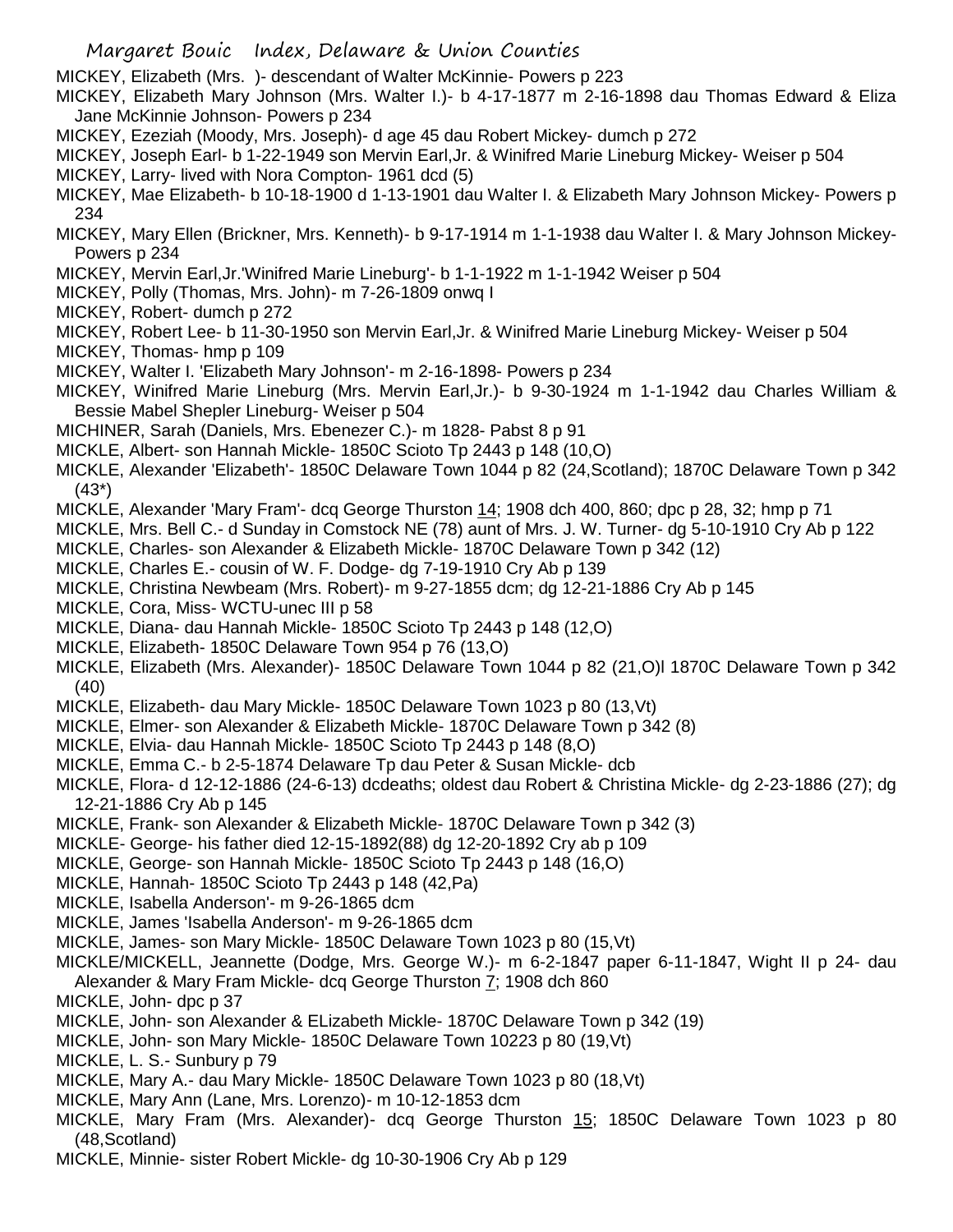- MICKLE, Nan (Mrs. )- WCTU, unec III p 57
- MICKLE, Nellie- sister Robert Mickle- dg 10-30-1906 Cry Ab p 129
- MICKLE, Nettie- dau Alexander & Elizabeth Mickle- 1870C Delaware Town p 342 (17)
- MICKLE, Robert 'Christina Newbeam'- m 9-27-1955 dcm d age 77- son Mary Mickle- 1850C Delaware Town
- 1023 p 80 (21,Atlantic Ocean); dg 10-30-1906 Cry ab p 129; dg 12-21-1886 Cry Ab p 145, delge XII p 32
- MICKLE, Teresa Lynn- b 2-18-1957 dau Lawrnece Mickle- mt
- MICKLE, Thomas son Hannah Mickle- 1850C Scioto Tp 2443 p 148 (14,O)
- MICKLE, W. G.- son Robert Mickle- dg 10-30-1906 Cry ab p 129
- MICKLE, William- son Mary Mickle- 1850C Delaware Town 1023 p 80 (11,Vt)
- MICKLEY, Andrew Kenneth 'Patricia Lynn Harris'- m 9-27-1997 son Richard S. & Carolyn Latham Mickley-**Mickley**
- MICKLEY, Bruce- son Richard S. & Carolyn Latham Mickley- Mickley
- MICKLEY, Carolyn Latham (Mrs. Richard S.)- b 1940- Mickley; unec VII p 61, IX p 2 ped X p 10 1 #185; XII p 1,2, XIII p 3, 13, 25, 37
- MICKLEY, Patricia Lynn Harris (Mrs. Andrew Kenneth)- m 9-26-1997- dau Robert & Gladys Harris- Mickley
- MICKLEY, Richard S. 'Carolyn Latham'- son Henry Mickley- Mickley; 1977, 1979, 1981 ucd
- MICKLING, Mary A.- b 1-4-1874 Delaware Tp dau F. & Christina Mickling- dcb
- MICKS, Louis John, Jr.'Shirley Anne Turner'- m 6-30-1985 son Louis J. Micks,Sr.- Micks
- MICKS, Shirley Anne Turner (Mrs. Louis John,Jr.)- m 6-30-1985 dau Edith A. Turner- Micks
- MIDDAUGH, Charles- son Winfred & Zelma M. Patterson Middaugh- Middaugh
- MIDDAUGH, Donna (Ballard, Mrs. )- dau Winfred & Zelma M. Patterson Middaugh- Middaugh
- MIDDAUGH, Dora Jean (Beddow, Mrs. )- d 4-10-1983- dau Winfred & Zelma M. Patterson Middaugh-Middaugh
- MIDDAUGH, Eileen (Corwin, Mrs. )- dau Winfred & Zelma M. Patterson Middaugh- Middaugh
- MIDDAUGH, James W. 'Nancy Rae Cobaugh'- b 8-17-1929 m 5-28-1955- Weiser p 822
- MIDDAUGH, Kim Doreen- b 7-12-1959 ch James W. & Nancy Rae Cobaugh Middaugh- Weiser p 822
- MIDDAUGH, Louise (Elliott, Mrs. Golden Bernard)- Cowgill p p 26
- MIDDAUGH, Nancy Rae Cobaugh (Mrs. James W.)- b 7-29-1925 m 5-28-1955 dau John HJ. & Emma Vaneta Cohl Cobaugh- Weiser p 822
- MIDDAUGH, Viola (Hamilton, Mrs. )- dau Winfred & Zelma M. Patterson Middaugh- Middaugh
- MIDDAUGH, Winfred 'Zelma M. Patterson'- b 1-25-1901 d 8-2-1988 (87) Galena Cem- Middaugh; 1961, 1964, 1969, 1971, 1980 dcd
- MIDDAUGH, Zelma M. Patterson (Mrs. Winfred)- d 3-9-1979 (79) Galena Cem- sister Russell Patterson-Middaugh; 1961, 1964, 1969, 1971 dcd
- MIDDEN- --b 11-25-1876 Troy Tp son Eugene & ---Smith Midden- dcb
- MIDDEN, --Pfund (Mrs. Henry)- dg 10-5-1905 dau Andrew Pfund- Cry Ab p 54
- MIDDEN, Arthur- d 8-2-1895(20) son N. G. & Mary Hous, dg 8-6-1895 Cry Ab p 32; dcdeaths
- MIDDEN, Edward- b 9-10-1877 Delaware Town son J. G. & Lizzie Kensee Midden- dcb
- MIDDEN, Elsie E. (Mrs. )- d 9-23-1979 (88) Oak Grove Cem- Midden
- MIDDEN, George- 1961 dcd, Delaware Tp
- MIDDEN, George N.- b 12-21-1884 Delaware Town d 5-21-1961 (76) bur St. Mary's Cem- son Eugene & Mary Earheart Midden- dcb; Midden
- MIDDEN, Mrs. H.- dg 6-23-1899 Cry Ab p 205
- MIDDEN, J. G.- Naturalized 10-6-1876 from Prussia, delge IX p 77
- MIDDEN, Josephine (Williamson, Mrs. )- sister George N. Midden- Midden
- MIDDEN, June Smart (Mrs. Richard)- dau Wayne Smart- Smart
- MIDDEN, Lillian B. English (Mrs. )- d 12-25-1966 (76) bur St. Mary's- Midden
- MIDDEN, Mary Jo (Humes, Mrs. Harry)- dau Elsie E. Midden- Midden
- MIDDEN, Nicholas- d Thursday (69) dg 4-2-1907 Cry Ab p 33
- MIDDEN, Rettie- b 9-10-1891 Columbus dau Henry & Maggie Pounds Midden- dcb
- MIDDEN, Richard E.'June Smart'- son Elsie E. Midden- Midden; Smart
- MIDDEN, Suzzie- b 7-16-1882 Delaware Town dau E. & J. Arehouse Midden- dcb
- MIDDEN, Vincent- son Walter & Elsie E. Midden- Midden
- MIDDEN, Mrs. Vincent- Pabst 8 p 39, 43
- MICCEN, Walter- Midden
- MIDDENDORF, Ester (Kredell, Mrs. Conrad Weiser)- Weiser p 749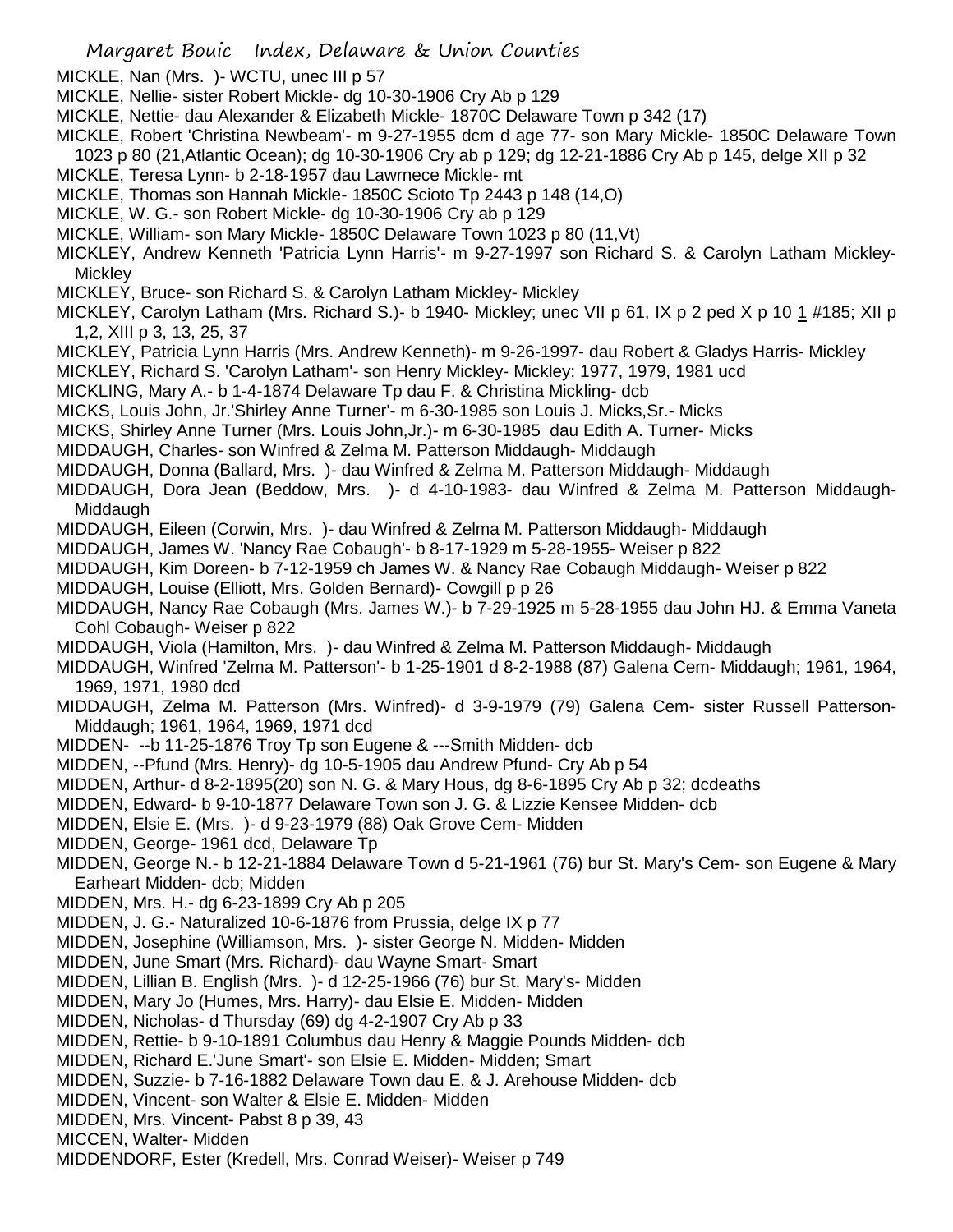- Margaret Bouic Index, Delaware & Union Counties
- MIDDER, Margaret- b Russia d 4-10-1880 (74) dcdeaths
- MIDDLEBROOK, Eliza (Maine, Mrs. William Pitt)- b 2-25-1805 m 9-16-1827 d 5-5-1836 Asp (353)
- MIDDLEBROOK, James 'Mary Joe Wilson'- Middlebrook
- MIDDLEBROOK, Mary Joe Wilson (Mrs. James)- Middlebrook
- MIDDLEBROOK, Tracy Diane- d 11-23-1965 (11) dau James & Mary Joe Wilson Middlebrook- Middlebrook
- MIDDLEKAUFF, George Norman 'Thelma Hause'- Maugans Anc p 61
- MIDDLEKAUFF, George Norman II- b 7-18-1941 son George Norman & Thelma Hause Middlekauff- Maugans Anc p 61
- MIDDLEKAUFF, Thelma Hause (Mrs. George Norman)- b 5-5-1914 dau Alvey Norman & Ada Foltz Hause-Maugans Anc p 61
- MIDDLEMAS, Carol (Good, Mrs. Robert A.)(Birchfield, Mrs. Robert)- dau James B. & Carolyn Collmer Middlemiss- Middlemas/Middlemiss
- MIDDLEMAS, Lawrence McClean 'Lillian Evelyn Hoskins'- Hoskins p 30; Hoskins 5,6
- MIDDLEMAS, Lawrence McClean,Jr.- son Lawrence McClean & Lillian Evelyn Hoskins Middlemans- Hoskins p 33; Hoskins 6
- MIDDLEMAS, Lillian Evelyn Hoskins (Mrs. Lawrence McClean)- dau Emory Llewellyn & Lillian E. Marcus Hoskins- Hoskins p 3; Hoskins 5,6
- MIDDLEMISS, Carolyn Collmer (Mrs. James B.)- b 3-25-1915 d 6-23-1990- Prospect Cem- dau Charles & Carrie Schillin Collmer- Middlemiss
- MIDDLEMISS, James B. 'Carolyn Collmer'- d 1983- Middlemiss
- MIDDLEMISS, Mary (Blevins, Mrs. )- dau James B. & Carolyn Collmer Middlemiss

**Middlemiss** 

- MIDDLESWORTH, ---family of Carolyn Conner #79, unec X p 2; Janet Payne #274, unec XII p 2
- MIDDLESWORTH, Aaron Michael- b 9-10-1983 twin son Andrew Frank & Carol Sue Tevis Middlesworth- 1985 uch p 97
- MIDDLESWORTH, Abraham 'Margaret'- 1883 uch V p 545; 1985 uch p 96
- MIDDLESWORTH, Adam Jay- b 9-10-1983 twin son Andrew Frank & Carol Sue Tevis Middlesworth- 1985 uch p 97
- MIDDLESWORTH, Agnes Skidmore (Mrs. Ivan)- b 8-8-1901 m 6-26-1929 d 2-21-1994 (92) Highland Mem. Cem- dau Aaron & Rose Meachem Skidmore- Middlesworth
- MIDDLESWORTH, Alton Lynn- b 10-21-1936 d 1-1-1938 York Cem p 51
- MIDDLESWORTH, Andrew Frank 'Carol Sue Tevis'- b 8-20-1955 m 9-11-1976 son James William & Mary Patricia Quinn Middlesworth- Middlesworth; 1985 uch p 97; 1973, 1975, 1977, 1979, 1981, 1983 ucd
- MIDDLESWORTH, Andrew J. 'Emily C. Spicer''Lillie Jones Case'- b 2-6-1851 d 4-14-1909 (58) Byhalia Cem, lptw p 124, R7- son Anthony & Jane Dennison Middlesworth- dumch p 205; 1985 uch p 96, 159; unec I p 15, X p 15; 1860C York Tp 1360-1370 p 183 (10,O); 1870C York Tp 12 p 2 (19,O); 1880C Washington Tp 134- 139 p 15 (28,O,O,Pa); 1900C Washington Tp 6 p 1A (49,O,O,Pa) m 20y
- MIDDLESWORTH, Andrew James 'Helen Irene Hamblin'- b 10-1-1909 m 12-13-1930 d 12-3-1985 (76) Byhalia Cem- son Andrew J. & Lillie Jones Middlesworth- Middlesworth; 1985 uch p 96; 1983 ucd
- MIDDLESWORTH, Annette Renee- b 1-6-1981 dau Andrew Frank & Carol Sue Tevis Middlesworth- 1985 uch p 97; 1981, 1983 ucd
- MIDDLESWORTH, Anthony 'Jane W. Dennison'- b 11-8-1818 m 8-1840 d 3-1-1880 (72-4-23) York Cem Sec B. p 71- son Abraham & Margaret Middlesworth- 1883 uch V p 545, 546; 1985 uch p 96; unec I p 15; 1850C York Tp 432-439 p 66 (32,O); 1860C York Tp 1360-1370 p 183 (42,O); 1870C York Tp 12 p 2 (51,O); 1880C York Tp p 7 (62,O,Pa,Pa)
- MIDDLESWORTH, Bert 'Gay Watts'- m 2-22-1894 d 1952 ucd; Middlesworth; 1949 ucd
- MIDDLESWORTH, Brayton H.- d 5-30-1884 (7m11d)- York Cem p 33, son J. F. & C. A.
- MIDDLESWORTH, Carol Sue Tevis (Mrs. Andrew Frank)- m 9-11-1976 dau Richard L. & Betty Laughrey Tevis- Middlesworth; 1985 uch p 97; 1977, 1979, 1981, 1983 ucd
- MIDDLESWORTH, Charles Seward 'Lydia Rea'- b 11-1868- d 1945 New Millcreek Cem, Lib Tp, lptw p 21 R20- 1900C Liberty Tp Un Co 175-179 p 8A (31,O,O,O) m 10y
- MIDDLESWORTH, Cloyd A. 'Gladys D.'- b 2-1894 d 9-21-1977 (83) Kilbourne Cem- son Isaac Bert & Emma/Gay Watts Middlesworth- Middlesworth; 1961, 1964, 1969, 1971 dcd; 1900C York Tp 276 p 127  $(6,),O,O)$
- MIDDLESWORTH, Cynthia A. Coons (Mrs. Joseph A.)- b 4-1857 m 6-24-1876 ucm 5891 mt 3 p 27, York Cem p 27; 1900C Washington Tp 25 p 11B (-,O,O,O) 3 ch, 2 living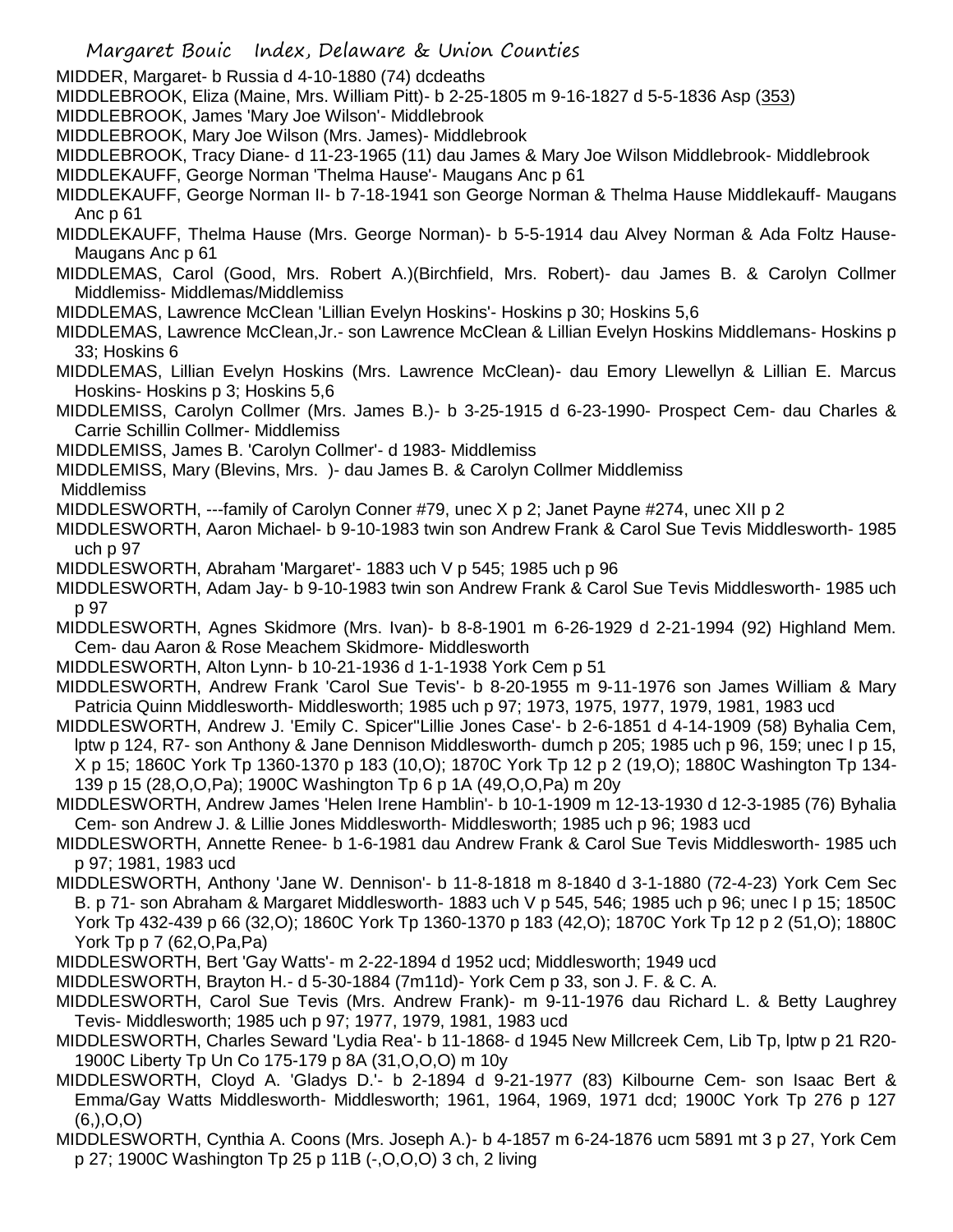MIDDLESWORTH, Donna (Jundanian, Mrs. Stephen)- dau Pearl & Opha Smart Middlesworth- Middlesworth; obit Elbert, mlib(brown)

MIDDLESWORTH, Earl'Mame L.'- b 12-1-1879- son William W. & Sarah L. Shirk Middlesworth- 1880C Washington Tp 132-137 p 14 (6/12,O,O,O); 1900C York Tp 82 p 8B (19,O,O,O) m 1y

MIDDLESWORTH, Elbert 'Mildred Fish'- d 3-26-1976 bur near W. Liberty; obit, mlib(brown)- son Pearl & Ophelia Smart Middlesworth; Wells 3, Fish 3; 1967, 1971, 1973, 1975 ucd

MIDDLESWORTH, Elizabeth- dau Anthony & Jane Dennison Middlesworth- 1883 uch V p 545; 1985 uch p 96; 1850C York Tp 432-439 p 60 (6,O); 1860C York Tp 1360-1370 p 183 (17,O)

MIDDLESWORTH, Elizabeth (Shirk, Mrs. James)- m 1-11-1865 ucm 3666

MIDDLESWORTH, Ethel M. (Myers, Mrs. Elton R.)- m 2-4-1926- Middlesworth

MIDDLESWORTH, Emily J.- b 1859 d 8-16-1879 (20y15d) York Cem p 6, 71- dau Anthony & Jane Dnnison Middlesworth- 1883 uch V p 545; 1985 uch p 96; 1860C York Tp 1360-1370 p 183 (1,O); 1870C York Tp 12 p 2 (10,O)

MIDDLESWORTH, Emily C. Spicer (Mrs. Andrew J.)- b 2-17-1851 m 2-9-1880 ucm 6656 d 10-29-1907 Byhalia Cem. lptw p 24 R7- dau David W. & Keziah Ross Spicer- dumch p 205; 1985 uch p 96; 1900C Washington Tp 6 p 1A (49,O,O,O) m 20y

MIDDLESWORTH, Emma Guy (Mrs. Isaac Bert)- b 1-31-1874 d 8-8-1961 York Cem p 49; 1900C York Tp 276 p 12A (26,O,O,O) m 6y, 2 ch, 1 living

MIDDLESWORTH, Essie G.- b 1896 d 12-1899 York Cem p 49

MIDDLESWORTH, Ethel M. (Myers, Mrs. Elton R.)- m 2-4-1926- Middlesworth

MIDDLESWORTH, Fay- b 3-1884 d 9-14-1958 York Cem p 74 B129- son William & Sarah L. Shirk Middlesworth- 1900C York Tp 277 p 12B (16,O,O,O)

MIDDLESWORTH, Forest A.(Mrs. Robert)- b 3-1862 d 11-1-1940 York, Cem B106 p 71; 1900C York Tp 132 p 6B (37,O,O,O) 16y, no ch

MIDDLESWORTH, Forrest Allen- b 10-7-1896 d 1-23-1961 WWI New Millcreek Cem, Liberty Tp lptw p 21 R20- son Charles Seward & Lydia Rea Middlesworth- Middlesworth; 1900C Liberty Tp Un Co 175-179 p 8A (3,O,O,O)

MIDDLESWORTH, Francis I.- b 9-1899 son Pearl & Ophelia Smart Middlesworth- 1900C York Tp 274 p 12A  $(9/12, 0, 0, 0)$ 

MIDDLESWORTH, Gladys D. (Mrs. Cloyd A.)- Middlesworth; 1961, 1964, 1969, 1971, 1980 dcd

MIDDLESWORTH, Gay Watts (Mrs. Bert)- b 1-31-1874 m 2-22-1894 d 8-5-1961 York Cem- dau William & Nancy Hyde Watts- Middlesworth; 1949, 1959 ucd

MIDDLESWORTH, Harold Fay- b 3-29- d 7-26-1901 New Millcreek Cem, Liberty Tp, lptw p 21 R20- son Charles Seward & Lydia L. Rea Middlesworth

MIDDLESWORTH, Harriet- b 3-1846 dau Jan Middlesworth- 1900C York Tp (54,O,O,Pa)

MIDDLESWORTH, Hazel D. (Griffith, Mrs. D. R.)- b 2-1894 dau Charles Seward & Lydia Rea Middlesworth-1900C Liberty Tp Un Co 175-179 p 8A (6,O,O,O)

MIDDLESWORTH, Hazel (Griffith, Mrs. David R.)- Middlesworth

MIDDLESWORTH, Helen Irene Hamblin (Mrs. Andrew James)-b 8-5-1913 m 12-13-1930 d 6-25-1989 (75)Byhalia Cem- dau Jasper Thomas & Pearl Brockett Hamblin- 1985 uch p 96; Middlesworth; 1983 ucd

MIDDLESWORTH, Iola (Martin, Mr. Lester)- dau Cloyd A. & Gladys Middlesworth- Middlesworth

MIDDLESWORTH, Irl'Mary Segner'-b 1879 d 1-2-1915 York Cem B129 p 74; unec V p 11

MIDDLESWORTH, Isaac Bert 'Emma Guy'- b 12-15-1872 d 7-14-1952 York cem p 49- son William W. & Sarah L. Shirk Middlesworth- 1880C Washington Tp 132-137 p 14 (7,O,O,O); 1900C York Tp 276 p 12A (27,O,O,O) m 6y

- MIDDLESWORTH, Francis Ivan 'Sarah Agnes Skidmore'- b 9-12-1899 m 6-26-1929 d 7-30-1990 (90)- Highland Mem Cem.- son Pearl & Opha Smart Middlesworth- Middlesworth; obit Elbert, mlib(brown)
- MIDDLESWORTH, James William 'Mary Patricia Quinn'- b 4-6-1932 m 8-30-1952 d 1-31-1991 son Andrew James & Helen Irene Hamblin Middlesworth- Middlesworth; 1985 uch p 96, 97, 108; 1973, 1975, 1977, 1979, 1981, 1983 ucd

MIDDLESWORTH, Jane/Jan W. Dennison (Mrs. Anthony J.)- b 8-1819- m 8-1840 d 10-23-1908 York Cem p 71 B107- dau Andrew & Elizabeth Dennison- 1883 uch V p 545; 1985 uch p 96; unec I p 15; 1850C York Tp 432-439 p 66 (30,Pa); 1860C York Tp 1360-1370 p 183 (38,Pa); 1870C York Tp 112 p 2 (50,Pa); 1880C York Tp 7 (62, Pa, Irel, Irel); 1900C York Tp 133 p 6B (79, Pa, Irel, Pa) wid

MIDDLESWORTH, John A. 'Vicki'- 1975, 1977, 1979, 1981, 1983 ucd

MIDDLESWORTH, John Allen- b 2-4-1957 son James William & Mary Patricia Quinn Middlesworth- 1985 uch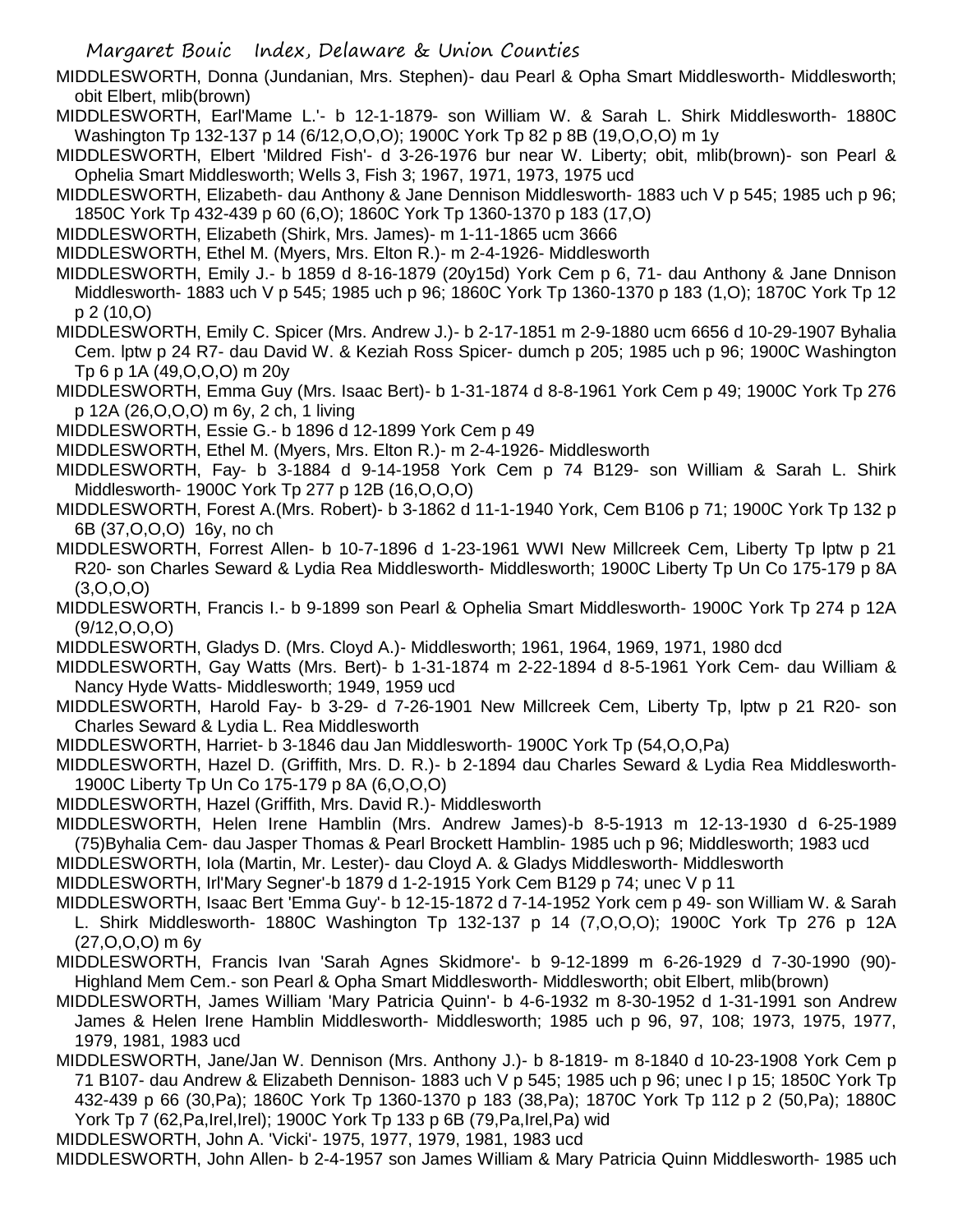p 97

- MIDDLESWORTH, Joseph F. 'Cynthia A. Coons'- b 11-1853 m 6-24-1876 ucm 5891 d 1921 York Cem p 27 son Anthony & Jane Dennison Middlesworth- 1870C York Tp 12 p 2 (16,O); 1900C Washington Tp 251 p 11B (46,O,O,Pa) m 23y; mt 3 p 27
- MIDDLESWORTH, Lila Mae (Fowler, Mrs. Charles)- b 5-14-1934 dau Andrew James & Helen Irene Hamblin Middlesworth- Middlesworth; 1985 uch p 96, 97
- MIDDLESWORTH, Lillie Jones (Mrs. Andrew J.)- d 4-15-1947 York Cem p 104- dau Paul & Victoria Ellen Wells Jones- unec VIII p 15, X p 15; 1985 uch p 96, 159; Middlesworth
- MIDDLESWORTH, Louis- b 1908 d 10-1-1971 York Cem p 52

MIDDLESWORTH, Louis Larry- b 8-9-1930 d 10-1-1971 York Cem p 52

- MIDDLESWORTH, Lulu R. (Guy, Mrs. Fred)- b 3-1891 dau Charles Seward & Lydia Rea Middlesworth-Middlesworth; 1900C Liberty Tp 175-179 p 8A (9,O,O,O)
- MIDDLESWORTH, Lydia L. Rea (Mrs. Charles Seward)- b 9-1869 d 1928 New Millcreek Cem, Liberty Tp, lptw p 21 R20- Middlesworth; 1900C Liberty Tp Un Co 175-179 p 8A (30,O,O,O) m 10y, 3 ch
- MIDDLESWORTH, Mame L. (Mrs. Earl)- b1-1880 1900C York Tp 182 p 80 (20,O,O,O) m 1y, 1 ch
- MIDDLESWORTH, Margaret (Mrs. Abraham)- 1883 uch V p 545; 1985 uch p 96; 1850C York Tp 432-439 p 66 (66,Pa)
- MIDDLESWORTH, Margaret- b 1846 d 11-9-1924 York Cem p 71 B107- dau Anthony J. & Jane W. Dennison Middlesworth- unec I p 15; 1985 uch p 96; 1850C York Tp 432-439 p 66 (4,O); 1860C York Tp 1360-1370 p 183 (14,O); 1870C York Tp 12 p 2 (22,O); 1880C York Tp 7 (30,O,O,Pa)
- MIDDLESWORTH, Marilyn A. (Rockhold, Mrs. )(Bell, Mrs. Carl)- b 12-26-1930 m 11-23-1983 d 1-13-1997 Greenlawn Cem, W. Mansfield- dau Francis Ivan & Sarah Agnes Skidmore Middlesworth- Middlesworth
- MIDDLESWORTH, Mary/Mayme Segner(Mrs. Irl)- b 1880 dau Elias & Almira Shanks Segner- unec V p 11, VIII p 14
- MIDDLESWORTH, Mary M. b 1848 d 7-1-1858 York Cem p 71 B107 dau Anthony & Jane Denison Middlesworth- 1883 uch V p 545; 1985 uch p 96; unec I p 15, York church; 1850C York Tp 432-439 p 66 (2,O)
- MIDDLESWORTH, Mary (Figley, Mrs. Jonas)- m 10-30-1834; 1883 uch V p 541
- MIDDLESWORTH, Mary J/L.- b 10-1880 d 12-25-1923 York Cem B129 p 74- dau Joseph & Cynthia Middlesworth- 1900C Washington Tp 251 p 11B (19,O,O,O)
- MIDDLESWORTH, Mary Louise (O'Reilly, Mrs. Dennis)- dau James William & Mary Patricia Quinn Middlesworth - 1985 uch p 97, 108; Middlesworth
- MIDDLESWORTH, Mary Patricia Quinn (Mrs. James William)- m 8-30-1952- dau Frank & Mildred Ricketts Quinn- 1985 uch p 97, 108
- MIDDLESWORTH, Mavis (Cameron, Mrs. William)- m 3-24-1984 dau Charles Seward & Lydia Rea Middlesworth- Middlesworth
- MIDDLESWORTH, May (Wellwood, Mrs. Harry)- Middlesworth
- MIDDLESWORTH, Mildred Fish (Mrs. Elbert)- b 1-5-1903 m 10-18-1924 d 12-16-1986 (83) bur W. Liberty- dau James I. Chris & Hattie Norris Fish- Fish 3; Wells 3; obit Elbert, mlib(brown); 1967, 1971, 1973, 1975, 1977, 1979, 1981, 1983 ucd
- MIDDLESWORTH, Millie M.- b 1887 d 1-30-1853 York Cem B129 p 74
- MIDDLESWORTH, Miriam E.- b 12-11-1907 d 12-16-1991 (84) dau Charles Seward & Lydia Rea Middlesworth- Middlesworth
- MIDDLESWORTH, Myrta (Jolliff, Mrs. Perry A.)- 1915 uch p 1005
- MIDDLESWORTH, Myrtle A.- dau John & Syntha A. Middlesworth- 1880C York Tp 8 (3,O,O,O)
- MIDDLESWORTH, Nellie M.- b 1887 d 1-30-1953 York Cem B129 p 74
- MIDDLESWORTH, Nellie Potts (Mrs. )- 1985 uch p 111
- MIDDLESWORTH, Ophelia "Opha" Smart (Mrs. Pearl)- b 1878 d 12-18-1946 York Cem p 52- dau Joseph Elmer & Susan Morrison Smart- Smart 3; Beckley 3; 1915 uch p 911; obit Elbert, mlib(brown); Middlesworth; 1900C York Tp 274 p 12A (21,O,O,O) m 3y,1 ch
- MIDDLESWORTH, Patricia (Mrs. James William)- 1973, 1975, 1977, 1979, 1981, 1983 ucd
- MIDDLESWORTH, Paul- b 12-27-1935 son Andrew James & Helen Irene Hamblin Middlesworth-Middlesworth; 1985 uch p 96. 97
- MIDDLESWORTH, Pearl 'Ophelia Smart'- b 1875 d 9-13-1942 York cem p 52- son William & Sarah L. Shirk Middlesworth- Middlesworth; Smart 3; Beckley 3; 1915 uch p 911; obit Elbert, mlib(brown); 1880C Washington Tp 132-137 p 147 (4,O,O,O); 1900C York Tp 274 p 12A (24,O,O,O) m 3y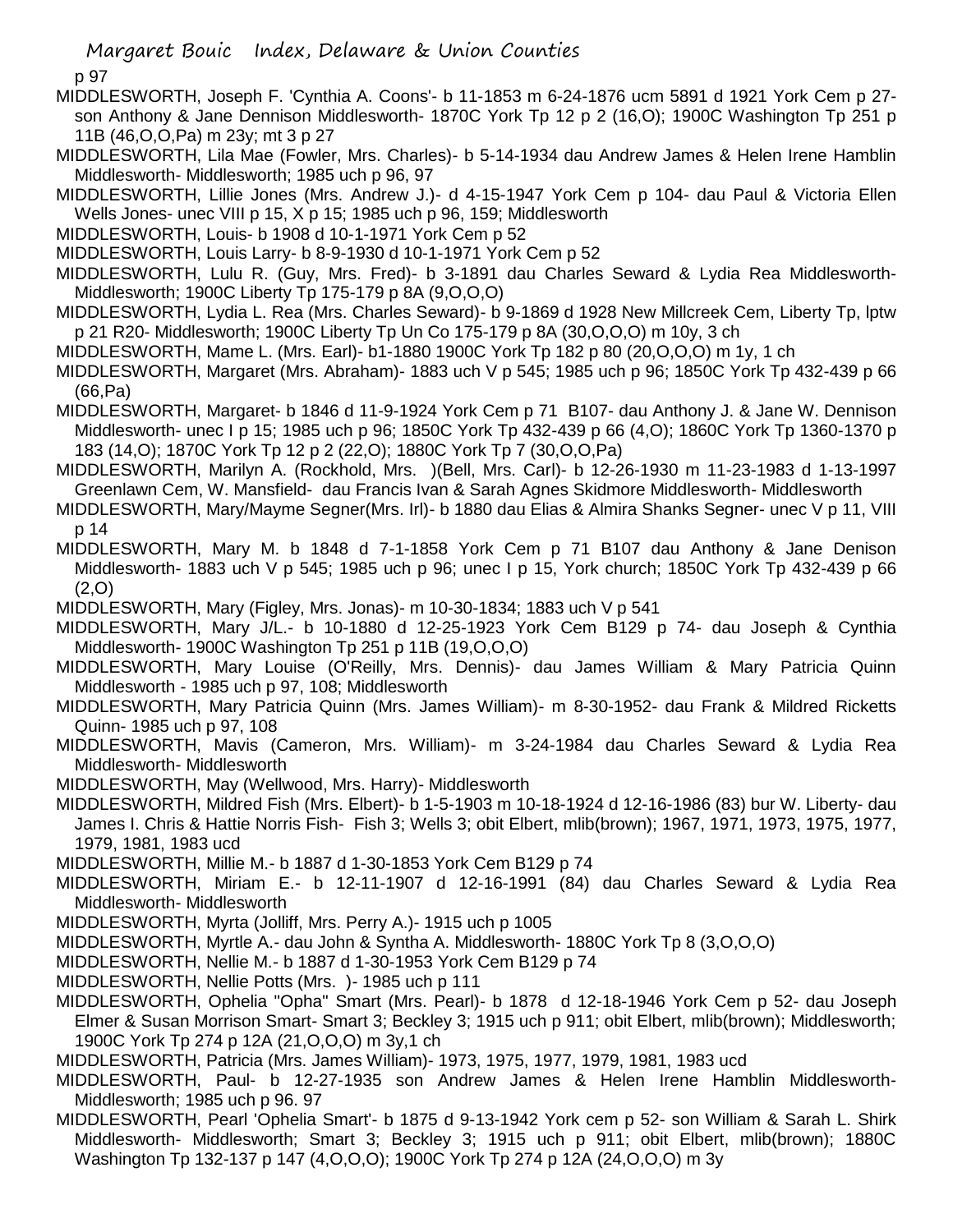MIDDLESWORTH, Robert B.'Forest A.'- b 9-1856 d 3-30-1926 York Cem p 71 B106; unec I p 15, York Church- son Anthony & Jane Dennison Middlesworth- 1883 uch V p 545; 1985 uch p 96; 1870C York Tp 12 p 2 (13,O); 1880C York Tp 7 (23,O,O,Pa); 1900C York Tp 132 p 6B (43,O,O,O) m 16y

- MIDDLESWORTH, Sarah L. Shirk (Mrs. William W.)- b 1848 m 10-27-1867 ucm 4266 d 8-1-1925 York Cem B59 p 67; 1880C Washington Tp 132-137 p 14 (32,O,O,O); 1900C York Tp 277 p 12A (53,O,O,O) m 33y, 5 ch
- MIDDLESWORTH, Seward- son William W. & Sarah L. Shirk Middlesworth- 1880C Washington T 132-137 p 14 (11,O,O,O)

MIDDLESWORTH, Stacie Marie- b 1-21-1977 dau Andrew Frank & Carol Sue Tevis Middlesworth-Middlesworth; 1985 uch p 97; 1977, 1979, 1981, 1983 ucd- engaged to David Rambert Nicol

- MIDDLESWORTH, Syntha (Mrs. John)- 1880C York Tp 8 (22,O,O,O)
- MIDDLESWORTH, Tiffany- b 1979 ch John A. & Vicki Middlesworth- 1981, 1983 ucd
- MIDDLESWORTH, Unical- b 4-1900 dau Earl & Mame L. Middlesworth- 1900C York Tp 182 p 8B (1/12,O,O,O) MIDDLESWORTH, Vicki (Mrs. John A.)- 1979, 1981, 1983 ucd
- MIDDLESWORTH, William 'Sarah L. Shirk'- b 1841 d 9-10-1909 York Cem B59 p 67- son Anthony & Jane Dennison Middlesworth- 1883 uch V p 545l 1985 uch p 96; 1850C York Tp 432-439 p 66 (9,O); 1860C York Tp 1360-1370 p 183 (19,O)
- MIDDLESWORTH, William 'Sarah L. Shirk'- m 10-27-1867 ucm 4266; 1880C Washington Tp 132-137 p 14 (39,O,O,Pa); 1900C York Tp 277 p 12A (59,O,O,Pa)
- MIDDLESWORTH, Wynona (Morehead, Mrs. Allen)- dau Cloyd A. & Gladys Middlesworth- Middlesworth
- MIDDLETON, ---family of Dudley Hamm- unec XV p 74
- MIDDLETON, --- family of Ardith Cox Felts #62, unec VI p 1, VII p 7
- MIDDLETON, --infant son of A. E. & M. A. Middleton-d 12-16-1907 Oakdale Cem 2085 (342E)
- MIDDLETON, Addie W.- b 8-1887 dau Leonard & Anna Goff Middleton- 1900C Liberty Tp Un Co 37 p 2A (12,O,O,O)
- MIDDLETON, Agnes (Mrs. Benjamin)- 1860C York Tp 1188-1199 p 161 (40,O)
- MIDDLETON, Alice M.- d 4-23-1975 (85) cremated, Middleton
- MIDDLETON, Alice "Allie" Lingrel (Mrs. Prosper F.) m 7-3-1875 ucm 5710; 1880C Washington Tp 218-226 p 24 22,O,O,O) mt 3 p 14
- MIDDLETON, Allen E.- b 7-1878 nephew Mit & Mary Middleton- 1900C Liberty Tp Un Co 223-227 p 10B (21,O,O,O)
- MIDDLETON, Amanda Throp (Mrs. Jacob)- m 10-3-1847 ucm 1258; unec VII p 26
- MIDDLETON, Andrew Ray- b 4-14-1987 son Rick & Debra Middleton- Middleton
- MIDDLETON, Ann- dau Benjamin & Agnes Middleton- 1860C York Tp 1188-1199 p 161 (14,O)
- MIDDLETON, Ann Columber (Mrs. Thomas)- m 4-1-1841 ucm 711; unec V p 38
- MIDDLETON, Ann S. Goff (Mrs. Leonard)- b 10-1865/4 d 1-25-1934 York Cem p 33 L142; obit James Leroy, mlib(brown); 1900C Liberty Tp Un Co 37 p 2B (34,O,O,Vt)- m 17y 2 ch
- MIDDLETON, Anna Disbennett (Mrs. )- dau Noah & Sylvia J. Goff Middleton- Middleton
- MIDDLETON, Anna (Maines, Mrs. John)- m 12-25-1869 ucm 4664
- MIDDLETON, Anne Columber (Mrs. John)- m 12-29-1836 ucm 388; unec III p 29; 1860C Dover Tp 221 (63,Md)
- MIDDLETON, Arthur B. 'Cynthia Bailey'- Middleton
- MIDDLETON, Arthur Bailey 'Sally Zimmer'- 10-24-1870 d 8-26-1950 (79) Milford Cem Un Al p 47- son Rev. Wilder M. & Cynthia Bailey Middleton- obit Arthur Bailey, mlib
- MIDDLETON, Arthur B. 'Marybelle C. Dorsey'- b 5-19-1908 m 1929 d 12-22-1991 (83) Milford Cem- son Arthur B. & Cynthia Bailey Middleton- Middleton; 1971, 1973, 1975, 1977, 1979, 1981, 1983 ucd
- MIDDLETON, Arthur- son Arthur Bailey & Sally Zimmer Middleton- obit Arthur, Bailey, mlib
- MIDDLETON, Arthur "Ted"'Leota'- son Arthur B. & Marybelle C. Dorsey Middleton- Middleton
- MIDDLETON, Audrey Eileen (Garee, Mrs. Herbert J.)- m 7-31-1943 d 1-10-1989- Middleton
- MIDDLETON, Rev. Benjamin A. -b 1888 d 1-29-1978 (89) Milford Cem, Un Al p 51- son John W. & Ellie E. Middleton- 1900C Taylor Tp 269-275 p 12A (11,O,O,O); Middleton; obit mlib(brown); unvmec p 12, 41; Grad Broadway 1906, unec III p 19
- MIDDLETON, Benjamin 'Agnes'- 1860C York Tp 1188-1199 p 161 (40,O)
- MIDDLETON, Betty (Kennedy, Mrs. Paul)- dau Harold V. & Myrtle E. Gordon Middleton- Middleton
- MIDDLETON, Bruce D.- son Alice M. Middleton- Middleton
- MIDDLETON, Carson David- b4-16-1986 twin son Bill & Janice Middleton- Middleton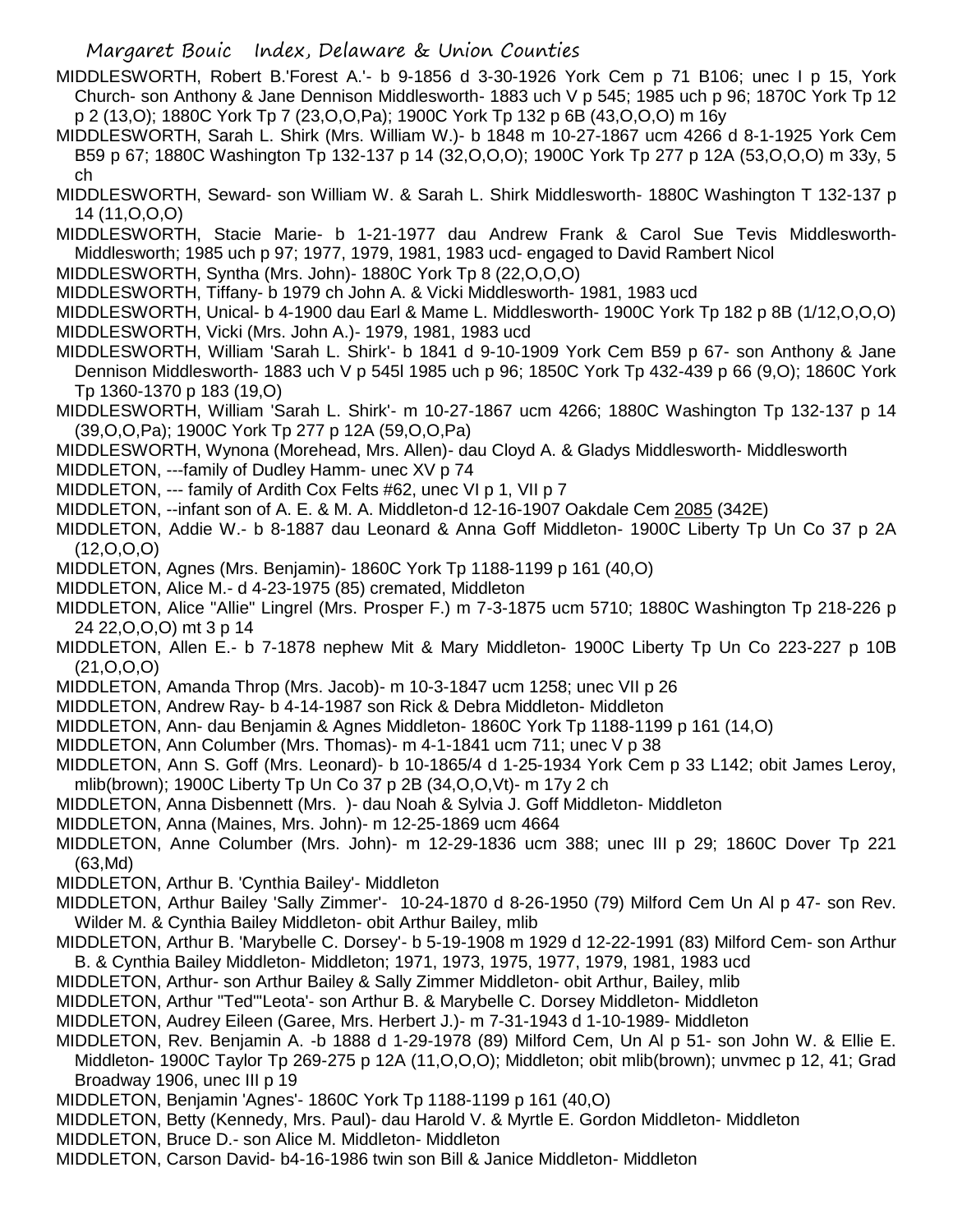- Margaret Bouic Index, Delaware & Union Counties
- MIDDLETON, Catherine- dau Benjamin & Agnes Middleton- 1860C York Tp 1188-1199 (24,O)
- MIDDLETON, Catharine Leonhart (Mrs. Daniel)- m 1-1-1877 ucm 6007- 1880C Liberty Tp Un Co 37-38 p 51 (25,Va,Ger,Pa)
- MIDDLETON, Charles A.- b 9-1888 son Mil & Mary Middleton- 1900C Liberty Tp Un Cp 223-227 p 10B (11,O,O,O)
- MIDDLETON, Charles 'Doris E. Wood'- Middleton
- MIDDLETON, Charles L. son Arthur B. & Marybelle Dorsey Middleton- Middleton
- MIDDLETON, Christian Lewis- b 4-16-1986 twin son Bill & Janice Middleton- Middleton
- MIDDLETON, Clarence 'Mae'- 1949 ucd
- MIDDLETON, Claton R.- son Prosper F. & Alice Lingrel Middleton- 1880C Washington Tp 218-226 p 24 (3,O,O,O)
- MIDDLETON, Cora Sanderson (Mrs. Marion)- b 11-1872 d 1-30-1939 York Cem p 62, B16; dau George M. & Ellen H. Brooks Middleton- Sanderson- 1915 uch p 1008; obit James F., mlib(brown)- 1900C Taylor Tp 107- 110 p 5B (27,O,O,O) m 8y,1 ch
- MIDDLETON, Crockett- son Clarence & Mae Middleton- 1949 ucd
- MIDDLETON, Cynthia Bailey (Mrs. Arthur B.)- Middleton; obit Arthur Bailey, mlib
- MIDDLETON, Daisey- dau Clarence & Mae Middleton- 1949 ucd
- MIDDLETON, Daniel- -1894 SR York Cem p 28 L113
- MIDDLETON, Daniel 'Catharine'- 1880C Liberty Tp Un Co 37-38 p 5 (24,O,Va,O)
- MIDDLETON, Daniel 'Elizabeth' -1860C York Tp 1193-1203 p 161 (46.O); 1870C York Tp 129-17 p 17 (51,O); 1880C York Tp 223 p 22 (66,O,Va,Va)
- MIDDLETON, David A.- son Charles & Doris E. Wood Middleton- Middleton
- MIDDLETON, David 'Rebecca A. McGinnis'- m 4-23-1867 ucm 4371; 1870C Taylor Tp 42-41 p 6 (27,O)
- MIDDLETON, David M.- 1-11-1930 York Cem p 104
- MIDDLETON, David W.- son James & Rachel Middleton- 1880C Taylor Tp 66-67 p 7 (43,O,Pa,Pa); 1900C Taylor Tp 101-104 p 5A (57,O,O,Pa) wid
- MIDDLETON, Debra (Mrs. Rick)- Middleton
- MIDDLETON, Della (Mrs. Roy)- 1949, 1959, 1962 ucd
- MIDDLETON, Dennis 'Mary Lelia Cahill'- m 2-21-1855 ucm 2246; mt 2-28-1855; unec IV p 10, VIII p 35
- MIDDLETON, Diane Kay Jackson (Mrs. Jay Philip)- m 12-29-1978 dau Betty L. Jackson- Middleton
- MIDDLETON, Diantha- 12-30-1921 York Cem p 104
- MIDDLETON, Diantha Sprague (Mrs. Joseph)- m 10-11-1856 ucm 2465- 1860C York Tp 1182-1192 p 161 (21,O); 1870C York Tp 141-138 p 18 (31,O); 1880C York Tp 274 p 27 (40,O,NY,O); 1900C York Tp 189 p 8B (60,O,O,O) wid, 1 ch; unec VIII p 65
- MIDDLETON, Dorah M.- dau of M. & N 2-2-1878 SR. York Cem p 37
- MIDDLETON, Doris E. Wood (Mrs. Charles)- d 5-17-1985 (57) Fairview Mem. Pk- dau Ora Wood- Middleton
- MIDDLETON, --Infant of D. & R d 2-3-1871 (3m19d) York Cem p 37
- MIDDLETON, D. W.'Rebecca'- b 1843 CWV Co D 136 Rev OVI York Cem p 57- 1883 uch V p 512; unec III p 2, Broadway SS
- MIDDLETON, Eave (Mrs. John)- 1850C Claibourne Tp 184 p 29 (37,O)
- MIDDLETON, Ed- son Clarence & Mae Middleton- 1949 ucd
- MIDDLETON, A. Edward 'Margie A. Maskill'- b 7-1-1878 d 4-27-1926 Oakdale Cem I p 54 (E-R55-6)
- MIDDLETON, --d 12-16-1907 SR Oakdale Cem I p 54 (E-R55-6) infant son A. Edward & Margie Middleton
- MIDDLETON, A. Eileen (Garee, Mrs. John)- b 6-14-1922 m 7-31-1943 d 1-10-1988 (66) Claibourne Cem- dau James F. & Mary Inez Gibson Middleton- Middleton
- MIDDLETON, Elisbeth- dau John & Eave Middleton- 1850C Claibourne Tp 184 p 29 (9,O)
- MIDDLETON, Elizabeth (Bird, Mrs. Jessie)- b 1816 d 1893 unec XV p 74
- MIDDLETON, Elizabeth (Mrs. Daniel)- 1860C York Tp 1193-1203 p 161 (44,Va); 1870C York Tp 129-127 p 17 (55,O); 1880C York Tp 223 p 22 (65,Va, Va, Va)
- MIDDLETON, Ellen- 1860C Taylor Tp 935-950 p 125 (21,O)
- MIDDLETON, Ellen- dau Benjamin & Agnes Middleton- 1860C York Tp 1188-1199 p 161 (12,O)
- MIDDLETON, Ellen (Harris, Mrs. Richard)- m 3-112-1863 ucm 3405
- MIDDLETON, Ellie/Ella E. (Mrs. John W.)- b 9-1855 d 9-1938 Broadway Cem- lptw p 77; 1900C Taylor Tp 269-275 p 12A (44,O,Pa,Del)- m 26y, 7 ch, 5 living
- MIDDLETON, Ellen- d 5-12-1877 (27y5d) dau Timothy & Martha J. Middleton- York Cem p 29, R9:117
- MIDDLETON, Eoddyne- dau Daniel & Catharine Middleton- 1880C Liberty Tp Un Co 37-38 p 5 (4/12,O,O,O)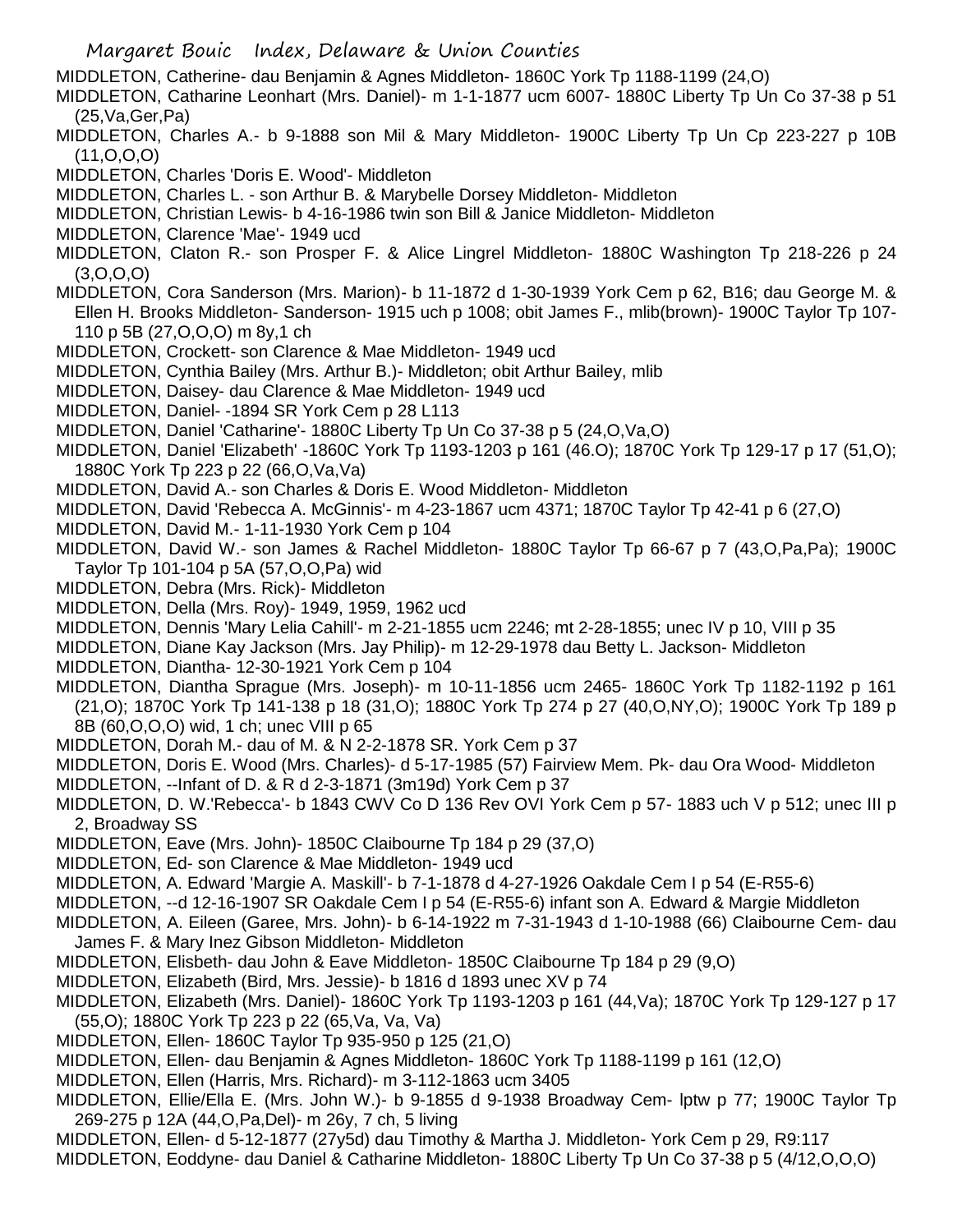- Margaret Bouic Index, Delaware & Union Counties
- MIDDLETON, Elizabeth (Ettricke, Mrs. Walter)- McKitrick p 33
- MIDDLETON, Esther (Cummins, Mrs. Thurman)- dau James Leroy & Millie Adell Phipps Middleton- Middleton; obit James Leroy, mlib(brown)
- MIDDLETON, Ester J.- dau Joseph & Diantha Sprague Middleton- 1870C York Tp 141-138 p 18 (7,O); 1880C York Tp 274 p 27 (17,O,O,O)
- MIDDLETON, Esther J. Barath- b 1880 d 1951 Oakdale Cem I p 54 (E-R55-6)
- MIDDLETON, Estella- dau Daniel & Catharine Middleton- 1880C Liberty Tp Un Co 37-38 p 5 (2,O,O,O)
- MIDDLETON, Experience (Yarrington, Mrs. Solomon)- m 5-8-1850 ucm 1530; unec VII p 60, XIV p 17
- MIDDLETON, Fern- 12-1889 dau James M. & Lolah J. Middleton- 1900C Taylor Tp 104-107 p 5B (10,O,O,O)
- MIDDLETON, F. L. (23-1882)- Broadway S. S.- unec III p 8
- MIDDLETON, Florence (Ballinger, Mrs. Milburn)- d 12-22-1973- Middleton
- MIDDLETON, Floyd S.- b 6-1884 son James M. & Lolah J. Middleton- 1900C Taylor Tp 104-107 p 5B (15,O,O,O)
- MIDDLETON, Forrest- son Marion & Cora Sanderson Middleton- Middleton; obit James F.,mlib(brown)
- MIDDLETON, ---(Ballinger, Mrs. Milburn)- dau Marion & Cora Sanderson Middleton- Middleton; obit James F., mlib(brown)
- MIDDLETON, Freeman 'Lillie Sturdy'- m 3-20-1880 ucm 6682 son Joseph & Diantha Sprague Middleton-1860C York Tp 1182-1192 p 161 (1,O); 1870C York Tp 141-138 p 18 (11,O)
- MIDDLETON, George- McKitrick p 33
- MIDDLETON, George- son Thomas & Mary A. Middleton- 1850C Radnor Tp 212 p 182 (8,O)
- MIDDLETON, Gertrude- b 10-1881 dau Thomas & Laura Middleton- 1900C York Tp 189 p 8B (18,O,O,O)
- MIDDLETON, Gladys C. Critzer (Mrs. Forrest L.)- b 6-22-1909 m 12-7-1935 d 10-29-1991 (82) dau William & Josie Murphy Critzer- Middleton
- MIDDLETON, Harold V. 'Myrtle E. Gordon'- m 5-26-1930-Middleton
- MIDDLETON, Harriett- dau Thomas & Mary A. Middleton- 1850C Radnor Tp 212 p 182 (2,O)
- MIDDLETON, Helen Louise (Mrs. Ray L.)- Middleton
- MIDDLETON, Hester J.- dau Melvin & Keziah Middleton- 1870C Liberty Tp Un Co 52 p 7 (1,O)
- MIDDLETON, Hiram- son John & Eave Middleton- 1850C Claibourne Tp 184 p 29 (5,O)
- MIDDLETON, Hiram- 1860C York Tp 1246-1254 p 168 (17,O)
- MIDDLETON, Howard L.- d 4-25-1973 York Cem, obit mlib(brown)
- MIDDLETON, Howard 'Pauline Sloan'- d 5-1929- Middleton; obit Pauline, mlib(brown)
- MIDDLETON, Howard 'Pauline S.'- b 9-1895 d 4-25-1973 York Cem p 84 C79; son Thomas & Laura Middleton; 1900C York Tp 189 p 8B (4,O,O,O)
- MIDDLETON, Mary Inez Gibson (Mrs. James F.)- b 10-10-1898 m 11-28-1917/8 d 5-11-1987 (88) Claibourne Cem p 104- dau Isaac & Sarah Jolliff Gibson- obit James F., mlib(brown); Middleton; 1979, 1981, 1983 ucd
- MIDDLETON, Iola Lee (Mrs. John)-b 1874/1884 d 10-3-1959 Oakdale Cem II p 49 (G-R9-5)- dau William C. & Margaret Lee- Middleton
- MIDDLETON, Isaac W.- son Thomas & Mary A. Middleton- 1850C Radnor Tp 212 p 182 (7/12,O)
- MIDDLETON, Jack D.- son Ray L. & Helen Louise Middleton- Middleton
- MIDDLETON, Jacob 'Amanda Throp'- m 10-3-1847 ucm 1258; unec VII p 26
- MIDDLETON, James D. 'Londa A. Huff'- d 4-23-1961 (78) bur Arkansas- Middleton
- MIDDLETON, James D.- d 1-23-1862 son Timothy & Martha J. Middleton- York Cem p 29 R9 L117- son Timothy & Martha J. Middleton- 1880C Liberty Tp Un Co 32-33 p 5 (16,O,O,O)
- MIDDLETON, James David 'Tena'- stepson Daniel Stephan Johnson- 1985 uch p 82
- MIDDLETON, James E.- 2-9-1874 SR York Cem p 37
- MIDDLETON, James F. 'Mary Inez Gibson'- b 12-3-1892 m 1918 d 10-3-1970 Claibourne Cem p 104- son Marion & Cora Sanderson Middleton- Middleton; 1971, 1973, 1977, 1983 ucd; obit mlib(brown); mt 10-5- 1970; 1900C Taylor Tp 107-110 p 5B (7,O,O,O)
- MIDDLETON, ---(Garee, Mrs. John)- dau James F. & Inez Gibson Middleton- obit James F., mlib(brown)
- MIDDLETON, James Leroy 'Millie Adell Phipps'/'Nellie'-b 11-24-1884 m 1905 d 12-12-1960/8 York Cem O-64 p 101- son Leaonard & Ann Goff Middleton- Middleton; unec IV p 54; obit mlib(brown)
- MIDDLETON, James M/Timothy. 'Lola J.'- b 7-1864/5 d 1-27-1939 York Cem p 70 B95; 1900C Taylor Tp 104- 107 p 5B (35,O,O,O) m 14y
- MIDDLETON, James 'Rachel' b 2-1821 d 3-31-1901 York Cem p 37 L26, Civil War; 1860C Taylor Tp 924-929 p 123 (39,Va); 1870C Taylor Tp 43-42 p 6 (47,O); 1880C Taylor Tp 66-67 p 6 (59,O,Pa,Pa); 1900C Taylor Tp 101-104 p 5A (79,O,Va,Va) m 55y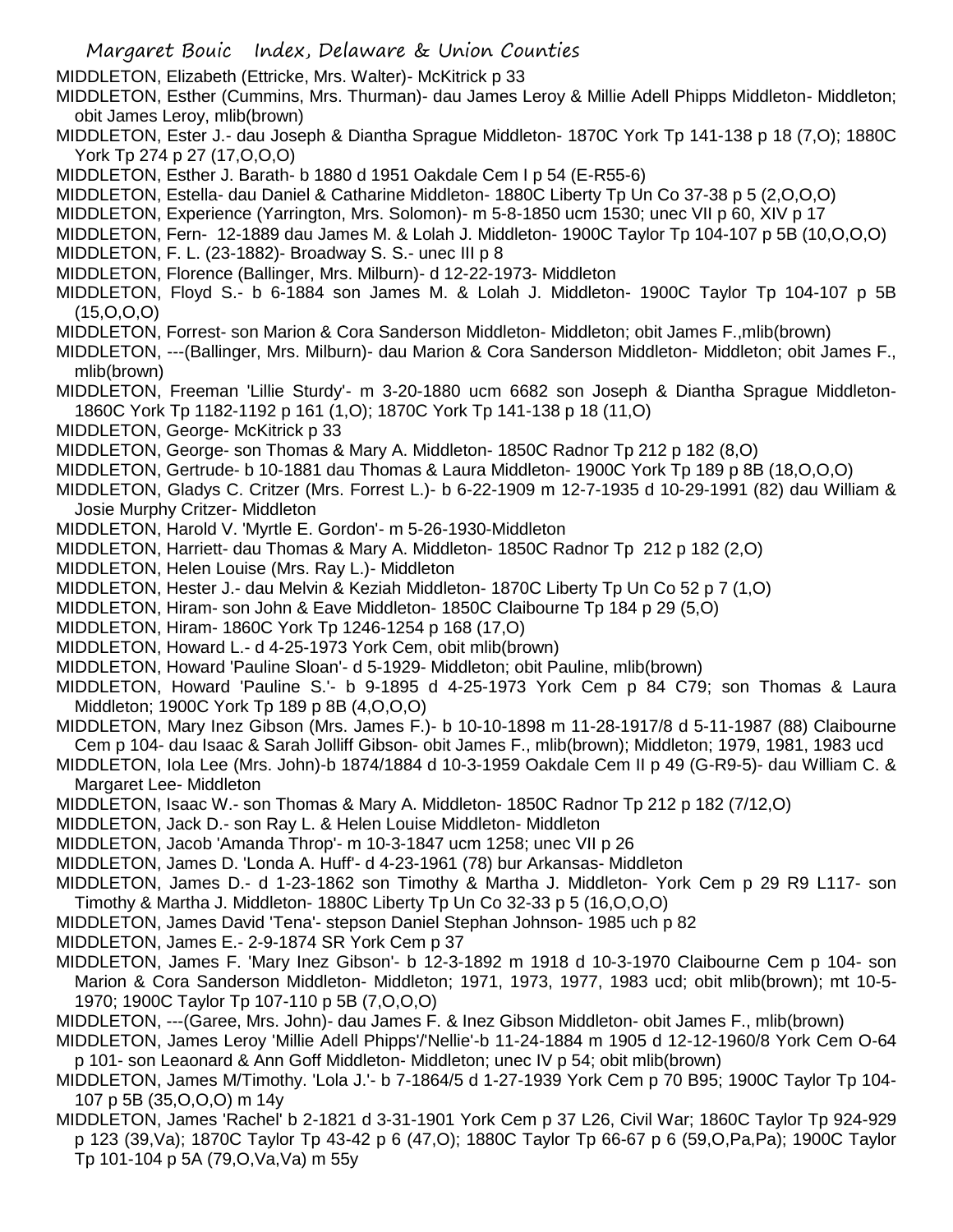MIDDLETON, James T.- son Joseph & Diantha Sprague Middleton- 1870C York Tp 141-138 p 18 (5,O); 1880C York Tp 274 p 27 (14,O,O,O)

- MIDDLETON, Jane- dau Benajin & Agnes Middleton- 1860C York Tp 1188-1199 p 161 (16,O)
- MIDDLETON, Jane- dau Clarence & Mae Middleton- 1949 ucd
- MIDDLETON, Janice (Mrs. Bill)- Middleton
- MIDDLETON, Jason Daniel- b 4-29-1864 son James David & Tena Middleton- 1985 uch p 82

MIDDLETON, Jay Philip 'Diane Kay Jackson'- m 12-29-1978 son Ray Middleton- Middleton

MIDDLETON, Jayson Ray- b 3-7-1980 son Jay Philip & Diane Kay Jackson Middleton- Middleton

MIDDLETON, J. F.- 1975 ucd, Claibourne Tp

MIDDLETON, John- 1820C Union Tp 1011 (18-26); 1840C Darby Tp 1033 (40-50); unec X p 53; 1840C Darby Tp unec V p 61; 1883 uch IV p 433; mt 10-8-1859 (68), 8-15-1860 (71); unclaimed letter, unec X p 53 MIDDLETON, John- d age 82 Madison Co Democrat- unec XII p 8

MIDDLETON, John 'Anne Columber'- m 12-29-1836 ucm 388; 1915 uch p 273; nec III p 29, XIII p 34; 1860C Dover Tp 221 (63,Md)

- MIDDLETON, John 'Eave'- 1850C Claibourne Tp 184 p 29 (46,O)
- MIDDLETON, John 'Lola Lee'- d 1949- Middleton

MIDDLETON, John 'Mary Columber'- m 5-28-1840 ucm 634; unec V p 2; 1870C Paris Tp 75-76 p 11 (76,NY)

- MIDDLETON, John'Sarah Butterfield (Mrs. John)-m 8-31-1851 ucm 1699; unec XIV p 52
- MIDDLETON, John 'Syntha A.'- 1880C York Tp 8 (28,O,O,Pa)
- MIDDLETON, John W. 'Ellie E.'- b 12-1849 d 1910 Broadway Cem, lptw p 77; 1900C Taylor Tp 269-275 p 12A (50,O,O,NY) m 26y
- MIDDLETON, Joseph 'Diantha Sprague'- m 10-11-1856 ucm 2465; unec VIII p 65; 1883 uch IV p 523; 1860C York Tp 1182-1192 p 161 926,O); 1870C York Tp 141-138 p 18 (35,O); 1880C York Tp 274 p 274 (45,O,Va,O)
- MIDDLETON, Joseph- 4-12-1896 York Cem p 28 L118
- MIDDLETON, Josiah- son John & Eave Middleton- 1850C Claibourne Tp 184 p 29 (15,O)
- MIDDLETON, Juanita (Reed, Mrs. Clayton)- dau James D. & Londa A. Huff Middleton- Middleton
- MIDDLETON, Keziah Dickison (Mrs. Melvin) -b 1846 m 8-17-1867 ucm 4217 d 12-5-1918 York Cem p 29 R9 L117; 1870C Liberty Tp Un Cp 52 p 7 (25,O); 1880C York Tp 110 p 10 (32,O,O,O); 1900C Richwood 78-84 p 4A (53,O,O,O) m 35y, 1 ch; 1910C Richwood 431-440 p 15B (67,O,O,O) m 43y, 1 ch
- MIDDLETON, Laura M. (Mrs. Thomas)- b 1873 d 4-17-1931 York Cem p 84 C79; b 5-1877, 1900C York Tp 189 p 8B (23,O,O,O) m 6y, 1 ch
- MIDDLETON, Leona M.- b 10-1887 d 1953 Broadway Cem, lptw p 77- dau John W. & Ellie E. Middleton-1900C Taylor Tp 269-275 p 12A (13,O,O,O)
- MIDDLETON, Leonard 'Ann Goff'- b 6-1863 d 3-1924/8; York Cem p 33 L142; obit James Leroy, mlib(brown); 1870C Liberty Tp Un Co 205 p 24 (7,O); 1900C Lib Tp 37 p 2B (36,O,O,O)
- MIDDLETON, Lether- dau Benjamin & Agnes Middleton- 1860C York Tp 1188-1199 p 161 (10,O)
- MIDDLETON, Lillian (Scott, Mrs. George Henry)- Pabst 1 p 15, 2 p 34, 57, 58
- MIDDLETON, Lillie Sturdy (Mrs. Freeman)- m 3-20-1880 ucm 6682; unec III p 3 (20-1882); 1880C Liberty Tp Un Co 34-35 p 5 (18,O,Eng,Eng)
- MIDDLETON, Lolo- 1949 ucd
- MIDDLETON, Lolah J. (Mrs. James M/Timothy)- b 3-1865/6 d 5-12-1950 York Cem p 70 B95; 1900C Taylor Tp 104-107 p 5B (35,O,O,Va) m 14y, 3 ch, 2 living
- MIDDLETON, Lottie E.- b 7-1887; 1900C Liberty Tp Un Co 228-227 p 10B (12,O,O,O)
- MIDDLETON, Louanna- b 2-1885 dau John W. & Ellie E. Middleton- 1900C Taylor Tp 269-275 p 12A (15,O,O,O)
- MIDDLETON, Loura- dau Joseph & Diantha Sprage Middleton- 1870C York Tp 141-138 p 18 (2,O); 1880C York Tp 274 p 27 (12,O,O,O)
- MIDDLETON, Lucinda- dau John & Eave Middleton- 1850C Claibourne Tp 184 p 30 (4,O)
- MIDDLETON, Lucinda- dau Thomas & Mary A. Middleton- 1850C Radnor Tp 212 p 182 (4,O)
- MIDDLETON, Mabel/Mary (Shultz, Mrs. Carl)- dau James D. & Londa A. Huff Middleton- Middleton
- MIDDLETON, Mae (Mrs. Clarence)- 1949 ucd
- MIDDLETON, Margie Maskill (Mrs. A. Edward)- b 9-1-1880 d 9-15-1951 Oakdale Cem I p 51 (E-R55-6); Grad Broadway HS 1900, unec III p 18
- MIDDLETON, Marion 'Cora M. Sanderson'- b 8-1869/8 d 4-10-1921 York Cem B16 p 62-son David & Rebecca A. McGinnis Middleton- obit James F., mlib(brown); 1915 uch p 1008; 1870C Taylor Tp 43-42 p 6(10/12,O);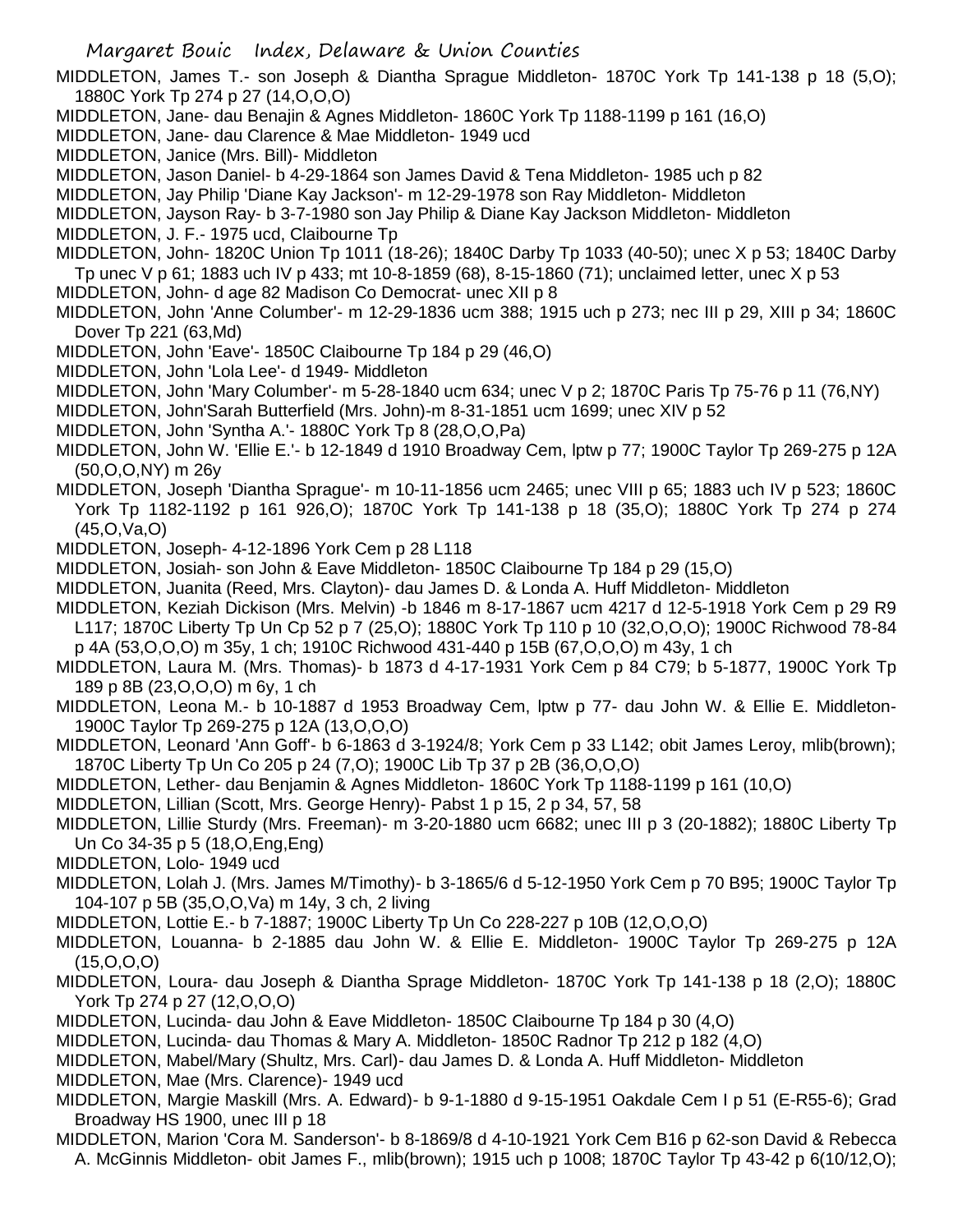1880C Taylor Tp 66-67 p 7(10,O,O,O); 1900C Taylor Tp 107-110 p 58 (30,O,O,O) m 8y; unec III p 3

- MIDDLETON, child of Marion d 3-20-1906 SR York Cem B16 p 62
- MIDDLETON, Martha- dau Benjamin & Agnes Middleton- 1860C York Tp 1188-1199 p 161 (18,O)
- MIDDLETON, Martha- dau James & Racheal Middleton- 1860C Taylor Tp 924-939 p 124 (13,O)
- MIDDLETON, Martha J. (Mrs. Timothy)- b 10-15-1826 d 10-6-1914 York Cem p 29 R9 L1171860C York Tp 1181-1191 p 161 (34,O);1880C Liberty Tp Un Co 32-33 p 5 (53,O,Conn,Conn); 1910C Richwood 241-248 p 9A (85, O,NY,US), wid, 3 ch
- MIDDLETON, Martha Marie- 5-27-1866 York Cem B16 p 62
- MIDDLETON, Martha (Ross, Mrs. Joseph)- m 10-6-1858 ucm 2776; unec XII p 30
- MIDDLETON, Mary A.- b 11-1890 dau John W. & Allie E. Middleton- 1900C Taylor Tp 269-275 p 12A (9,O,O,O)
- MIDDLETON, Mary A. (Mrs. Thomas)- 1850C Radnor Tp 212 p 182 (25,O)
- MIDDLETON, Mary- dau Benjamin & Agnes Middleton- 1860C York Tp 1188-1199 p 161 (20,O)
- MIDDLETON, Mary E.- dau James & Racheal Middleton- 1860C Taylor Tp 924-939 p 124 (15,O)
- MIDDLETON, Mary Elizabeth (Tallman, Mrs. Abner)-m 6-22-1855 ucm 2297; unec VIII p 35
- MIDDLETON, Mary J (Drake, Mrs. Abraham)- m 3-14-1866; ucm 3928
- MIDDLETON, Mary (Mrs. John)- 1870C Paris Tp 75-76 p 11 (70,O)
- MIDDLETON, Mary- dau Joseph & Diantha Sprague Middleton- 1870C York Tp 141-138 p 18 (9,O); 1880C York T 274 p 27 (18,O,O,O)
- MIDDLETON, Mary Kathryn (Violet, Mrs. )- dau Arthur Bailey & Sally Zimmer Middleton- Middleton
- MIDDLETON, Mary Lelia Cahill (Mrs. Dennis)- m 2-21-1855 ucm 2246 dau John Cahill; 1915 uch p 1037; mt 2- 28-1855; unec IV p 10, VIII p 35
- MIDDLETON, Mary (Mrs. Mil)- b 10-1867 1900C Liberty Tp Un Co 223-227 p 10B (32,O,O,O) m 13y,2ch
- MIDDLETON, Mary McCumber (Mrs. John)- m 5-18-1840 ucm 634; unec V p 23
- MIDDLETON, Mary M.- dau Timothy & Martha J. Middleton- 1860C Liberty Tp Un Co 1183-1193 p 161 (7,O); 1870C Lib Tp 205 p 24 (15,O); 1880C Lib Tp 32-33 p 5 (24,O,O,O)
- MIDDLETON, Marybelle Dorsey (Mrs. Arthur B.)- b 2-28-1910 m 1929 d 7-31-1997 (87) Milford Cem- dau William C. & Jennie M. Huffman Dorsey- Middleton; 1971, 1973, 1975, 1981 ucd
- MIDDLETON, Melvin G.'Keziah Dickison'- b 1846 m 8-17-1867 ucm 4217 d 5-21-1922 York Cem p 29 (R9, L117) Co F 31 Reg OVI; 1860C Liberty Tp Un Co 1183-1193 p 161 (14,O); 1870C Lib Tp 52 p 7 (24,O); 1880C York Tp 110 p 10 (35,O,O,O); 1900C Richwood 78-84 p 4A (54,O,O,O) m 35y; 1910C Richwood 431-440 p 15B (65,O,O,O) m 43y
- MIDDLETON, Mil 'Mary' b 3-1865; 1900C Liberty Tp Un Co 223-227 p 10B (35,O,O,NY\_ m 13y
- MIDDLETON, Mildred (Howard, Mrs. Lawrence)- dau James D. & Londa A. Huff Middleton- Middleton
- MIDDLETON, Millie Adell Phipps (Mrs. James LeRoy)- b 10-24-1886 m 1905 d 10-28-1963 York Cem- dau William & Ida Jane Disbennett Phipps- Middleton; obit James Leroy, mlib(brown)
- MIDDLETON, Morgan L. 'Nancy J. Sprague'- b 2-8-1847 m 3-4-1871 ucm 4887 d 7-22-1899 York Cem p 37 L26
- MIDDLETON, Nancy J. (Sprague, Mrs. James)- m 2-21-1855 ucm 2460
- MIDDLETON, Nellie (Mrs. James Leroy)- b 1886 d 10-31-1963 York Cem O-64 p 101
- MIDDLETON, Myrtle E. Gordon (Mrs. Harold V.)- b 5-26-1912 m 5-26-1930 d 9-20-1994 (82) dau John & Inez Bradley Gordon- Middleton
- MIDDLETON, Nancy J. Sprague (Mrs. Morgan L.)- b 6-24-1887 m 3-4-1871 ucm 1887 d 8-31-1909 York Cem p 37 L26
- MIDDLETON, Nanee- b 6-1837; 1900C York Tp 190 p 8B (62,O,Pa,Pa) wid, 6 ch, l liv
- MIDDLETON, Pamela Jean (Valentine, Mrs. )- dau Charles & Doris E. Wood Middleton- Middleton
- MIDDLETON, Paul L- b 1918 d 1-31-1920 York Cem B16 p 62
- MIDDLETON, Pauline Sloan (Mrs. Howard)- b 12-18-1901 m 5-1929 d 9-23-1971 York Cem C9 p 84- dau Lewis & Martha Springer Sloan- Middleton; obit mlib(brown)
- MIDDLETON, Prosper F. 'Allie/Alice Lingrell'- m 7-3-1875 ucm 5710; mt 3 p 14
- MIDDLETON, Racheal- dau James & Racheal Middleton- 1860C Taylor Tp 924-939 p 124 (11,O)
- MIDDLETON, Rachel (Mrs. James)-b 3-1823/2 d 4-26-1909 York Cem p 37 L36- 1860C Taylor Tp 924-949 p 123 (37,Pa); 1870C Taylor Tp 43-42 p 6 (46,Pa); 1880C Taylor Tp 66-67 p 7 (58,Pa,Pa,Pa); 1900C Taylor Tp 101-104 p 5A (77,Pa,Pa,Pa) m 55y, 5 ch
- MIDDLETON, Rachel (Patrick, Mrs. David)- m 9-29-1866 ucm 4045; unec IV p 54
- MIDDLETON, Ralph Ed- b 5-21-1905 d 3-17-1973 Oakdale Cem I p 54 (E-R55-6)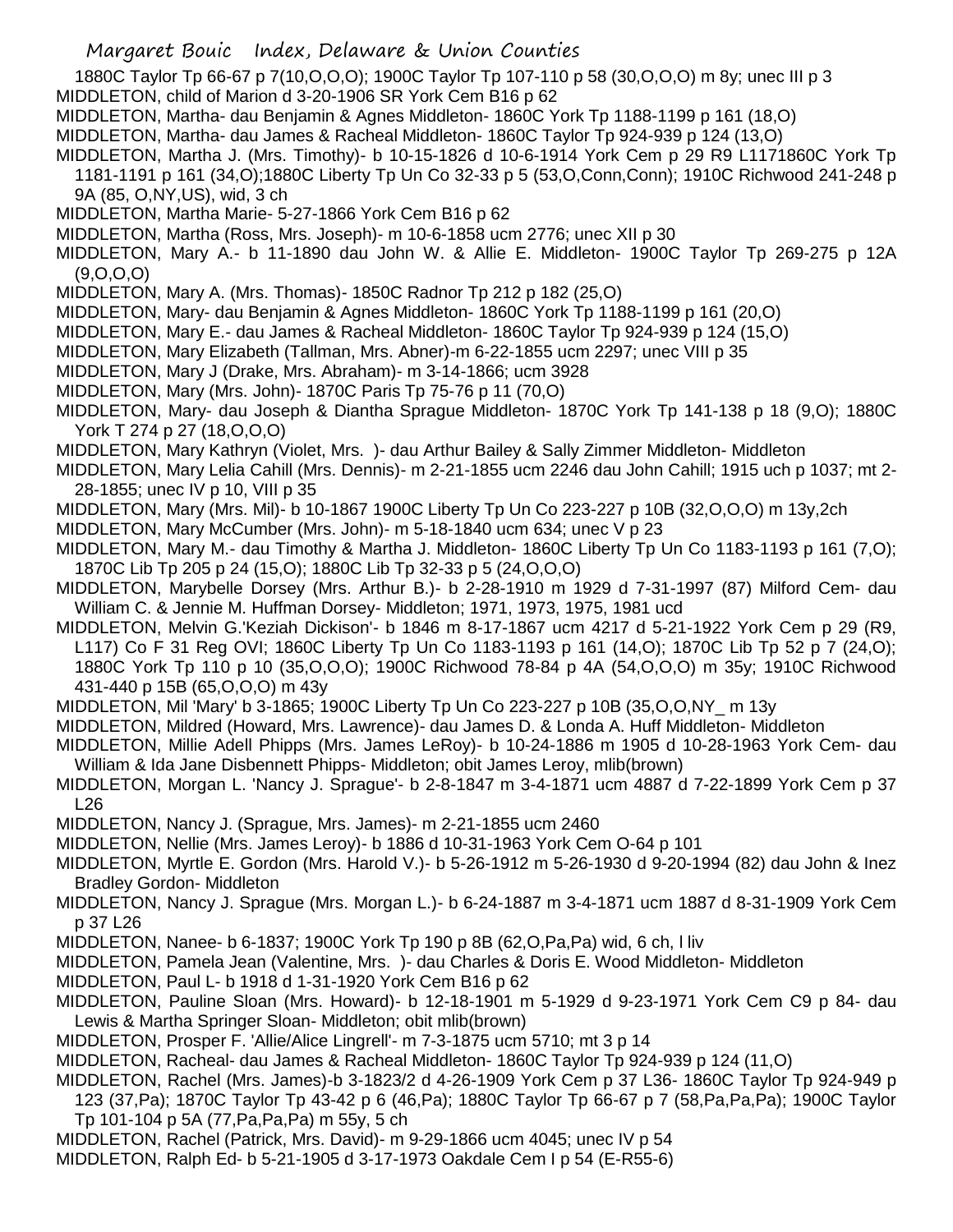- Margaret Bouic Index, Delaware & Union Counties
- MIDDLETON, Ray R.- son Alice M. Middleton- Middleton
- MIDDLETON, Rebecca A. McGinnis (Mrs. David W.)- m 4-23-1867 ucm 4371 d 11-4-1876 (34y26d) York Cem p 57 A77; 1870C Taylor Tp 42-41 p 6 (28,O)
- MIDDLETON, Rebecca 11-4-1876 SR York Cem p 34
- MIDDLETON, Robert E.- son Alice M. Middleton- Middleton
- MIDDLETON, Rick 'Debra'- son Ray & Bert Middleton- Middleton
- MIDDLETON, Rose E. (Johnson, Mrs. Jacob)- m 9-10-1871 ucm 4955; dau Timothy & Martha Middleton-1880C Liberty Tp Un Co 1183-1198 p 161 (33,O)
- MIDDLETON, Roy 'Della'- 1949, 1959, 1962 ucd
- MIDDLETON, Roy- b 11-1884 son Leonard & Anna Goff Middleton- 1900C Liberty Tp Un Co 37 p 2B (15,O,O,O)
- MIDDLETON, Roy L.- son James D. & Londa A. Huff Middleton- Middleton
- MIDDLETON, Ruth Eleanor (Lindarte, Mrs. )- dau Arthur Bailey & Sally Zimmer Middleton- obit Arthur Bailey, mlib
- MIDDLETON, Sally Zimmer (Mrs. Arthur Bailey)- b 3-26-1876/5 d 11-25-1929 (53) Milford Cem Un Al p 47 dau Abraham Daniels Zimmerman- obit mlib, obit Arthur Bailey, mlib
- MIDDLETON, Sandy (Coolbaugh, Mrs. Phil)- dau Harold V. & Myrtle E. Gordon Middleton- Middleton
- MIDDLETON, Sarah Butterfield (Mrs. John)- m 8-31-1851 ucm 1699; unec XIV p 52
- MIDDLETON, Sarah Ellen (Harris, Mrs. Richard)- m 1863 dau John & Eave Middleton- 1850C Claibourne Tp 184 p 29 (11,O); unec IV p 54
- MIDDLETON, Serena (Reams, Mrs. John H.)- m 2-23-1874 ucm 5606; mt 3 p 6- dau Benjamin & Agnes Middleton- 1860C York Tp 1188-1199 p 161 (4,O)
- MIDDLETON, Shirley- dau Clarence & Mae Middleton- 1949 ucd
- MIDDLETON, Skye Elaine- b 10-21-1982 dau William & Janice Middleton- Middleton
- MIDDLETON, Susan (Thompson, Mrs. Abraham)- ped Gladys Elaine Spain Chapman- unec XIV p 19
- MIDDLETON, T. B.- 1915 uch p 267
- MIDDLETON, Tena (Mrs.James David)- div, 1985 uch p 82
- MIDDLETON, Thomas E.- infant Milford Cem Un Al p 47- son Arthur B. & Marybelle Dorsey Middleton-**Middleton**
- MIDDLETON, Thomas 'Ann Columber'- m 4-1-1841 ucm 711; unec V p 38
- MIDDLETON, Thomas'Laura M.'- b 1876 d 6-6-1936 York Cem p 84 C79- son Joseph & Diantha Sprague Middleton- 1880C York Tp 274 p 27 (6,O,O,O); 1900C York Tp 189 p 8B (26,O,O,O) m 6y
- MIDDLETON, Thomas 'Mary A.'- 1850C Radnor Tp 212 p 182 (37,O)
- MIDDLETON, Timothy 8-8-1867 SR York Cem p 29
- MIDDLETON, Timothy 'Martha'- 1860C York Tp 181-1191 p 161 (66,Va)
- MIDDLETON, Timothy 'Martha J.'- b 10-16-1826 d 5-17-1902 York Cem p 29 R9 L117; 1860C Liberty Tp Un
- Co 1183-1198 p 161 (33,O); 1870C Lib Tp 205 p 24 (45,O); 1880C Lib Tp 32-33 p 5 (53,O,Va,Va)
- MIDDLETON, Vena M.(Mrs. Benjamin A.)- b 1893 d 1967 Milford Cem, Un Al p 51 R6
- MIDDLETON, Verna Mitchell- Grad Broadway 1909, unec III p 19
- MIDDLETON, Judge W. H.- son Rev. Wilder & Cynthia Bailey Middleton- obit Arthur Bailey, mlib
- MIDDLETON, Rev. Wilder M. 'Cynthia Bailey'- obit Arthur Bailey, mlib
- MIDDLETON, Zephaniah- son John & Eave Middleton- 1850C Claibourne Tp 184 p 29 (13,O)
- MIDDLETON, Bill 'Janice'- Middleton
- MIDDLTON, John- elector Darby Tp, unec XI p 54
- MIDDLING, Rev. J. H.- hjt p 43; 1915 uch p 217
- MIDESNER, Dorothea (Schrader, Mrs. Rudolf Franz August)- Weiser p 200
- MIDGELY, Ann (Mrs. )- WCTU unec III p 57
- MIDGLEY, Eugene T. 'Gertrude Vanderston'- McKitrick p 150
- MIDGLEY, Georgia Wuertz (Mrs. Thomas)- dau Arthur Wuertz, granddau George Schlegel, Sr.- Midgley
- MIDGLEY, Gertrude Vanderston (Mrs. Eugene T.)- McKitrick p 150
- MIDGLEY, Lois Ann (Hutchins, Mrs. Earl James,Jr.)- b 5-15-1934 m 10-10-1956 dau Eugene T. & Gertrude Vanderston Midgley- McKitrick p 150
- MIDGLEY, Shirley May- b 6-1935, mt 6-20-1935 dau Thomas & Georgia Wuertz Midgley- Midgley
- MIDGLEY 'Thomas 'Georgia Wuertz'- Midgley
- MIDKEN, Anna- Ostrander Magnet- unec VIII p 39
- MIDKIFF, Cova Ralph (Mrs. Leslie)- m 12-23-1929 d 2-19-1993 (82) bur Ky -Midkiff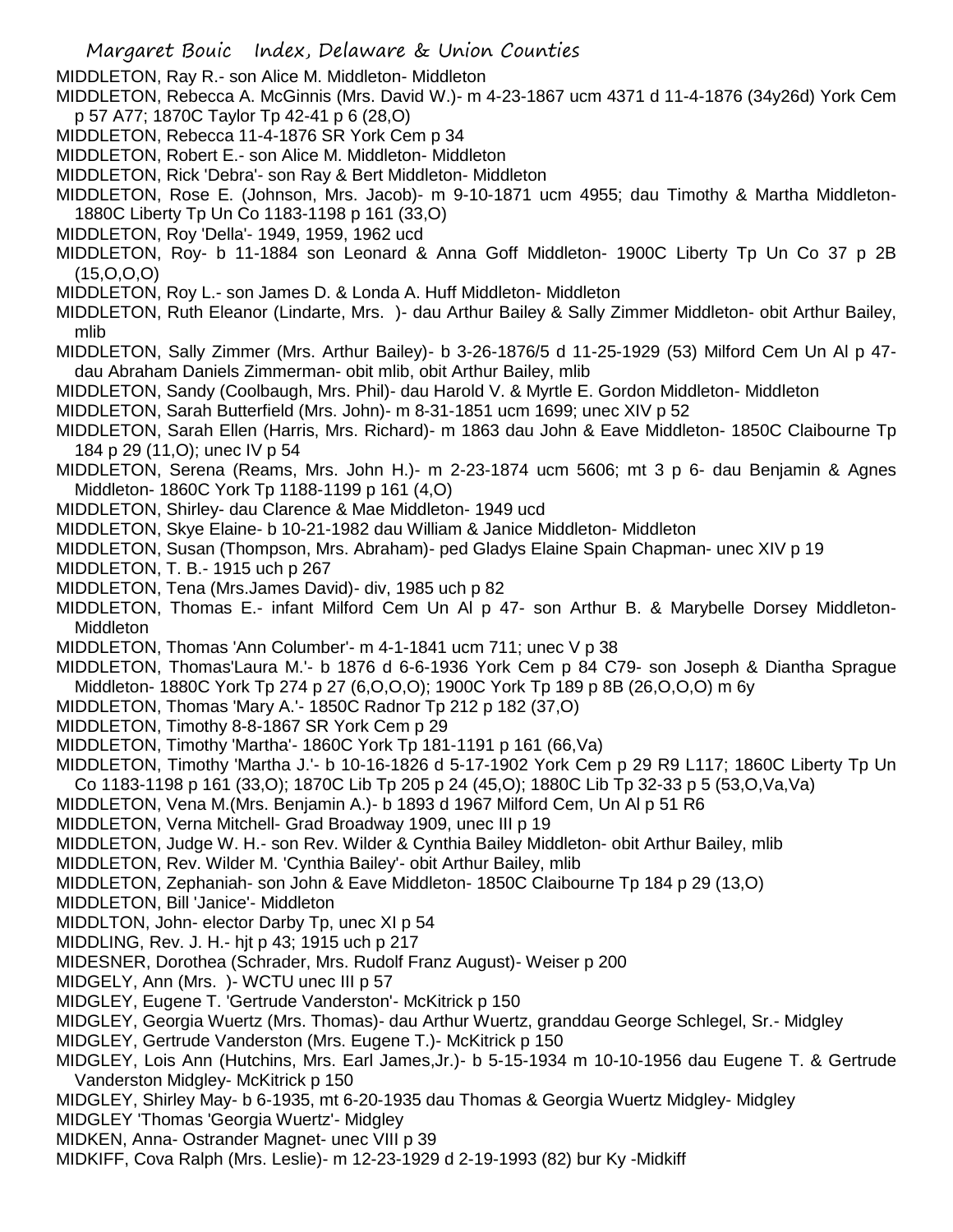- Margaret Bouic Index, Delaware & Union Counties
- MIDKIFF, David 'Rosa Coy' d 1943- Midkiff
- MIDKIFF, John- 1835 men p 39 #46 p 69 Lincoln Tp
- MIDKIFF, Leslie Daniel 'Cova Ralph'-b 10-8-1909 m 12-23-1929 d 5-23-1987 (77) d 1987 bur Ky- son David & Rosa Coy Midkiff- Midkiff
- MIDKIFF, Ona Viola (Story, Mrs. Earl Upton)- 1985 uch p 135
- MIDKIFF, Rosa Coy (Mrs. David)- b 12-11-1886 d 12-4-1965 bur Ky.- dau Samuel & Mary Jane Cambron Coy-**Midkiff**
- MIDLAM, Carl 'Sophia Hecker'- Midlam
- MIDLAM, Charles- son Carl & Sophia Hecker Midlam- Midlam
- MIDLAM, Cindy L. (Mrs. John C.)- 1980 dcd
- MIDLAM, Daniel E.- b 1-8-1963 d 7-19-1989 (26) auto accident- son John E. & Mary I. Midlam- Midlam; 1964 (2m), 1969, 1971 dcd
- MIDLAM, Darcy (Bernthold, Mrs. )- dau John E. & Mary Midlam- Midlam; 1964(4), 1969, 1971 dcd
- MIDLAM, Engle J. Moreland (Mrs. Lowell C.)- m 9-3-1927- Midlam
- MIDLAM, Forrest- son Carl & Sophia Hecker Midlam- Midlam
- MIDLAM, James E.'Myrtle C.'- b 11-1877; 1900C Claibourne Tp 194-210 p 9A (22,O,Pa,O) m 3y
- MIDLAM, Jean (Hall, Mrs )- dau Carl & Sophia Hecker Midlam- Midlam
- MIDLAM, John- son John A. & Margaret Midlam -Midlam
- MIDLAM, John C. 'Cindy L.'- 1980 dcd
- MIDLAM, John C.- son John E. & Mary Midlam- Midlam
- MIDLAM, John E. 'Mary I.'- son Carl & Sophia Hecker Midlam- Midlam; 1964, 1969, 1971 dcd; Jack E., 1980 dcd
- MIDLAM, Kelly Michelle- d 7-7-1973 (6m) Oak Grove Cem- dau John Midlam- midlam
- MIDLAM, Libbie- b 5-1900 dau James E. & Myrtle C. Midlam- 1900C Claibourne Tp 194-210 p 9A
- MIDLAM, Lowell C. 'Engle J. Moreland'- b 8-19-1903 m 9-3-1927 d 5-12-1995 (91)- Oak Grove Cem- son Carl & Sophia Hecker Midlam- Midlam
- MIDLAM, Martha Ann (Ziesenheim, Mrs. Frederick B.)- dau Lowell C. & Engle J. Morelan Midlam- Midlam
- MIDLAM, Mary I.(Mrs. John E.)- dau Hazel Dollinger- Midlam; 1964, 1969, 1971 dcd
- MIDLAM, Mary Lou (Smith, Mrs. Kenneth O.)- dau Lowell C. & Engle J. Moreland Midlam- Midlam
- MIDLAM, Myrtle C. (Mrs. James E.)- b 8-1878; 1900C Claibourne Tp 194-210 p 9A (21,O,O,O) m 3y 1 ch
- MIDLAM, Nancy Sue (Sullivan, Mrs. Donald L.)- dau Lowell C. & Engle J. Moreland Midlam
- MIDLAM, Sophia Hecker (Mrs. Carl)- Midlam
- MIDLAM, Wende (Graves, Mrs. )- b 1962 dau John E. & Mary I, Midlam- Midlam; 1964, 1969, 1971, 1980 dcd
- MIDLAND, Ann D. (Mrs. Richard V.)- 1981 ucd
- MIDLAND, Richard V. 'Ann D.'- 1981 ucd
- MIEFERT, Irene (Mrs. William G.)- Miefert
- MIEFERT, Joyce (Schmidt, Mrs. Edward)- m 4-28-1951- Miefert
- MIEFERT, Margot Anne Hoffman (Mrs. Dr. William G.,III) m 8-13-1960 dau George P Hoffman- Miefert
- MIEFERT, William G. 'Irene'- Miefert
- MIEFERT, Dr. Wm. G. III 'Margot Anne Hoffman'- m 8-13-1960 son William G. & Irene Miefert- Miefert; Marysville p 58
- MIEHLS, Catharine R. Mack (Johnson, Mrs. Oscar)(Mrs. Joseph "Al")- d -11-1988 (95) Oakdale Cem -dau Joseph & Susan Mack- Miehls
- MIEHLS, Joseph "Al" 'Catharine R. Mack'- d 12-10-1963 Miehls
- MIEHLS, C/Katharine R. (Mrs. Joseph A.)- b 1893 Oakdale Cem II p 5 (B-R2-3); 1967, 1971, 1973 ucd
- MIEHLS, Joseph A. 'Catherine R.'- b 1887 d 1963 Oakdale Cem II p 5 (B-R2-3)
- MIELKE, Rose Shank (Mrs. )- d 10-1953 (79) bur Sunbury, sister Willard Shank- Shank
- MIER, --Ekelberry Ledger- delge X p 53
- MIERS, Daniel 'Diana Ganson'- 1985 uch p 55
- MIERS, Diana Ganson (Mrs. Daniel)- dau Forest Orville & Esther Harew Rogers Ganson- 1985 uch p 55 MIERS?, Jacob- 1860C Jerome Tp 192-193 p 28 (19,O)
- MIESER, Jasper Wesley- b 1-19-1882 Brown Tp son George John & Margaretta H. Mieser- dcb
- MIESNER, Dorothea (Schrader, Mrs. Rudolf Franz August)- Weiser p 200
- MIESNER, George- 1835 men p 34 #16 p 59 Kingston Tp; delge VI p 38
- MIESNER, John- 1835 men p 29 #138 p 49 Genoa Tp
- MIESSE, Albert- 1962 ucd, Lib Tp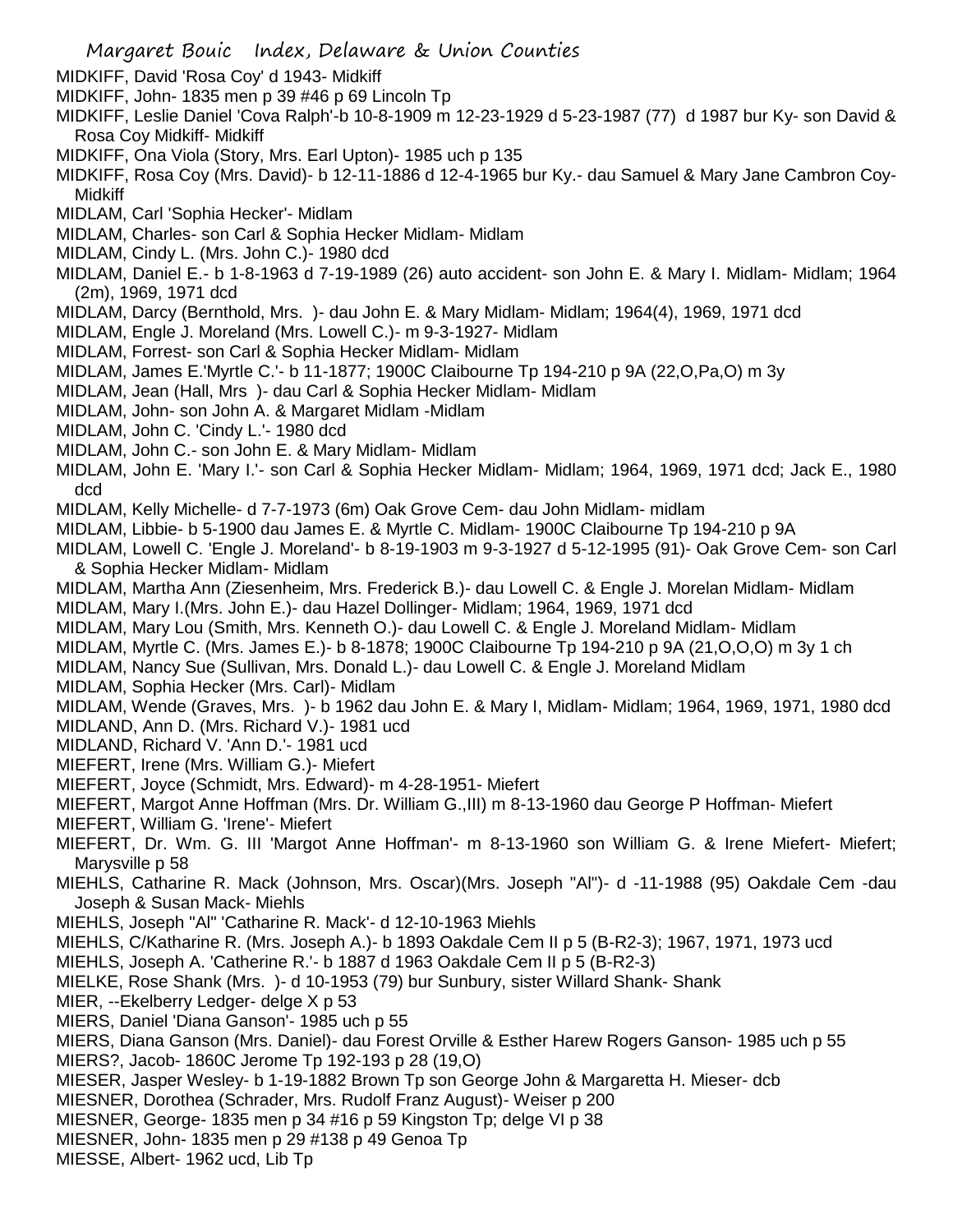- MIESSE, Arthur Gordon 'Eleanor G. Layton'- b 6-27-1899 m 9-22-1923 son Arthur Willison & Sadie H. McMullen Miesse- Newhouse 12742
- MIESSE, Arthur Willison 'Sadie M. McMullen''Helen Callison'- b 2-14-1873 m(1) 9-10-1895 (2) 8-1946 d 7-4- 1960 son Willison B. & Julia Newhouse Miesse- Newhouse p 15; Newhouse 12742
- MIESSE, Carlton Bear 'Florence B. McKenzie'- b 2-21-1880 d 3-30-1960 bur Whistler, Oh. son Willison b. & Julia Ann Newhouse Miesse- Newhouse 12745
- MIESSE, Carlton Bear, Jr. 'Margaruite Brererton'- b 7-20-1917 m 11-26-1949 son Carlton Bear & FLorence B. McKensie Miesse- Newhouse 127451
- MIESSE, Clifton H. 'Jane Watson'- b 1-10-1878 d 11-4-1930 bur Rochester, NY- son Willison B. & Julia Ann Newhouse Miesse- Newhouse p 15, 12744
- MIESSE, Deborah- dau Carlton bear,Jr. & Margaruite Brererton Miesse- Newhouse 1274511
- MIESSE, Eleanor Garretson Layton (Mrs. Arthur Gordon)- m 9-22-1923 dau David & Sarah Dobbs Layton-Newhouse (12742)
- MIESSE, Erwin C. 'Pauline'- 1980 dcd
- MIESSE, Evelyn (Mrs. Leonard Leroy)- Newhouse (12743)
- MIESSE, Florence B. McKenzie (Mrs. Carlton Bear)- , 10-7-1916 d 4-11-1955 bur Whistler, O.- Newhouse (12745)
- MIESSE, Gladys Walker (Mrs. )- d 8-15-1982 (80) Sunbury Mem. Pk- Miesse; 1980 dcd
- MIESSE, Hanson Leroy 'Rose Peterson'- b 2-10-1875 m 10-19-1915 d 6-14-1955 son William B. & Julia Ann Newhouse Miesse- Newhouse p 15 12743
- MIESSE, Harriet N. (Smith, Mrs. Frank W.)- b 11-26-1881 m 9-27-1924 d 7-1-1966 dau Willison B. & Julia Ann Newhouse Miesse- Newhouse 12746
- MIESSE, Helen Elizabeth (Hunter, Mrs. John Earl)- b 1-14-1929 m 10-24-1952 dau Arthur Gordon & Eleanor Garretson Layton Miesse- Newhouse 1274213
- MIESSE, Helen Callison (Mrs. Arthur Willison)- m 1946- Newhouse (12742)
- MIESSE, Jane Watson (Mrs. Clifton N.)- Newhouse (12744)
- MIESSE, Janet Eleanor (Englehart, Mrs. Robert Lester)- b 3-26-1927 m 9-20-1949 dau Arthur Gordon & Eleanor Garretson Layton Miesse- Newhouse 1274212
- MIESSE, John R.- b 9-20-1885 d 9-7-1892 bur Stoutsville,O.- son Willison B. & Julia Ann Newhouse Miesse-Newhouse p 15, 12747
- MIESSE, Julia Ann Newhouse (Mrs. Willison B)- b 1-7-1842 m 1-6-1870 d 6-20-1924 bur Stoutsville, O.- dau Isaac L. & Catherine Bear Newhouse- Newhouse p 15, 1274
- MIESSE, Julianne- dau Carlton Bear,Jr. & Margaruite Brererton Miesse- Newhouse 1274512
- MIESSE, Kay (Frances, Mrs. )- dau Gladys Walker Miesse- Miesse
- MIESSE, Leonard Leroy 'Evelyn'- b 7-29-1916 son Arthur Willison & Sadie M. McMullen Miesse- Newhouse 12743
- MIESSE, Mabel- 1969 dcd
- MIESSE, Nondus (Emler, Mrs. Chester)- dau Gladys Walker Miesse- Miesse
- MIESSE, Otis L.- b 1-1-1871 d 12-16-1901 bur Stoutsville- son Willison B. & Julie A. Newhouse Miesse-Newhouse p 15, 12741
- MIESSE, Pauline (Mrs. Ervin C.)- 1980 dcd
- MIESSE, Ruth (Bell, Mrs. Berman)- dau Gladys Walker Miesse- Miesse
- MIESSE, Ruth Layton (Kirk, Mrs. Robert Wesley)- dau Arthur Gordon & Eleanor Garretson Layton Miesse-Newhouse 1274211
- MIESSE, Sadie M. McMullen (Mrs. Arthur Willison)- b 10-14-1873 m 9-10-1895 d 4-10-1934- dau George R. & Emma Frances Huston Tippett McMullen- Newhouse (12742)
- MIESSE, William Thomas- b 1-14-1914 son Clifton H. & Jane Watson Miesse- Newhouse 127441
- MIESSE, Willison B. 'Julia Ann Newhouse'- b 2-15-1845 m 1-6-1870 d 11-16-1912 bur Stoutsville Ol-Newhouse p 15, (1274)
- MIFFLIN, Angaline (Chavous, Mrs. Herbert)- m 6-11-1866 ucm 3976
- mIFFLIN, Daniel- 1870C Claibourne Tp 88-86 p 12 (56,O)
- MIFFLIN, Harry- son William M. & Martha E. J. Mifflin- 1870C Claibourne Tp 15 (1,O)
- MIFFLIN, Ida A.- dau William M. & Martha E. J. Mifflin- 1870C Claibourne Tp 15 (3,O)
- MIFFLIN, Martha E. J. (Mrs. William M.)- 1870C Claibourne Tp 15 (23,NC)
- MIFFLIN, May (Ayres, Mrs. Enoch)- m 9-29-1839 dcm
- MIFFLIN, Mary Jane (Moore, Mrs. Christopher B.)- m 3-14-1867 ucm 4159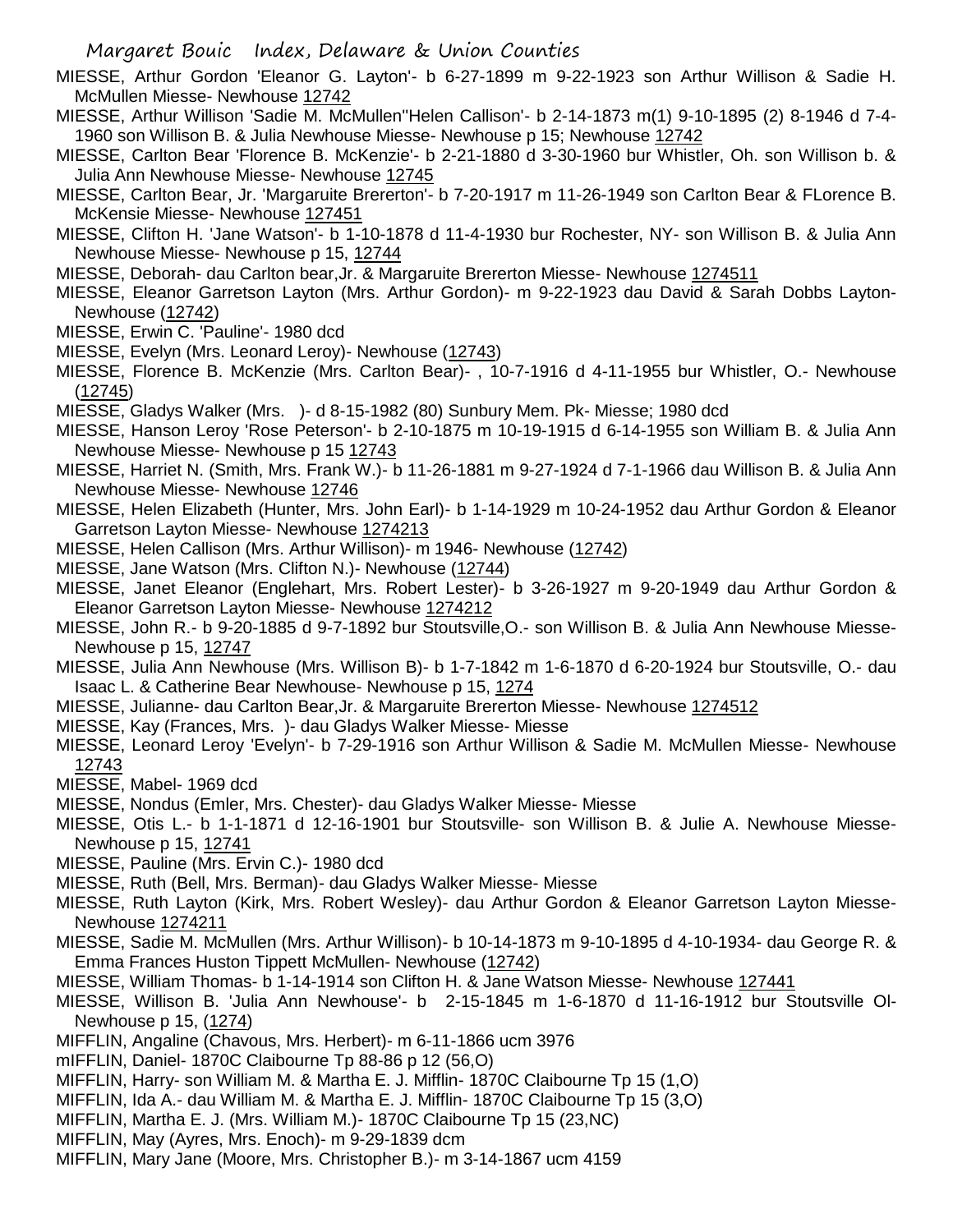Margaret Bouic Index, Delaware & Union Counties MIFFLIN, Sarah A. (Carter, Mrs. William H.)- m 6-11-1868 ucm 4394; unec IV p 54 MIFFLIN, Sarah E.- 1870C Claibourne Tp 88-86 p 12 (34,O) MIFFLIN, William- 1883 uch IV p 532 MIFFLIN, William M. 'Martha E. J.'- 1870C Claibourne Tp 15 (30,O) MIGHORE, Len 'Maryanne'- 1971 dcd MIGHORE, Maryanne (Mrs. Len)-1971 dcd MIGINGLE?, Barney- 1870C Allen Tp 59-58 p 5 (32,O) MIGLETS, Andrew W.- 1980 dcd Genoa Tp MIGRANT, Agnes (Roush, Mrs. Charles)- dau F. V. & Fay Keiser Migrant- Migrant MIGRANT, Amanda Salter (Mrs. William)- Migrant MIGRANT, Anna (Stewart, Mrs. )- dau William & Amanda Salter Migrant- Migrant MIGRANT, ---(Oberlin, Mrs. Ed)- dau William & Amanda Salter Migrant- Migrant MIGRANT, Dorothy Jane (Brandon, Mrs. Gerald)- dau F. V. & Fay Keiser Migrant- Migrant MIGRANT, F. V. 'Fay Keiser'- b 10-18-1883 m 8-18-1915 d 5-23-1962 bur W. Mansfield- son William & Amanda Salter Migrant- Migrant MIGRANT, M. G.- son William & Amanda Salter Migrant- Migrant MIGRANT, William 'Amanda Salter'- Migrant MIHINA, Anna- 1870C Delaware Town p 311 (14) MIHINA, Briget- 1870C Delaware Town p 311 (12) MIHINA, Briget- 1870C Delaware Town p 311 (39) MIHINA, Ellen- 1870C Delaware Town p 311 (18) MIHINA, John- 1870C Delaware Town p 311 (10) MIHINA, Mary- 1870C Delaware town p 311 (20) MIHINA, Michael- 1870C Delaware Town p 311 98) MIHINA, Patrick- 1870C Delaware Town p 311 (40\*) MIHINA, Thomas- 1870C Delaware town p 311 (16) MIHONE, Charles- 9 month ch d Brown Tp bur Coolwell; dg 9-27-1904 Cry Ab p 265 MIKA, Adam M.Jr. 'Violet R.'- 1961, 1964, 1969, 1980 dcd MIKA, Merrilee- dau Adam,Jr. & Violet M. Mika- 1961, 1964 dcd MIKA, Murray- son Adam Jr. & Violet M. Mika- 1961, 1964 dcd MIKA, Violet R. (Mrs. Adam M.Jr.)- 1961, 1964, 1980 dcd MIKAR, Mary (Finlay, Mrs. John)- dcq Thomas Graham 18049 MIKAY, Diana (Mrs. James)- 1980 dcd MIKAY, James 'Diana'- 1980 dcd MIKELL, Alfred- d 4-6-1875 (6m26d) Ashley- dcdeaths MIKESELL, Alice (Mrs. Joseph)- Mikesell MIKESELL, Christina Hepner (Mrs. James)- b 1918 dau Charles Homer & Alicia Garland Hepner- Weiser p 367 MIKESELL, Elisha/Alicia- b 1960 ch Gene E. & Lois J. Mikesell- 1969, 1971 dcd MIKESELL, Gene C. 'Lois J.'- 1969, 1971 dcd MIKESELL, James 'Christina Hepner'- Weiser p 367 MIKESELL, Joseph 'Alice'- d 10-9-1969 (39)- Mikesell MIKESELL, Kathy- dau Joseph & Alice Mikesell- Mikesell MIKESELL, Lois J. (Mrs. Gene C.)- 1969, 1971 dcd MIKESELL, Matthew- b 1970 son Gene E. & Lois J Mickesell- 1971 dcd MIKESELL, Milan, William- Nash p 74 MIKESELL, Skipper- son Joseph & Alice Mikesell- Mikesell MIKLAS, Lori (Mrs. Stephen)- Miklas MIKLAS, Nathaniel Craig- b 4-24-1996- son Stephen & Lori Miklas- Miklas MIKLAS, Stephen 'Lori'- Miklas MIKOLS, Karen Sue Crabbe (Mrs. Michael)- b 12-23-1948 dau Robinson Lawrence & Juanita Marie Taylor Crabbe- 1985 uch p 36 MIKOLS, Michael 'Karen Sue Crabbe'- 1985 uch p 36 MIKOVICH, John Joseph,Jr. 'Sandra Beckner'- m 8-8-1992 son John & Doris Mikovich- Mikovich MIKOVICH, Sandra Beckner (Mrs. John Joseph, Jr.)- m 8-8-1992 dau Leon & Shirley Beckner- Mikovich MILAM, Florence J. (Mrs. John L.)- 1964, 1969, 1971, 1980 dcd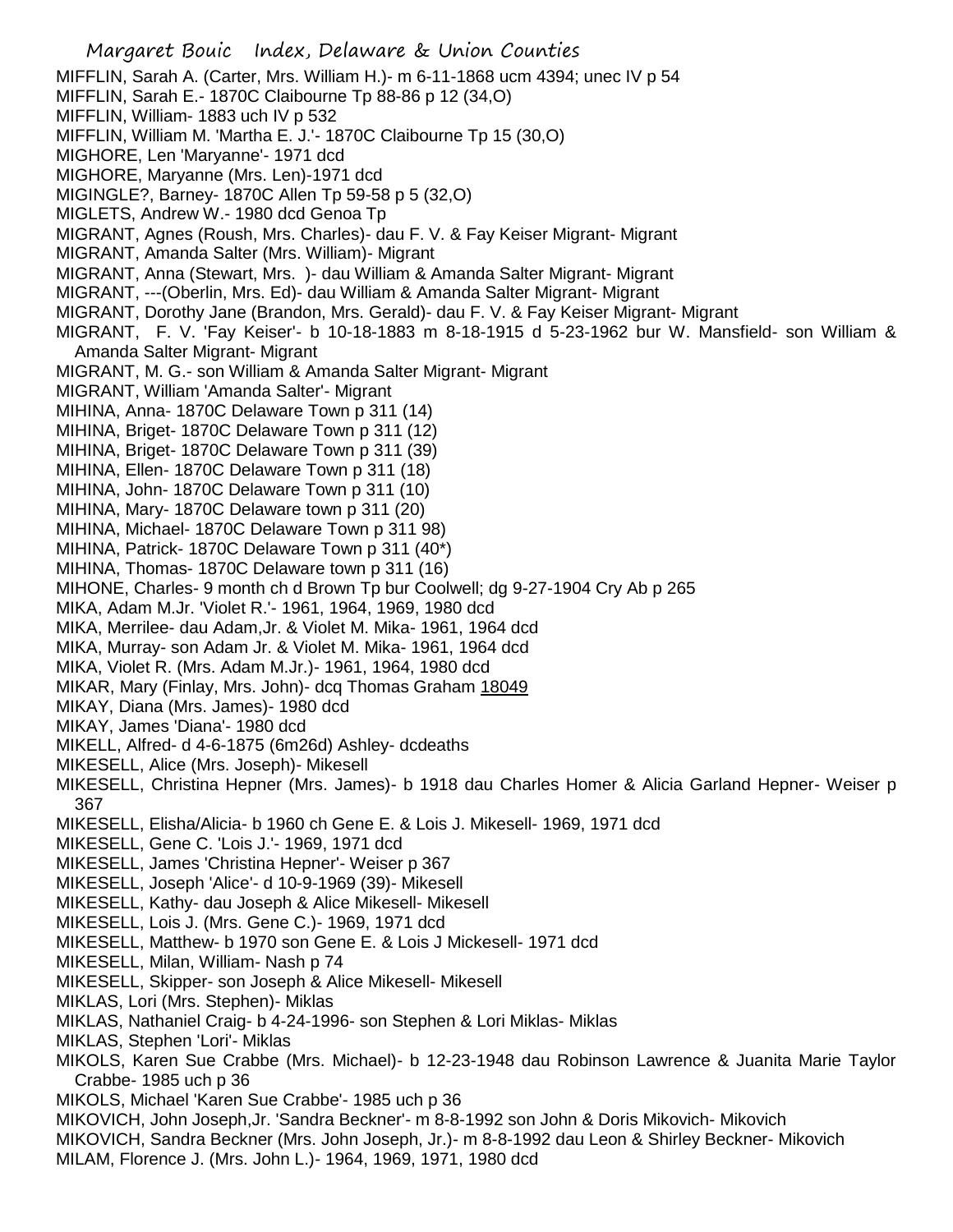- MILAM, John E.- son John L. & Florence J. Milam- 1964 dcd
- MILAM, John L. 'Florence J.'- 1964, 1969, 1971, 1980 dcd
- MILAM, Lillian- 1980 dcd
- MILAM, Steve- son John L. & Florence L. Milam- 1964, 1969 dcd
- MILAM, Ruth Ann (Wehrle, Mrs. )- dau Florence Milam- Milam
- MILAM, Wm- 1973 ucd; Jerome Tp
- MILAND, Ann (Mrs. Richard V.)- 1979, 1983 ucd
- MILAND, Richard V.'Ann'- 1975, 1977, 1979, 1983 ucd
- MILAR, Charles A. 'Julia Rice'- b 1864 ped Thomas M. Longberry #172 24, unec IX p 64; ped Paul Michael Longberry 24, delge II p 25
- MILAR, Charles Augustis 'Opal Marie Hughes'- b 1900 d 1964 son Charles A. & Julia Rice Milar- ped Thomas M. Longberry #172 12; ped Paul Michael Longberry 12; delge II p 25
- MILAR, Charles Howard 'Nancy Leora Gates'- b 10-24-1928 m 2-22-1949 son Charles Augustis & Opal Maria Milar- ped Thomas M. Longberry #172 6; unec IX p 64; ped Paul Michael Longberry 6, delge II p 25
- MILAR, Julia Rice (Mrs. Charles A.)- ped Thomas M. Longberry #172 25, unec IX p 64; ped Paul Michael Longberry 25; delge II p 25
- MILAR, Nancy Leora Gates (Mrs. Charles Howard)- b 4-28-1931 dau Lester Pearl & Ruth Ella Severns Gates; ped Thomas M. Longberry #172 7, unec IX p 64; ped Paul Michael Longberry 7; delge II p 25
- MILAR, Opal Marie Hughes (Mrs. Charles Augustis)- b 1908 dau Howard Ausburn & Mary Iona Russell Hughes- ped Thomas M. Longberry #172 13, unec IX p 64; ped Paul Michael Longberry 13; delge II p 25
- MILAR, Vanlinda Sue (Longberry, Mrs. Thomas Michael)- b 4-3-1958 dau Charles Howard & Nancy Leora Gates Milar- ped Paul Michael Longberry 3; delge II p 25; Thomas M. Longberry #172 3; unec IX p 64
- MILBRANDT, Brenda Jane Cathal (Mrs. Thomas)- dau Valice Harris Cathal- 1985 uch p 74
- MILBRANDT, Thomas 'Brenda Jane Cathal'- 1985 uch p 74
- MILBURN, Arthur 'Ruth'- 1964, 1969 dcd
- MILBURN, Artie Moore (Mrs. John)- Milburn
- MILBURN, Carlton- b 1910 d 1924 son Edgar C. & Retta Bynner Milburn- New Millcreek Cem p 26; Bynner 3
- MILBURN, Charles 'Susan'- Milburn
- MILBURN, Debbie (Harris, Mrs. )- dau Oscar A. & Johnnie B. Stevens Milburn- 1961 dcd (5); Milburn
- MILBURN, Edgar C. 'Retta Bynner'- b 1874 d 1946 New Milcreek Cem p 26; Ostrander p 1; 1915 uch p 781; Bynner 2,3
- MILBURN, Ernest 'Plumer'- son John & Artie Moore Milburn- Milburn; 1961, 1964 1969, 1980 dcd
- MILBURN, Estes 'Ola Minnette Huddleston'- Pabst 6 p 94
- MILBURN, Frances Grimsrud (Mrs. Dr. Robert)- dau Richard Grimsrud- Milburn
- MILBURN, Gary- b 1956 son Ernest & Plumer Milburn- 1961, 1964, 1969 dcd
- MILBURN, Heather Bailey (Mrs. Robert)- m 8-28-1993 dau Tim & Diane Bailey- Milburn
- MILBURN, Iola Minnette Huddleston (Newton, Mrs. C. B.)(Pierce, Mrs.D. T.)(Mrs. Estes)(Lucas, Mrs. W. L.)-
- dau Clarence Largent & Willie Robertine Hooleymon Huddleston- Pabst 6 p 94
- MILBURN, John 'Artie Moore'- Milburn
- MILBURN, Johnnie B. Stevens (Mrs. Oscar A.)- Milburn; 1961 dcd
- MILBURN, Joseph Francis- b 1-15-1985 son Dr. Robert & Frances Grimsrud Milburn- Milburn
- MILBURN, Kenneth- son Ernest & Plumer Milburn- 1961(10), 1964, 1969 dcd
- MILBURN, Kenneth L.- d 11-15-1973 (80) bur Akron- father of Mrs. Clyde Lewis- Milburn
- MILBURN, Lucy (Artrip, Mrs. )- dau John & Artie Moore Milburn- Milburn
- MILBURN, Mark- son Oscar A. & Johnnie Stevens Milburn- Milburn
- MILBURN, Marvin 'Pamela Gordon'- son Oscar A. & Johnnie Stevens Milburn- Milburn
- MILBURN, Matt- son Oscar A. & Johnnie B. Stevens Milburn- Milburn; 1961 dcd (2)
- MILBURN, Michael- son Oscar A. & Johnnie B. Milburn- 1961 dcd (3)
- MILBURN, Miranda Eve- b 3-6-1993 dau Marvin & Pamela Gordon Milburn- Milburn
- MILBURN, Nicholas James- (2-1985) son Dr. Robert & Frances Grimsrud Milburn- Milburn
- MILBURN, Oscar A. 'Johnnie B. Stevens'- b 11-26-1925 d 8-15-1995 (69) bur Centerburg- son John & Artie Moore Milburn- Milburn; 1961 dcd
- MILBURN, Pamela Gordon (Mrs. Marvin)- Milburn
- MILBURN, Peggy (Strong, Mrs. Guice)- dau Russell & Ruth Milburn- Milburn
- MILBURN, Plumer (Mrs. Ernest)- 1961, 1964, 1969, 1980 dcd
- MILBURN, LeRetta Bynner (Mrs. Edgar C.)- b 1879 New Millcreek Cem p 26; 1915 uch p 781; Bynner 2,3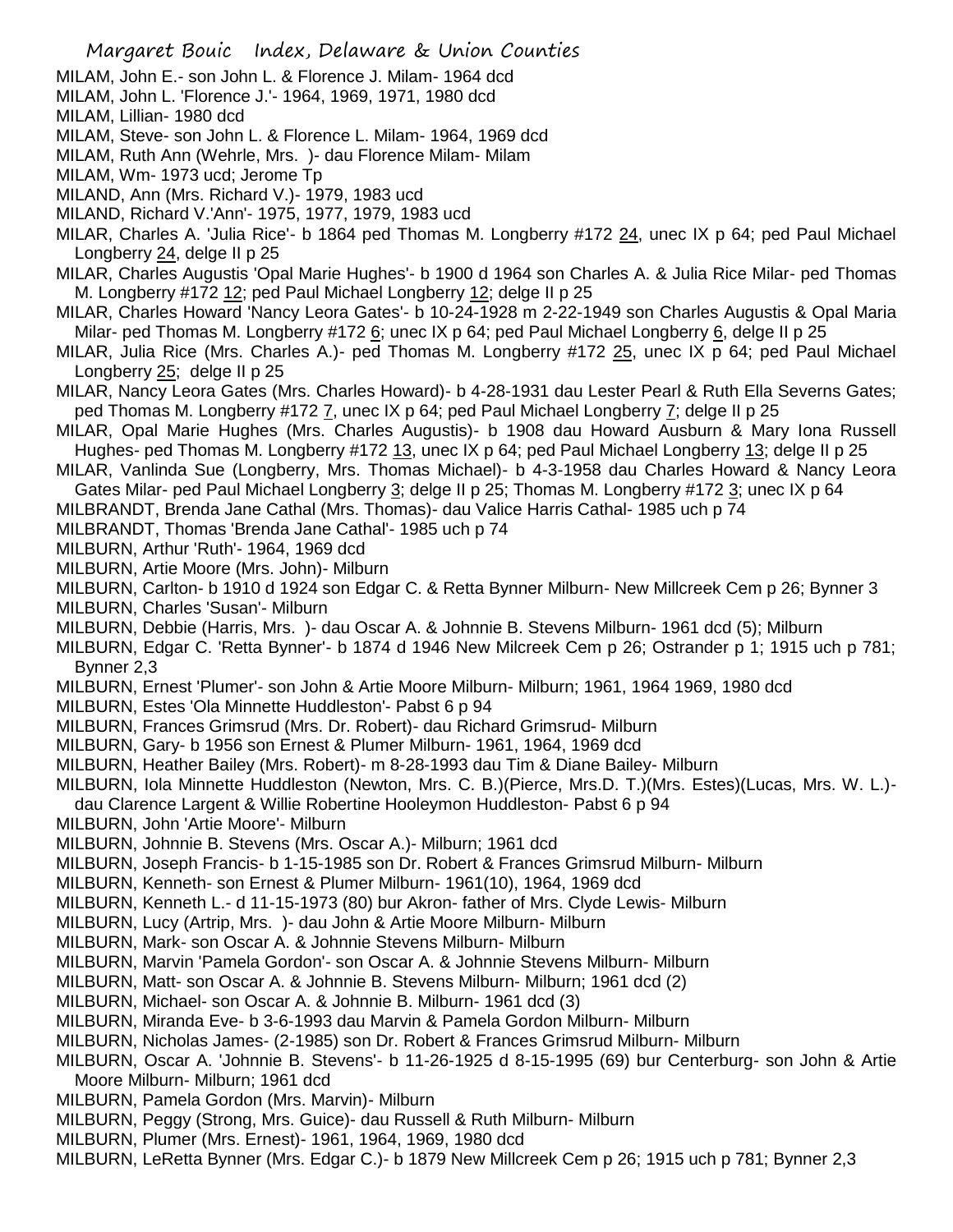- Margaret Bouic Index, Delaware & Union Counties MILBURN, Richard Wylie (4-1985) son Dr. Robert & Frances Grimsrud Milburn- Milburn MILBURN, Robert 'Heather Bailey'- m 8-28-1993 son Charles & Susan Milburn- Milburn MILBURN, Dr. Robert J.'Frances Grimsrud'-b 5-25-1954 m 8-4-1978 d 4-1991 (36)- son Russell & Ruth Milburn- Milburn MILBURN, Russell 'Ruth'- Milburn MILBURN, Ruth (Mrs. Arthur)- 1964, 1969 dcd MILBURN, Ruth (Mrs. Russell)- Milburn MILBURN, Sarah Harvey- dau George & Mary Harvey- Pabst Pion I p 122 MILBURN, Shirley- b 1952 dau Ernest & Plumer Milburn- 1961, 1964, 1969 dcd MILBURN, Susan (Mrs. Charles)- Milburn MILBURN, Thomas- Pabst Pion I p 122 MILBY, Steve Jr.- 1962 ucd MILCE, Welentine- d 7-7-1886 (45-2-15) b Germany- dcdeaths MILEGAN, Ann E., Miss- unclaimed letter, unec IV p 19 MILEM, Jamie- b 1965 ch Dr. Paul E. & Margaret Milem- 1969, 1971, 1980 dcd MILEM, Jana Sue- b 1962 ch Dr. Paul E. & Margaret Marie Layne Milem- Milem; 1971, 1980 dcd MILEM, Jeffrey- b 1957 son Dr. Paul E. & Margaret Marie Layne Milem- Milem; 1969, 1971, 1980 dcd MILEM, Margaret Marie Layne (Mrs. Dr. Paul E.)- b 1-20-1933 d 10-16-1990 (57) dau Millard Fillmore & Myrtie DePriest Layne- Milem; 1969, 1971, 1980 dcd MILEM, Dr. Paul E. 'Margaret'- Milem; Sunbury p 84; 1969, 1971, 1980 dcd MILEM, Susie- b 1965 dau Dr. Paul E. & Margaret Milem- 1971 dcd MILEN, Barbara (LaMuth, Mrs. George)- dau Francis Gary & Esther Milen- Milen MILEN, Eddie M.- son Francis Gary & Esther Milen- Milen MILEN, Esther (Mrs. Francis Gary)- Milen MILEN, Francis Gary 'Esther'- d 8-7-199- (61) St. Joseph Cem- Milen MILEN, Jean (Molter, Mrs. Edward)- sister Francis Gary Milen- Milen MILEN, Pam (Staubs, Mrs. )- dau Francis Gary & Esther Milen- Milen MILEN, Tom- brother Francis Gary Milen- Milen MILERS, David J.- 1850C Jerome Tp 1749-1769 p 257 (15,O) MILES, ---1908 dch 292; 1880 dch p 592; Pabst 1 p 37 MILES, ---family of Leitha Trefen #251; unec IX p 49 MILES, Mr.- delge XII p 27, Condit MILES, Abner- b 1772 d 1806 bur Richmond Hill, Ontario- Maugans Anc p 225 MILES, Adelia G.- dg 1-7-1908 delge VIII p 27 MILES, Aely Ellwood- b 12-17-1882 Trenton Tp son Stephen J. & Altha M. Miller Miler, dcb MILES, Alonzo 'Ruth Overfield'- m 12-1-1850 ucm 1604; unec VIII p 3, XIV p 18 MILES, Amy Beth Wood (Mrs. Eben Mitchell)- m 3-3-1990 dau Darrell & Gola Wood MILES, Bethel- delge VI p 50; Liberty Tp 1864 MILES, Carrie Ioner- b 12-4-1890 Trenton Tp dau J. W. & Minerva J. Rose Miles- dcb MILES, Cathrine (Wright, Mrs. James)- m 10-2-1840 Madison Co, unec IX p 32 MILES, Cornelius B.- 1870C Trenton Tp p 506 (14) MILES, Daniel- 1971 dcd MILES, Daniel 'Delila Frances Fear'- b 1836 d 1902 son Ebenezer & Sarah McGonigal Miles- ped Leitha Trefren #251 10, unec IX p 51, XI p 17 MILES, Delena Alice- b 11-27-1873 Trenton Tp dau L. J. & Allha Miller Miles- dcb MILES, Delila Frances Fear (Mrs. Daniel)- b 1848 d 1899 dau Edmond & Janet Toss Fear- ped Leitha Trefren #251 11; unec XI p 17 MILES, Eben Mitchell 'Amy Beth Wood'- m 3-3-1990 son William & Sandy Miles- Miles MILES, Ebenezer- b 1788 Windham Co, Ct. m(2) Sarah McGonigal 1820C Union Tp (26-45); 1915 uch p 183; 1883 uch III p 368, V p -97; unec IX p 3, 51; ped Leitha Trefren #251 20; unec XI p 17 MILES, Edna- b 10-18-1893 Delaware Town dau Wm. & Mary Potter Miles- dcb MILES, Elizabeth (Mrs. Joseph P.)- Fowler p 76 MILES, Elwood- 1908 dch 426 MILES, Estella Jane (Scott, Mrs. Marion Daniel)- b 1868 d 1967 dau Daniel & Delilah Frances Fear Miles- ped Leitha Trefren #251 5; unec XI p 17
- MILES, Fielding 'Penelope Shaw'- 1985 uch p 142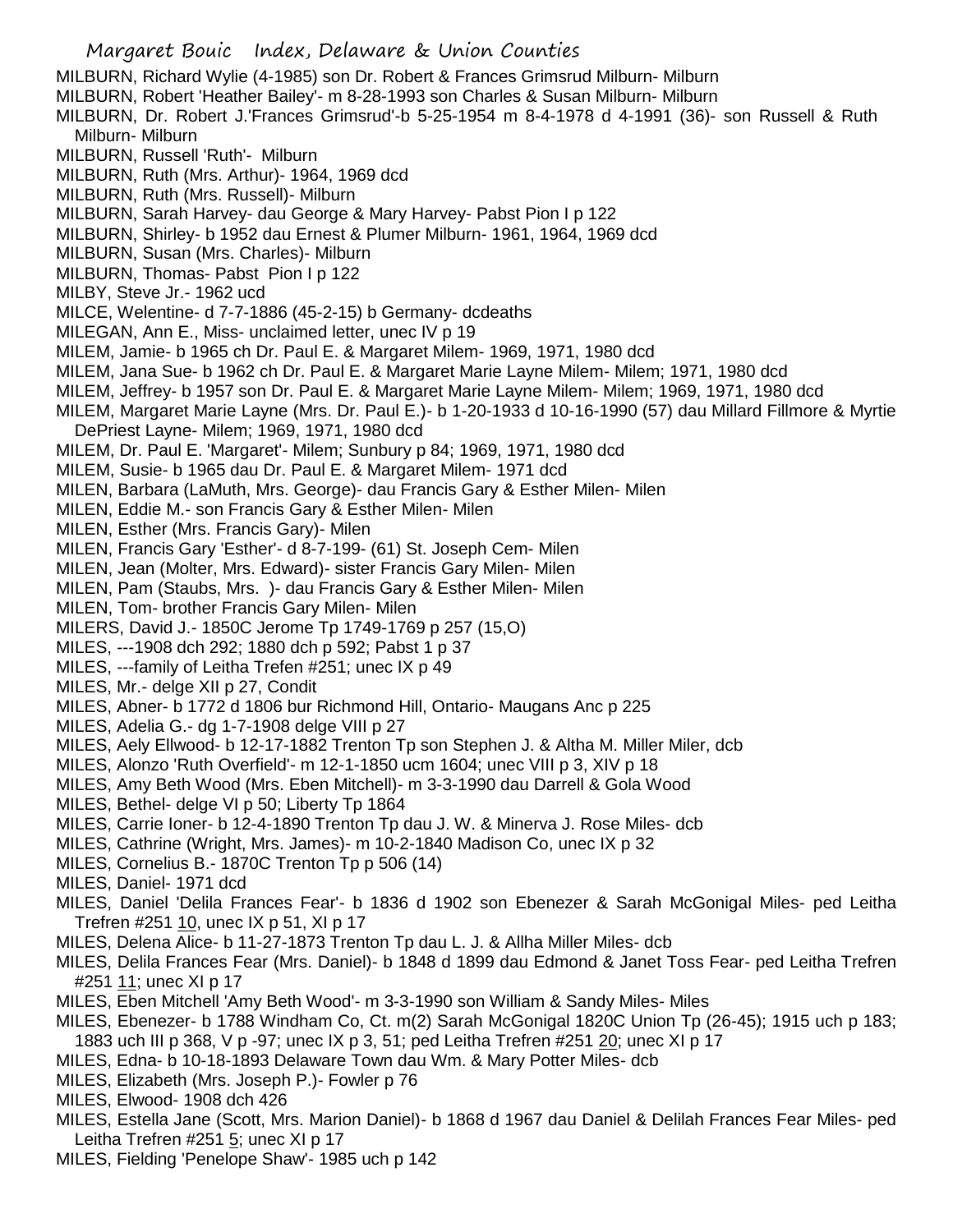MILES, Florence May (Warner, Mrs. Francis Marion)- dau Fielding & Penelope Shaw Miles- 1985 uch p 142 MILES, G.- delge IV p 4i

- MILES, George A. ' Crouse'- son Ebenezer Miles- unec IX p 51
- MILES, George 'Margaret'- d 3-10-1867 (79-6-17) Claibourne Cem R6 p 6; 1860C Claibourne Tp 716 (67,Pa)
- MILES, George 'Mary V. Carr'- m 11-14-1861 ucm 3245; unec IV p 10
- MILES, George 'Matilda Clayton'- b 1850 d 1923 Sunbury p 137
- MILES, George W. b 5-2-1836 d 8-10-1881 (45-3-8) Price Cem, djlm p 31
- MILES, George W. 'Rachel Babbs'- m 11-5-1866 ucm 4078; 1870C Jackson Tp 131-125 p 18 (34,O)
- MILES, d 2-13-1868 (8hrs) infant dau G. W. & R- Price Cem, djlm p 31
- MILES, Gertrude E. Mateer (Mrs. Will Clark)- hmp p 314
- MILES, Gertrude Hawley (Mrs. Will Clark)- hmp p 314
- MILES, Harriet High (Mrs. Dr. Jasper B/S.)- Fowler p 76; dg 10-14-1910 Cry Ab p 164
- MILES, Henry 'Tilden'- 1860C Jerome Tp 243 (27,O)
- MILES, J.- conducted funeral- dg 2-4-1890 Cry ab p 3
- MILES, James- 1983 ucd
- MILES, James A.- son George & Rachel Babbs Miles- 1870C Jackson Tp 131-125 p 18 (1,O)
- MILES, James Arthur- d 12-20-1963 (79) bur Sunbury- Miles
- MILES, James A.- b 12-31-1883 Trenton Tp son Stephen J. & Altha Miller Miles- dcb
- MILES, James C.- dumch p 441
- MILES, Janet Cornuelle (Gallant, Mrs. Ellis Walker)- m 6-2-1882 dau Dr. & Mrs. A. E. Avey- Miles
- MILES, Dr. Jasper S.- d Tuesday (86) dg 10-14-1910 Cry Ab p 164
- MILES, J. C.- d 8-1-1851 (28y8m) Claibourne Cem R6 p 6; son George & Margaret Miles
- MILES, Jessie (Jackson, Mrs. John Hicklen)- m 1887 dau James G. Miles- dumch p 441
- MILES, John- b 9-12-1882 Troy Tp son -- & -- Darst dcb
- MILES, Rev. John- dg 10-11-1907 Cry ab p 74
- MILES, John D. 1870C Trenton Tp p 506 (47\*)
- MILES, John- b 1840 son Ebenezer & Sarah McGonigal Miles- unec IX p 51
- MILES, John W.- 1870C Trenton Tp p 506 (5)
- MILES, Jonathan 'Susannah Porter'- lic 1-23-1822 ucm 20; 1883 uch III p 283; unec II p 13
- MILES, Joseph'Nancy Craighill'-b 1820 m 1845 son Ebenezer Miles- unec IX p 3, 51
- MILES, Joseph P.'Elizabeth'- Sunbury p 85; Fowler p 76
- MILES, J. R.- son James G. Miles- dumch p 441
- MILES, Dr. J. S.'Harriet High'- son Joseph P. & Elizabeth Miles- Fowler p 76; delge III p 46
- MILES, Kelly Flint- 1963 ch Robert G. & Patricia Miles- 1971, 1973 ucd
- MILES, Lavinia C. (Jenks, Mrs. Thomas Clark)- b 1824 d 1894 dau Samuel D. & Waty Remington Miles- ped Dorothy Jayne Jenks Robinson #1 9; unec II p 40
- MILES, Leander- d 9-19-1860 (20-4-19) Claibourne Cem R6 p6 son George & Margaret Miles; 1860C Claibourne Tp 716 (20,O)
- MILES, Lenidas D.- son George W. Miles- 1870C Jackson Tp 131-125 p 18 (7,O)
- MILES, Lewis- 1820C Radnor Tp
- MILES, Loren R.- b 3-25-1872 Trenton Tp son S. J. & Alphia Miller Miles- dcb
- MILES, Lucretia (Basil, Mrs. Stephen)- m 1-2-1844 ucm 937; dau Ebenzer Milesunec VI p 15, IX p 51
- MILES, Ludy (Langstaff, Mrs. John)- b 1781 m 1808 d 12-12-1844 dau Abner Miles- Maugans Anc p 225
- MILES, Luella S.- 1870C Trenton Tp p 506 (16)
- MILES, Margaret (Mrs. George)- d 5-3-1856 (58-6-3) Claibourne Cem R6 p 6; 1860C Claibourne Tp 716 (58,Pa)
- MILES, Marlene Ann (Woodruff, Mrs. David Henry)- m 5-5-1956- Weiser p 372
- MILES, Mary- d 11-6-1893 (33-7-0) dau James Roos, dcdeaths
- MILES, Mary A.- 1870C Richwood 38-37 p 4 (58,NY)
- MILES, Mary E.- 1870C Trenton Tp p 506 (16)
- MILES, Mary E. (Mrs. George W.)- d 4-11-1865 (19-11-28) Price Cem, djlm p 31
- MILES, Mary V. Carr (Mrs. George)- m 11-14-1861 ucm 3245; unec IV p 10
- MILES, Matilda Clayton (Mrs. George)- b 1848 d 1925- Sunbury p 137
- MILES, M. E.- dau Henry & Tilden Miles- 1860C Jerome Tp 243 p 35 (4,O)
- MILES, Myrtie (Piper, Mrs. Callie)- b 1877 d 1903 Sunbury p 137
- MILES, Nancy Craighill (Mrs. Joseph)- m 1845; unec IX p 51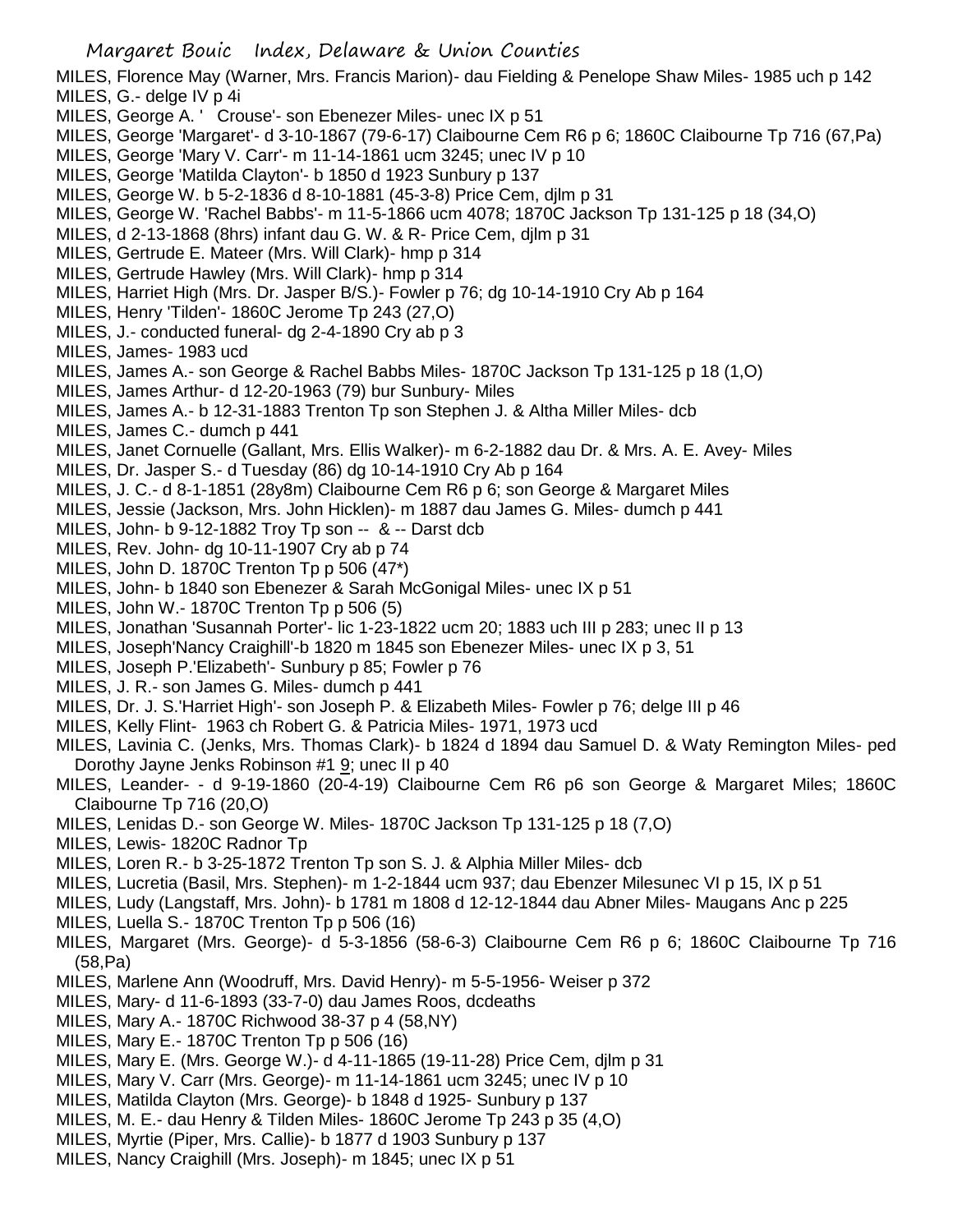MILES, Nathaniel- first child of Joseph Miles- unec IX p 3

MILES, O. E.- Pabst 7 p 30

- MILES, Otis Elmer- b 1-6-1876 Trenton Tp son Stephen J. & Altha Miller Miles- dcb
- MILES, Patricia (Mrs. Robert G.)- 1971, 1973, 1975, 1977, 1979 ucd
- MILES, Penelope Shaw (Mrs. Fielding)- 1985 uch p 142
- MILES, Perfect T.- b 1-18-1890 Berkshire Tp son S. J. & Altha Miller Miles- dcb d 1-24-1966 (76) bur Sunburybrother James Arthur Miles- Miles
- MILES, Rachel Babbs (Mrs. George)- m 11-5-1866 ucm 4078; 1870C Jackson Tp 131-125 p 18 (30,O)
- MILES, Richard 'Emily Sue Moffett'- Freshwater p 200
- MILES, Richard Flint- b 1965 son Robert G. & Patricia Miles- 1971, 1973 ucd
- MILES, Robert G. 'Patricia'- 1971, 1973, 1975, 1977, 1979 ucd
- MILES, Robert 'Susan Lee Berger'- Rausch (17631)
- MILES, Ruth Overfield (Mrs. Alonzo)-m 12-1-1850 ucm 1604; unec VIII p 3, XIV p 18
- MILES, Samuel D. 'Waty Remington'- b 1787 ped Dorothy Jayne Jenks Robinson #1 18; unec II p 40
- MILES, Sandy (Mrs. William)- Miles
- MILES, Sarah E.- b 1834 dau Ebenezer & Sarah McGonigal Miles- unec IX p 51
- MILES, Sarah- 1870C Trenton Tp p 506 (50)
- MILES, Sarah McGonigal (Mrs. Ebenezer)- b 1797 d 1871 ped Leita Trefen #251 21; unec IX p 15, XI p 17
- MILES, Sarepta M.- 1870C Trenton Tp p 506 (18)
- MILES, Stephen J.- 1870C Trenton Tp p 506 (23); delge XI p 46
- MILES, Susan Lee Berger (Mrs. Robert)- b 7-25-1946 dau Walter George & Margaret James Berger- Rausch 17631 III p 303
- MILES, Susannah Porter (Mrs. Jonathan)- lic 1-23-1822 ucm 20; 1883 uch III p 283; unec II p 13
- MILES, Taren Elayne- b 4-26-1991 dau Eben Mitchell & Amy Beth Wood Miles- Miles
- MILES, Tilden (Mrs. Henry)- 1860C Jerome Tp 243 (24,O)
- MILES, Vicki- b 1971 dau Robert G. & Patricia Miles- 1971, 1973 ucd
- MILES, Viola- 1880C Liberty Tp 147-151 p 16 (15,O,-,-)
- MILES, Waty Remington (Mrs. Samuel D.)- b 1787 ped Dorothy Jayne Jenks Robinson 1 19; unec II p 40
- MILES, Whrena (Weiser, Mrs. Herman Joshua)- b 10-12-1900 m 8-16-1922- Weiser p 499
- MILES, Rev. Will Clark 'Gertrude E. Mateer''Gertrude Hawley'- hmp p 167, picutre 313, 314
- MILES, William Edward- b 1833 son Ebenezer & Sarah McGonigal Miles- unec IX p 51
- MILES, William H.- hmp p 144
- MILES, William 'Sandy'- Miles
- MILES, Y. A.- dau Henry & Tilden Miles- 1860C Jerome Tp 243 p 35 (1,O)
- MILES, Zeralda Margaret Scott (Tossey, Mrs. Flavius)- Graham 3,4
- MILESIUS- King in Alicia, Iberia (Spain)- McKitrick p 9
- MILEY, ---family of Laura Fields #248, unec X p 2
- MILEY, Albert 'Freida Swartz'- d 1990- Miley
- MILEY, Albert- brother George Jacob Miley- Miley
- MILEY, Alyssa Brooker- b 1-8-1994 dau Craig & Lisa Davis Miley- Miley
- MILEY, Amanda Cowan (Mrs. Monroe)- m 8-13-1865 dcm
- MILEY, Andrew Frederick 'Mary Curren'- d 9-29-1962 (78)- Miley; 1961 dcd; Mlb Tp
- MILEY, Barbara Ellen (Bell, Mrs. Gary Lee)- m 9-5-1965- dau Claude R. & Ruth A. McCurdy Miley- Miley; 1961 dcd(14)
- MILEY, Bernice Mulvaine (Mrs. )- dau Alexander & Sarah Murphy Mulvaine- 1985 uch p 100
- MILEY, Bertha (Evans, Mrs. )- sister Samuel A. Miley- Miley; obit Samuel, mlib(brown)
- MILEY, Beverly Schnees (Mrs. Bruce)- 1980 dcd
- MILEY, Bonnie- b 1978 dau Bruce & Beverly Miley- 1980 dcd
- MILEY, Brenda- dau Levi H. & Gladys Miley- 1962 ucd (6m)
- MILEY, Brian- b 1973 son Bruce & Beverly Miley- 1980 dcd
- MILEY, Bruce'Beverly Schnees'- son Claude R. & Ruth A. Miley- Miley; 1961(11), 1980 dcd
- MILEY, Carl D. 'Mary Louise Kline'- m 3-27-1943 d 9-9-1979- Miley
- MILEY, Carol (Matlack, Mrs. Rocky)-dau Claude R. & Ruth A. Miley- Miley; 1961 dcd (2)
- MILEY, Carol- dau Levi H. & Gladys Miley- 1962 ucd (12)
- MILEY, Caroline (Sipes, Mrs. Christ)(Cowgill, Mrs. Reuben Tyler)- b 6-2-1874 m(2) 8-26-1914 d 9-23-1946 dau George & Catherine Miley- Cowgill p 22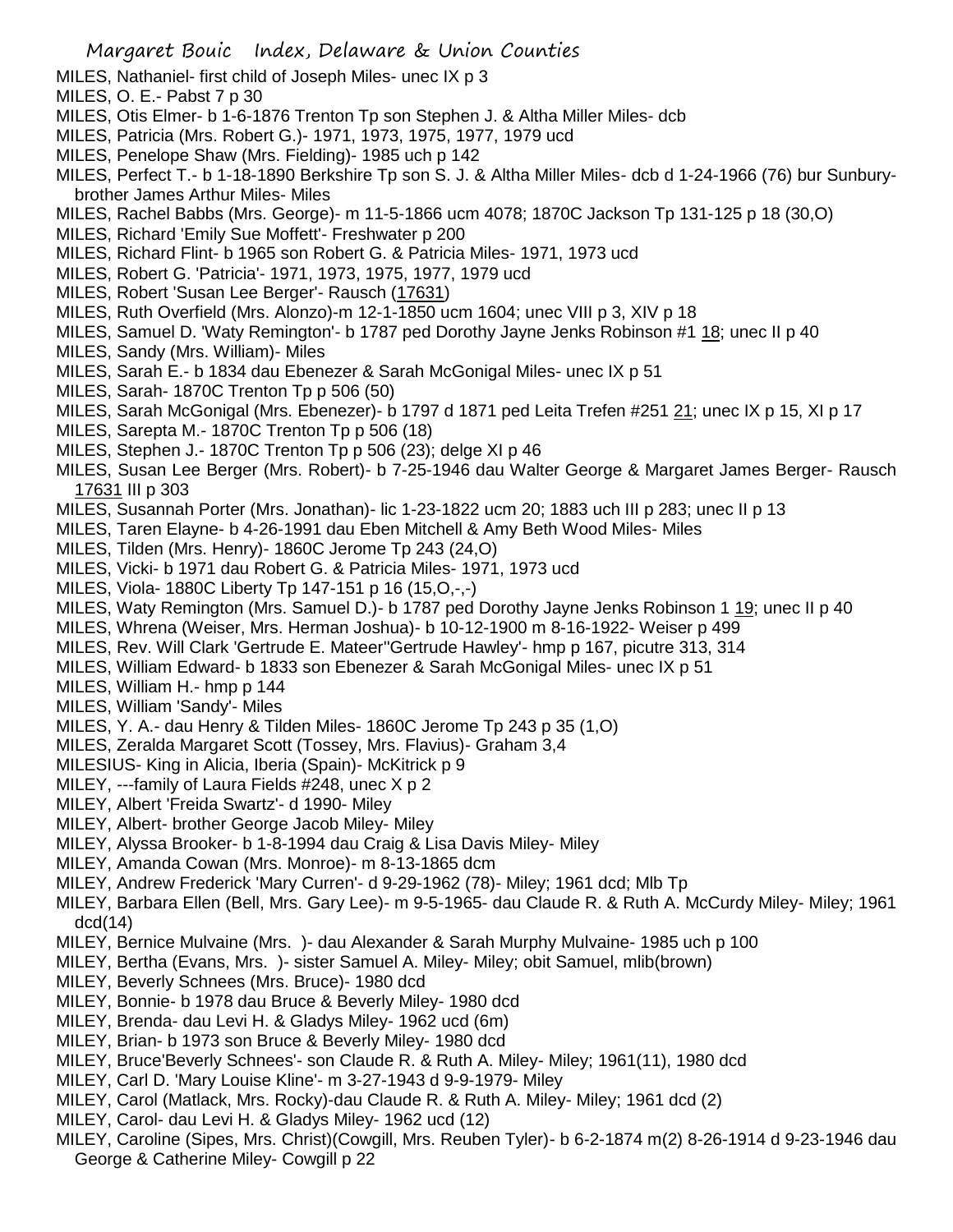- MILES, Catherine (Mrs. George)- Cowgill p 22
- MILEY, Cecil 'Mary Lou Westbrook'- son Oscar B. & Margaret Miley- Miley; 1961, 1964, 1969, 1980 dcd
- MILEY, ---(Seitter, Mrs. Carl)- dau Oscar B. & Margaret Miley- Miley
- MILEY, Charles Allen 'Jacquelyn Sue Walter'- m 8-25-1973 son Wesley R. & Vera Miley- Miley
- MILEY, Charles- son Wesley R. & Vera E. Miley- 1961 (10), 1964 dcd
- MILEY, Charlotte Acuunticus (Mrs. Christian)- b 1840 d 1927 ped Laura Price Fields #248 21; unec XI p 17
- MILEY, Charlotte Marie (Kimmey, Mrs. Homer Reed)- ped Homer Reed Kimmey- unec XV p 32
- MILEY, Christian 'Charlotte Accunticus'- b 1829 ped Laura Price Fields #248 20; unec XI p 17
- MILEY, Clara Christenia (Price, Mrs. John d.)- b 1886 d 1974 dau Gottlieb & Rosa Miley- ped Laura Price Fields #248 5; unec XI p 17
- MILEY, Claude R. 'Ruth A. McCurdy'- m 9-2-1946- Miley; 1961 dcd
- MILEY, Clyde- son Carl D. & Mary Louise Kline Miley- Miley
- MILEY, Connie (Phillips, Mrs. Ronald)- dau Claude R. & Ruth A. McCurdy Miley- Miley; 1961 dcd (8)
- MILEY, Connie Denise (Graham, Mrs. Elmer Lewis)- b 7-10-1971 dau Claude R. Miley- Graham (1612563)
- MILEY, Craig 'Lisa Davis'- m 6-26-1993 son Ralph & Joyce Miley- Miley
- MILEY, Daisy Daum (Mrs. Samuel A.)- d 1959- Miley; obit Samuel, mlib(brown)
- MILEY, Dean Richard 'Melanie Nelson'- m 5-3-1986 son Claude R. & Ruth A. McCurdy Miley; Miley; delge V p 80
- MILEY, Deanna Kay- b 7-10-1976 dau John W. & Shirley Ann Rausch Miley- Miley
- MILEY, Donald- son Carl D. & Mary Louise Kline Miley- Miley
- MILEY, Donald E.- son Ralph W. Miley- Miley
- MILEY, Dorothy Denton (Mrs. Francis M.)- Miley
- MILEY, Dwight E.- 1940 draft; delge XI p 81
- MILEY, Emma (Gompf, Mrs. )- sister George Jacob Miley- Miley
- MILEY, Emma (Stiffler, Mrs. )- sister Samuel A. Miley- Miley; obit Samuel, mlb(brown)
- MILEY, Florence (Sargel, Mrs. )- dau George Jacob Miley- Miley
- MILEY, Francis M. 'Dorothy Denton'- b 10-3-1912 d 1-20-1992 (79) Glendale Cem- son Andrew Frederick & Mary Curren Miley- Miley
- MILEY, Freida F. Swartz (Rarick, Mrs. Franklin Jacob Cooper)(Mrs. Albert)- dau Ernest & Gertrude Decker Swartz- Miley
- MILEY, Gary- son Cecil & Mary Westbrook Miley- Miley; 1961(9), 1964, 1969 dcd
- MILEY, George 'Catherine'- Cowgill p 22
- MILEY, George- brother Andrew Frederick Miley- Miley
- MILEY, George Jacob- d 1-2-1984 (92) Miley
- MILEY, Geraldine (Bird, Mrs. )- dau Francis M. & Dorothy Denton Miley- Miley
- MILEY, Gladys (Mrs. Levi Henry)- 1959, 1962 ucd
- MILEY, Gladys (Mason, Mrs. )- dau Andrew Frederick & Mary Curren Miley- Miley
- MILEY, Gottlieb 'Rosa Miley- b 1861 d 1945 son Christian & Charlotte Accunticus Miley- ped Laura Price Fields #2248 10; unec XI p 17
- MILEY, Harold F. 'Marjorie L.'- m 7-2-1938 d 1-12-1977, obit Marjorie, mlib
- MILEY, Henry- son George Jacob Miley- Miley
- MILEY, Iva (Bosh, Mrs. Royal)- dau Andrew Frederick & Mary Curren Miley- Miley
- MILEY, Jacqueline Sue Walter (Mrs. Charles Allen)- m 8-25-1973 dau Avery G. & Alice Walter- Miley
- MILEY, James H.- son Ralph W. Miley- Miley
- MILEY, Jason Wesley- b 12-13-1978 son Ronald Eugene Miley- Miley
- MILEY, Jeri (Poland, Mrs. Don)- ch Claude R. & Ruth A. McCurdy Miley- Miley; 1961 dcd (6)
- MILEY, John C.- Miley
- MILEY, John S.- son Samuel A. & Daisy Daum Miley- Miley; obit Samuel, mlib(brown)
- MILEY, John William 'Shirley Anne Rausch'- m 7-12-1975 son John C. Miley- Miley
- MILEY, Joyce (Mrs. Ralph)(Barker, Mrs. )- Miley
- MILEY, Judith Vivian (Freed, Mrs. James Melvin)- 1976 dch p 375
- MILEY, Julie Lynn Decker (Mrs. Ronald Allen)- m 7-5-1980 dau Richard Decker- Miley
- MILEY, Kevin Lee- b 12-15-1981 son Ronald Allen & Julie Lynn Decker Miley- Miley
- MILEY, Kimberly Renee- b 7-20-1976 dau Charles & ---Walter Miley- Miley
- MILEY, Larry- son Harold F. & Marjorie L. Miley- obit Marjorie L, mlib
- MILEY, Laura (Stiffler, Mrs. )- sister Samuel A. Miley- Miley; obit Samuel, mlib(brown)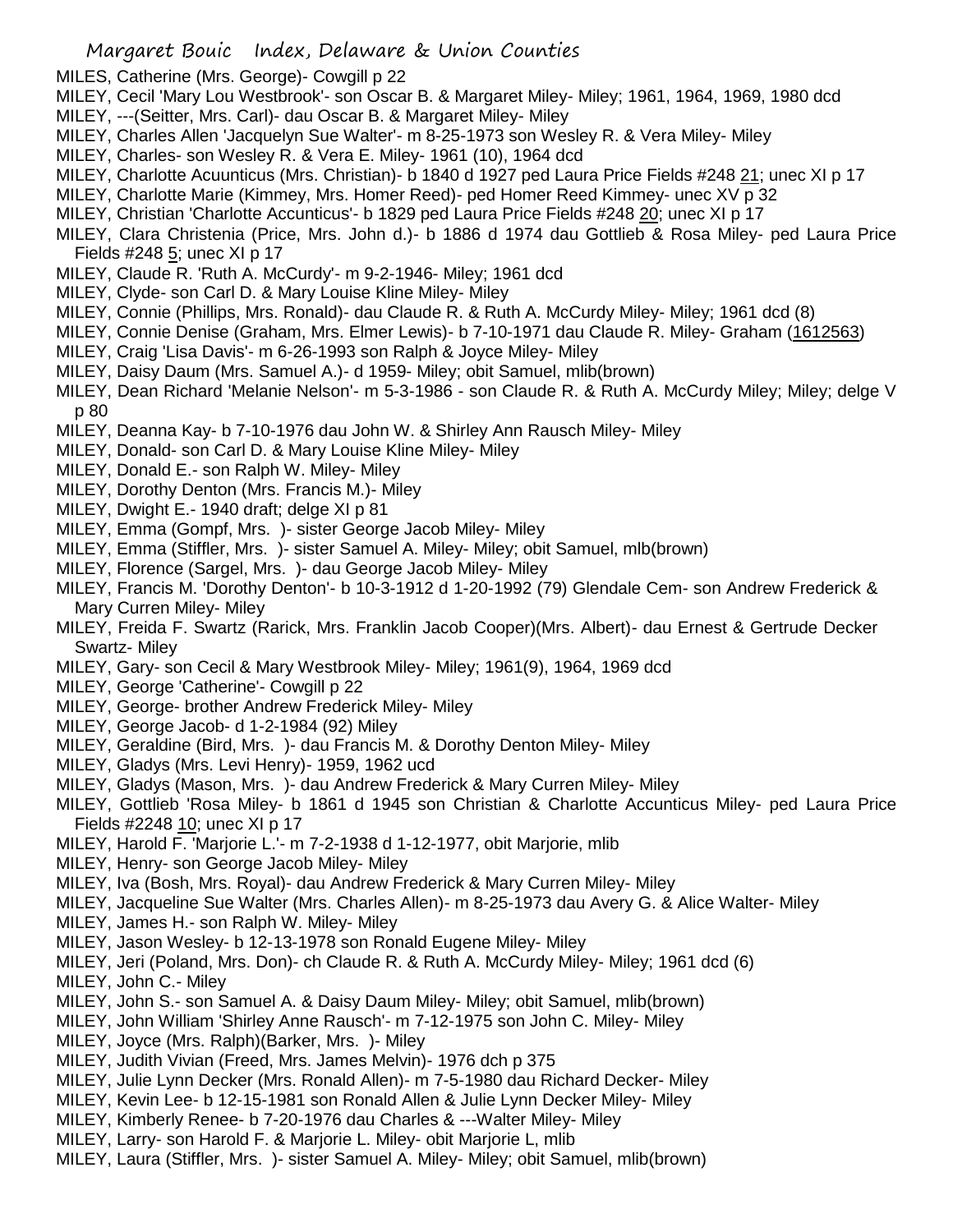- MILEY, Leroy- brother George Jacob Miley- Miley
- MILEY, Levi Henry 'Gladys'- 1959, 1962 ucd
- MILEY, Linda (Berkshire, Mrs. )- dau Carl D. & Mary Louise Kline Miley- Miley
- MILEY, Lisa Davis (Mrs. Craig)- m 6-26-1993 dau Lee,Jr. & Dorothy Davis- Miley
- MILEY, Margaret (Mrs. Oscar B.)- Miley
- MILEY, Marguerite E. Wright (Mrs. Ralph W.)- Miley
- MILEY, Marion- son Andrew Frederick & Mary Curren Miley- Miley
- MILEY, Marjorie L. (Mrs. Harold F.)- b 12-14-1913 m 7-2-1938 d 2-21-1981 Marion Star, obit mlib
- MILEY, Martha Meredith (Mrs. )- d 5-28-1963 (78) bur Marion- Miley
- MILEY, Martha (Stoner, Mrs. )- dau George Jacob Miley- Miley
- MILEY, Mary Curren (Mrs. Andrew Frederick)- m 1906 bur Marion- Miley
- MILEY, Mary K.- dau Martha Meredith Miley- Miley
- MILEY, Mary Lou Westbrook (Mrs. Cecil)- m 9-4-1943 Miley; 1961, 1964, 1969, 1980 dcd
- MILEY, Mary Louise Kline (Mrs. Carl D.)- b 9-26-1922 m 3-27-1943 d 9-12-1997 (74) Prospect Cem- dau Harry L. & Mary Viola Anderson Kline- Miley
- MILEY, Mary (Lowry, Mrs. )- dau George Jacob Miley- Miley
- MILEY, Mary Rider (Mrs. Michael)- b 1828 d 1844 ped Laura Price Fields #248 23; unec XI p 17
- MILEY, Mary (Wilt, Mrs. )- sister George Jacob Miley- Miley
- MILEY, Melanie Carol Nelson (Mrs. Dean Richard)- m 5-3-1986 dau Richard R & Carol Nelson- Miley; delge V p 80
- MILEY, Michael 'Mary'- b 1820 d 1900 ped Laura Price Fields #248 22; unec XI p 17
- MILEY, Monroe 'Amanda Cowana'- m 8-13-1865 dcm
- MILEY, Naomi (Jolliff, Mrs. Delbert grant)- m 4-20-1946- Miley
- MILEY, Oscar B. 'Margaret'- d 10-5-1971 (72) bur Cardington- Miley
- MILEY, Pamela (Gruber, Mrs. Alan)- dau Claude R. & Ruth A. Miley- Miley; 1961 dcd (13)
- MILEY, Pamela- dau Levi Henry & Gladys Miley- 1959, 1962 ucd (11)
- MILEY, Patricia S. Crawford (Mrs. Ronald Eugene)- m 6-26-1976- Miley
- MILEY, Ralph W.'Marguerite E. Wright'- b 12-3-1914 d 9-13-1992 (77) Marlborough Cem- son Andrew Frederick & Mary Curren Miley- Miley
- MILEY, Ralph 'Joyce''Judy'- son Cecil & Mary Westbrook Miley- Miley; 1961(18), 1964, 1969 dcd
- MILEY, Richard- son Oscar B. & Margaret Miley- Miley
- MILEY, Robert- son George J. Miley- Miley
- MILEY, Robert L.- son Martha Meredith Miley- Miley
- MILEY, Ronald- 1980 dcd, Oxford Tp
- MILEY, Ronald Allen 'Julie Lynn Decker'- b 1953 m 7-5-1980 son Cecil & Mary Miley- Decker; Miley; 1961(7), 1964, 1969 dcd
- MILEY, Ronald Eugene 'Patricia S. Crawford'- son Wesley R. & Vera E. Miley- Miley; 1961 (8), 1964 dcd
- MILEY, Rosa (Miley, Mrs. Gottlieb)- b 1865 d 1938 dau Michael & Mary Rider Miley- ped Laura Price Fields #248 11; unec XI p 17
- MILEY, Russell- son Oscar B. & Margaret Miley- Miley
- MILEY, Ruth A. (Mrs. Claude R.)- 1961 dcd
- MILEY, Ruth (Ball, Mrs. Clifford G.)- Miley
- MILEY, Samuel A. 'Daisy Daum'- b 7-28-1885 d 11-4-1976 bur Prospect- son John & Rosanna Miley; obit mlib(brown); Miley
- MILEY, Shirley Anne Rausch (Mrs. John William)- m 7-12-1975 dau William B. Rausch- Miley
- MILEY, Steven- son Harold F. & Marjorie L. Miley- obit Marjorie, mlib
- MILEY, Susan (Haskill, Mrs. )- sister Samuel A. Miley- Miley; obit Samuel, mlib(brown)
- MILEY, Teri (Lewis, Mrs. Jerry)- dau Claude R. & Ruth A. Miley- Miley; 1961 dcd (6)
- MILEY, Tracy (10-1977)- dau Richard Miley- Miley
- MILEY, Vera E. McGonigle (Mrs.Wesley R.)- dau Worth & Youra Cline McGonigle- Schultz; researching Bell, McGonigle; Miley; delge XII p 34; 1961, 1964 dcd
- MILEY, Walter M.- son Martha Meredith Miley- Miley
- MILEY, Wesley R.- d 10-5-1979 (57) Marlborough Cem- son Andrew Frederick & Mary Curren Miley- Miley
- MILEY, Wesley R.- 1961 dcd, Oxford Tp
- MILEY, Wesley R. 'Vera E. McGonigle'- Schultz p 4; 1961, 1964, 1980 dcd
- MILEY, Wilma (McAdow, Mrs. William)- dau Andrew Frederick & Mary Curren Miley- Miley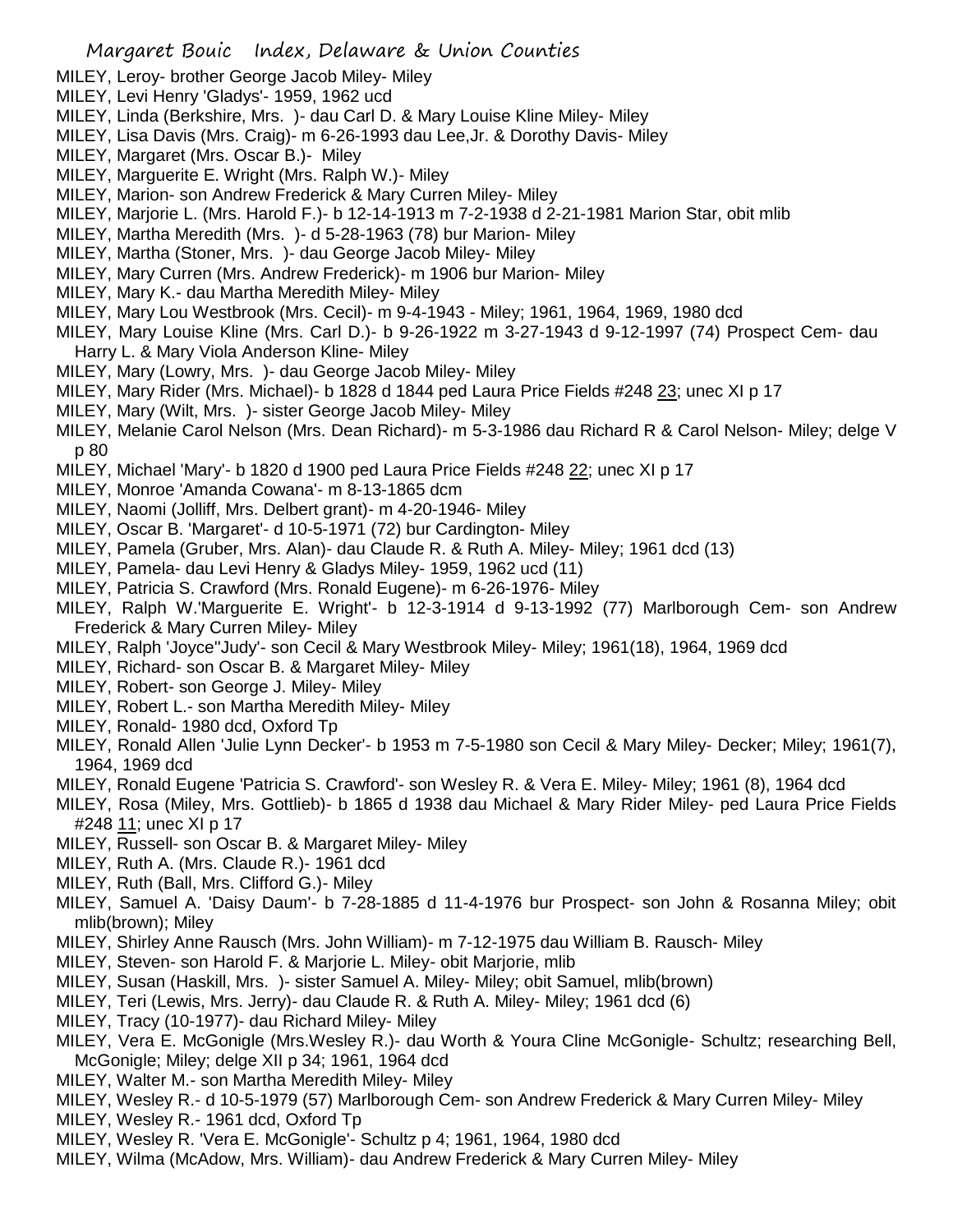MILGRIM, Rita Marie Holdren (Schursterman, Mrs. Lee)(Mrs. Robert)- dau Harold & Edna Simms Holdren-Graham 1613212

MILGRIM, Robert 'Rita Marie Holdren' Graham (16113212)

MILHATIAN, Angela- dau Peter O. & Sharon Klingelsmith Milhatian- Milhatian

MILHATIAN, Bill- son Peter O. & Sharon Klingelsmith Milhatian- Milhatian

MILHATIAN, Michael- son Peter O. & Sharon Klingelsmith Milhatian- Milhatian

MILHATIAN, Peter O. 'Sharon Klingelsmith'- b10-13-1925 d 6-30-1989 (63) bur Centerburg- Milhatian

MILHATIAN, Sharon Klingelsmith (Mrs. Peter O.)- Milhatian

MILHAVEN, Andrew- unec XI p 7

MILHISES, Philip- delge VIII p 53, 1810

MILHOAN, George- dg 1-21-1908, delge VIII p 27

MILHOAN, Kelly Ann- b 10-30-199- dau William & Terry Todd Milhoan- Milhoan

MILHOAN, Martha (Schultz, Mrs. Albert)- b 8-16-1851 m 1-25-1872 d 1-25-1891- dcc Cameron Schultz 9

MILHOAN, Sarah (Mrs. Wesley)- dcc Cameron Schultz 19

MILHOAN, Terry Todd (Mrs. William)- Milhoan

MILHOAN, Wesley 'Sarah'- dcc Cameron Schultz 18

MILHOAN, William H.- dg 1-21-1908, delge VIII p 27

MILHOAN, William 'Terry Todd'- Milhoan

MILHOLLAND, Albrettia (Mrs. William)- b 2-1874- 1900C Jerome Tp 200-209 p 9A (26,O,O,O) m 5y

MILHOLLAND, Bessie- b 2-1896 dau William & Albrettia Milholland- 1900C Jerome Tp 200-209 p 9A (4,O,O,O)

MILHOLLAND, Orlando- b 5-1899 son William & Albrettia Milholland- 1900C Jerome Tp 200-209 p 9A (1,O,O,O)

MILHOLLAND, Oscar- b 8-1897 son William & Albrettia Milholland- 1900C Jerome Tp 200-209 p 9A (2,O,O,O)

MILHOLLAND, William 'Albrettia'-b 6-1869 1900C Jerome Tp 200-209 p 9A (30,O,O,O) m 5y

MILHON, Amy- b 1969 dau Daniel E. & Charlene K. Milhon- 1980 dcd

MILHON, Charlene K. (Mrs. Daniel E.)- 1980 dcd

MILHON, Daniel E. 'Charlene K.'- 1980 dcd

MILHON, J. Ernest 'Gladys'- 1967, 1971, 1973 ucd

MILHON, Gladys (Mrs. J. Ernest)- 1967, 1971, 1973 ucd

MILHON, Thomas- b 1966 son Daniel E. & Charlene K. Milhon- 1980 dcd

MILHON, Wendy- b 1972 dau Daniel E. & Charlene K. Milhon- 1980 dcd

MILHOUSE, ---Loveless (Mrs. William)- dau Mrs. Wm. Loveless- dg 3-24-1905, Cry Ab p 17

MILICE, Emeline Spain (Mrs. Nelson)- uccp p 36, JB4 p 92; uccp p 51 record book 5 p 259

MILICE, Lucinda Spain (Mrs. Samuel)- uccp p 36, JB4 p 92; uccp p 51 record book 5 p 259

MILICE, Nelson 'Emeline Spain'- uccp p 36 JB4 p 92; uccp p 51, rec Bk 5 p 259

MILICE, Samuel 'Lucinda Spain'- uccp p 36 JB4 p 92; uccp p 51, rec Bk 5 p 259

MILICENT, John- 1880 dch p 610

MILIGAN, Estella- b 5-27-1887 Radnor Tp son Elijah & Martha M. Davis Miligan- dcb

MILIGAN, Jos.- 1962 ucd

MILIKAN, John- delge VIII p 55, 56, Marlborough Tp

MILINER, Anza- ped Susan M. Townsend Downey #165 25; unec IX p 68

MILINGTON, Marquis?- 1835 men p 19 #70 p 30 concord Tp

MILINGTON, Otis- 1835 men p 20 #120 p 32 Concord Tp see Millington

MILINGTON, Peter- 1835 men p 20 #121 p 32 Concord Tp see Millington

MILK, Arthur- b 9-8-1880 Berkshire Tp son Edgar & Emma Rugg Milk- dcb

MILK, Edgar R.- 1890 tax, Galena- delge XI p 47

MILK, Minnie Chambers (Mrs. Ralph)- dau Horatio & Carrie E. Jaycox Chambers- Maugans Anc p 135

MILK, Ralph 'Minnie Chambers'- Maugans Anc p 135

MILKINSON, ---performed marriage, unec VII p 45

MILKIZER, Barnet- 1820C Big Rock Tp

MILL, J. R.- d 10-4-1863 (4-9-9) Raymond Cem, lptw p 31- son J. G. & Susan

MILL, Mrs. Larry- Sunbury p 52

MILL, Myrtle (Horr, mrs. )- b 1879 d 1965 Oakdale Cem I p 142 (C)

MILL, S.- delge IV p 3i

MILL, Susan (Mrs. J. G.)- lptw p 31